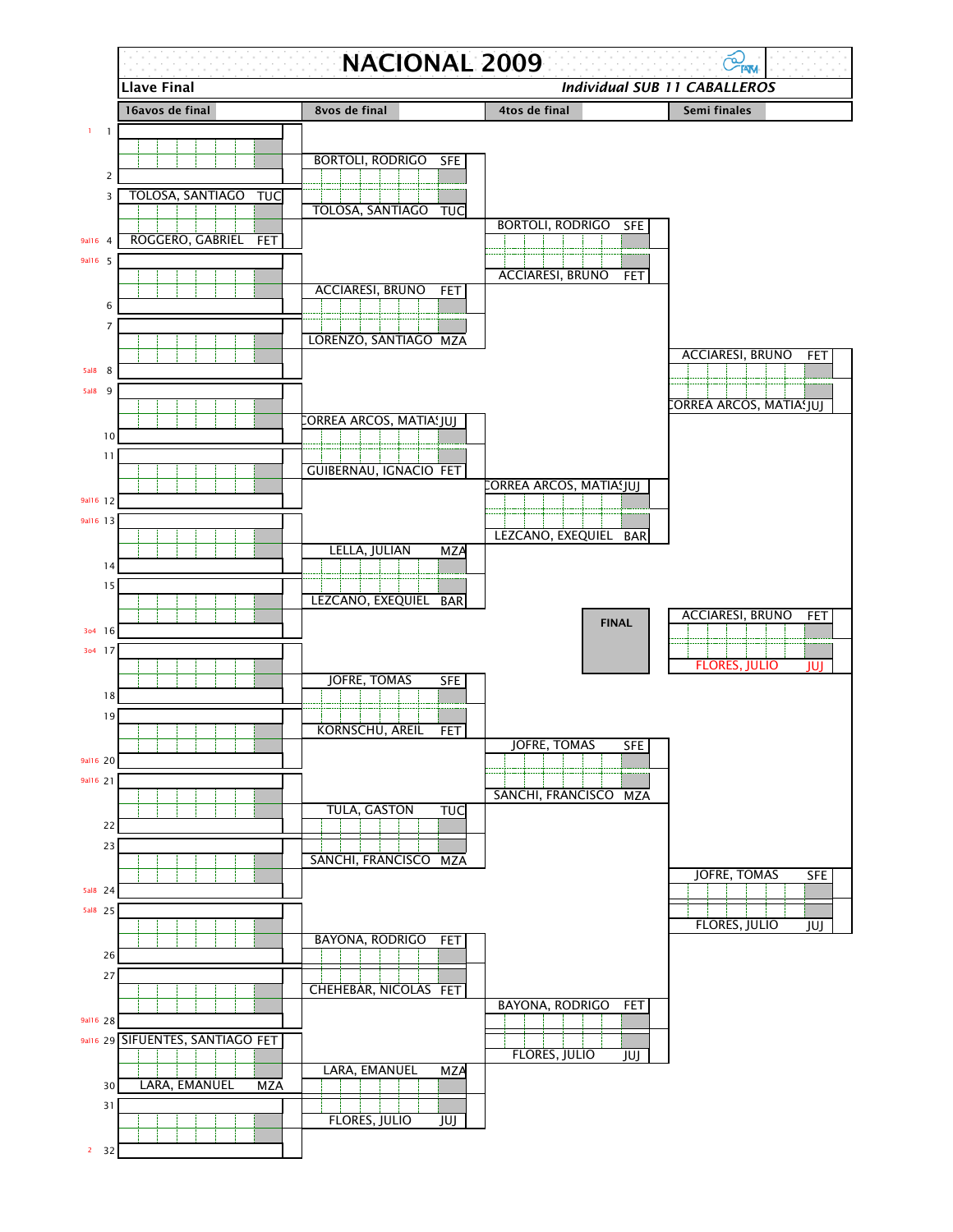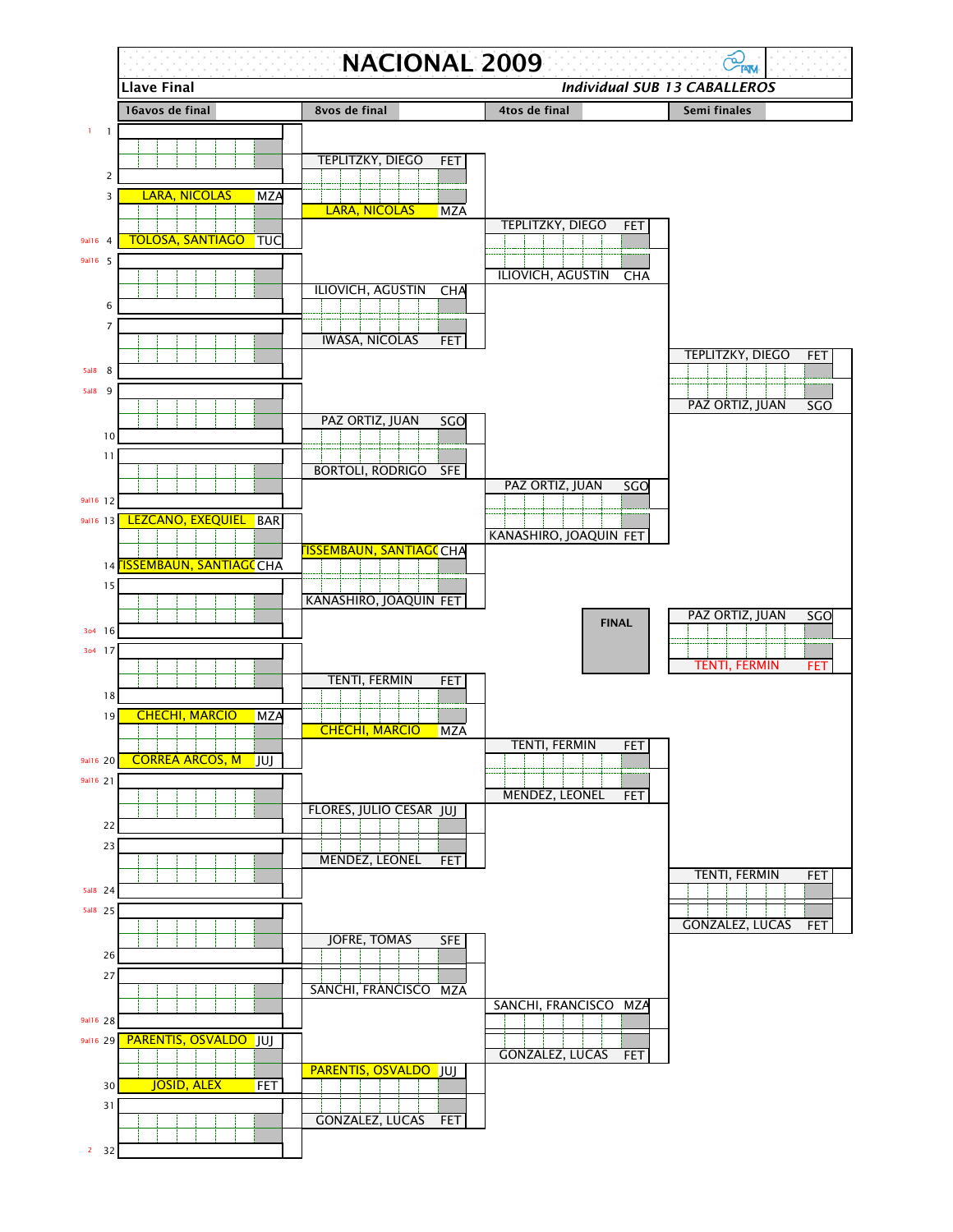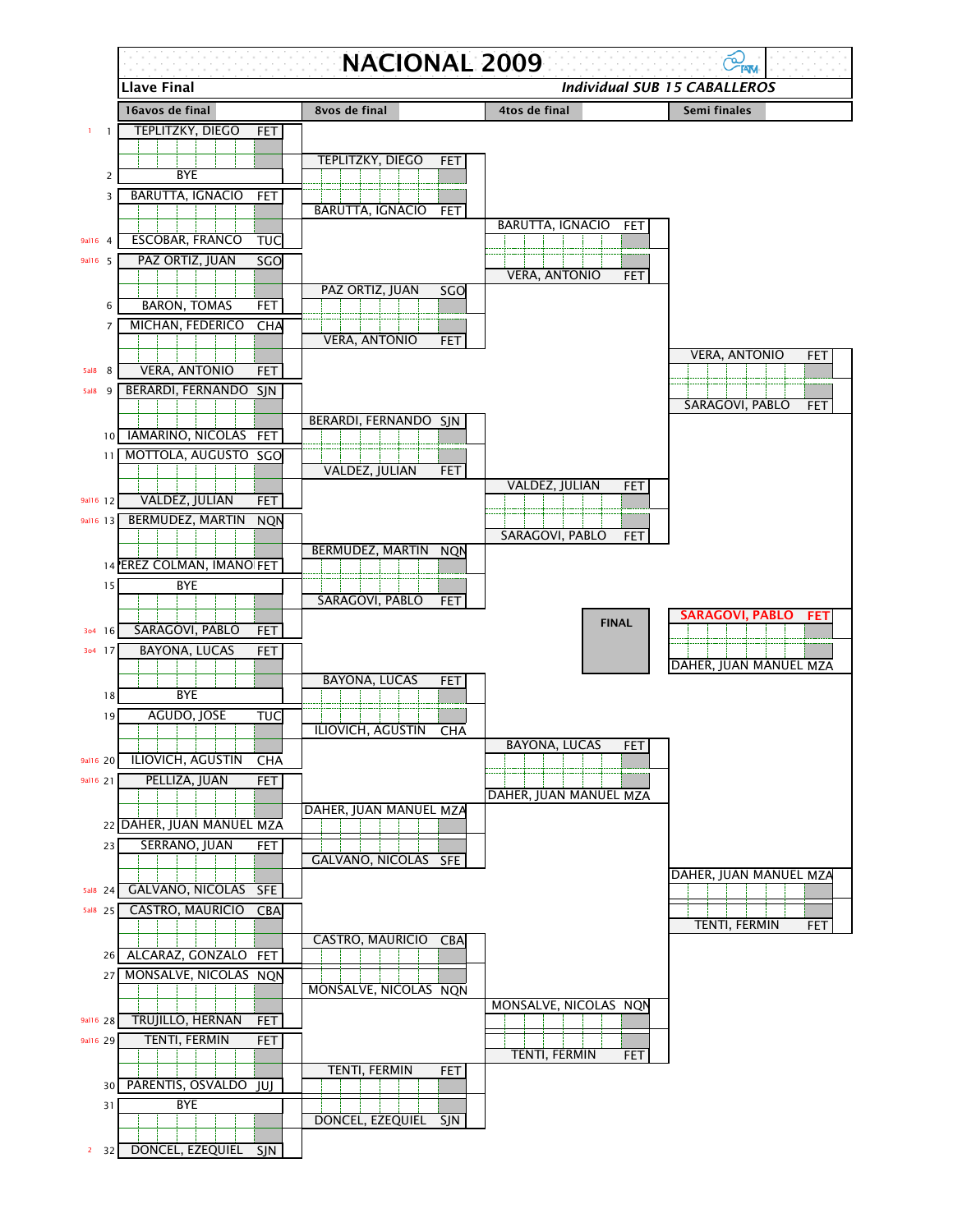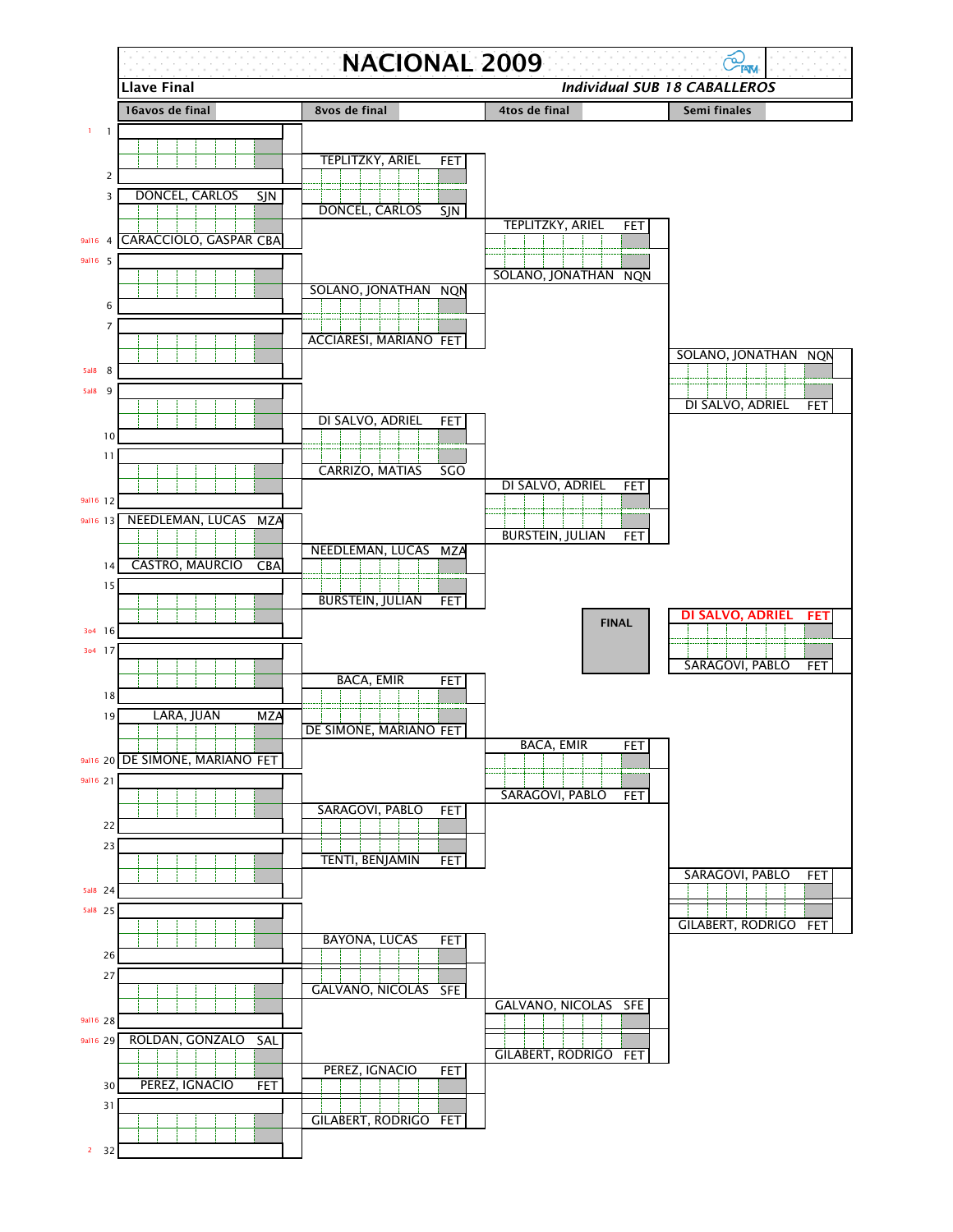|                    | 2009<br><b>NA</b> |              |
|--------------------|-------------------|--------------|
| <b>Llave Final</b> | Individual SUB    | <b>DAMAS</b> |
| 4tos de final      | Semi finales      |              |



|                   |  | <b>CHA</b> |  |  |  |     |  |
|-------------------|--|------------|--|--|--|-----|--|
|                   |  |            |  |  |  |     |  |
|                   |  |            |  |  |  |     |  |
| ZAPATERO, DANIELA |  |            |  |  |  | JUJ |  |
|                   |  |            |  |  |  |     |  |

| в | ZAPATERO, DANIELA<br>JUJ |  |  |  |  |  |  |            |  |
|---|--------------------------|--|--|--|--|--|--|------------|--|
|   |                          |  |  |  |  |  |  |            |  |
| 4 | ROA, PIERINA             |  |  |  |  |  |  | <b>CHA</b> |  |

|                   | <b>ILIVICH, LUCIA</b> |  |  |  |  |            |
|-------------------|-----------------------|--|--|--|--|------------|
|                   |                       |  |  |  |  |            |
|                   |                       |  |  |  |  |            |
| ARMELI, MARIANELA |                       |  |  |  |  | <b>NON</b> |





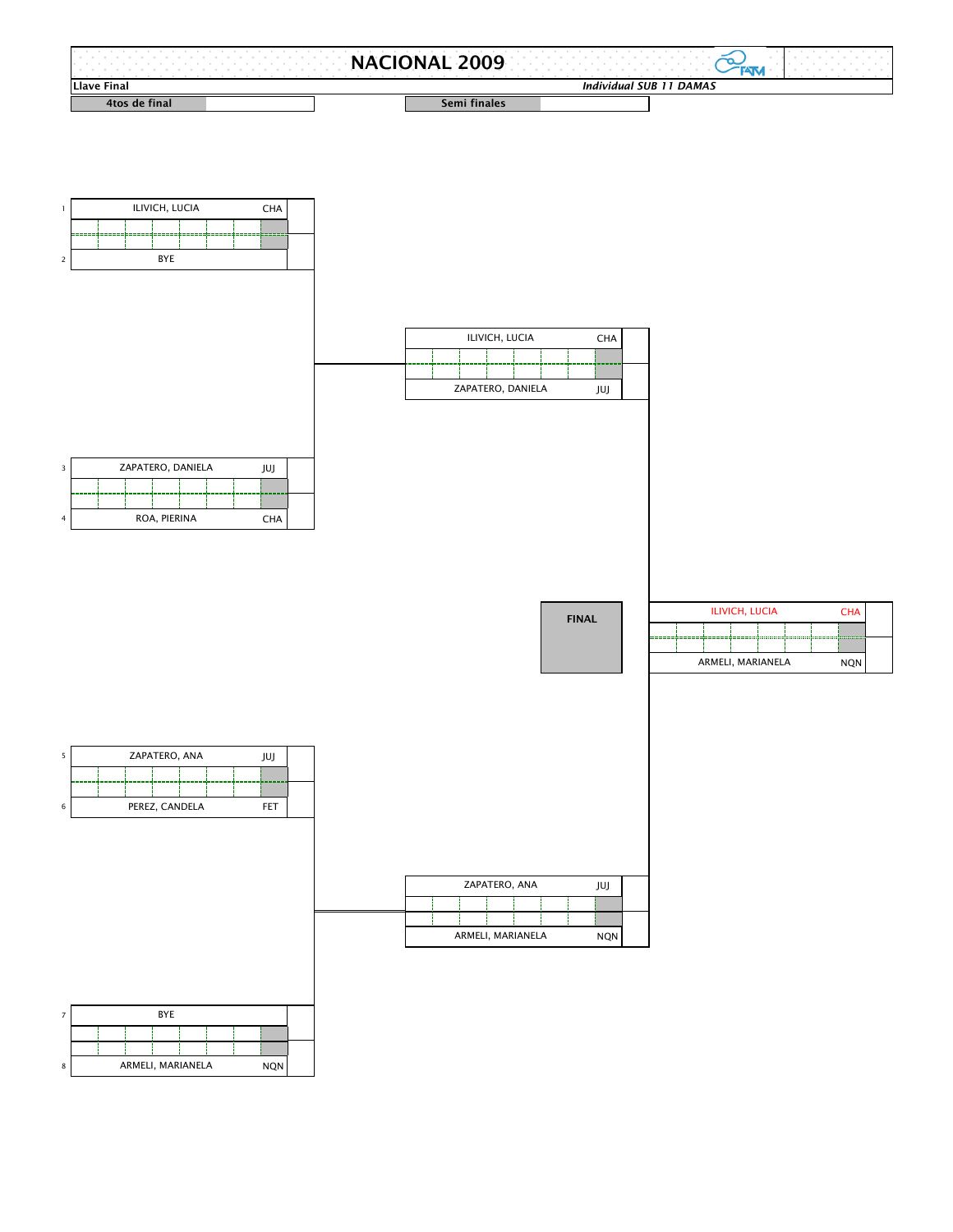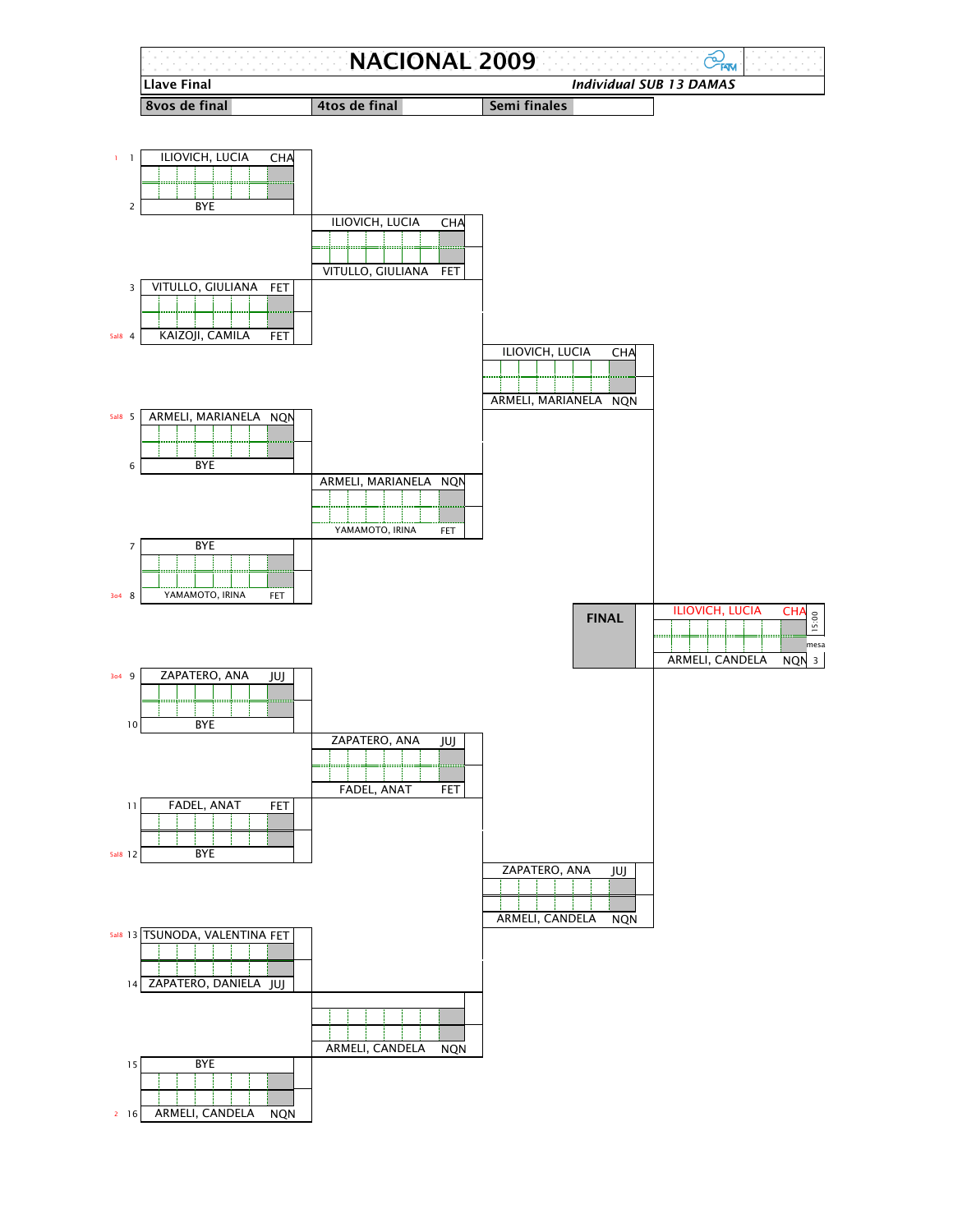|                    | 2009<br>NΑ      |                                |
|--------------------|-----------------|--------------------------------|
| <b>Llave Final</b> |                 | <b>Individual SUB 15 DAMAS</b> |
| final<br>4tos de   | Semi<br>tinales |                                |



| AGUERRE, MARIA  |  |  |  |  |  |     | <b>MZA</b> |  |
|-----------------|--|--|--|--|--|-----|------------|--|
|                 |  |  |  |  |  |     |            |  |
| IWASA, AGUSTINA |  |  |  |  |  | FET |            |  |

| IWASA, LAURA<br>FET           |  |  |  |  |  |  |  |  |
|-------------------------------|--|--|--|--|--|--|--|--|
|                               |  |  |  |  |  |  |  |  |
|                               |  |  |  |  |  |  |  |  |
| IWASA, AGUSTINA<br><b>FET</b> |  |  |  |  |  |  |  |  |

| FINAL |
|-------|
|       |

| <b>IWASA, AGUSTINA</b> |  | FET |  |  |  |  |  |
|------------------------|--|-----|--|--|--|--|--|
|                        |  |     |  |  |  |  |  |
| VALDEZ, VIRGINIA       |  |     |  |  |  |  |  |



| HARIMA, MAIA     | <b>FET</b> |  |
|------------------|------------|--|
|                  |            |  |
|                  |            |  |
| VALDEZ, VIRGINIA | FET        |  |

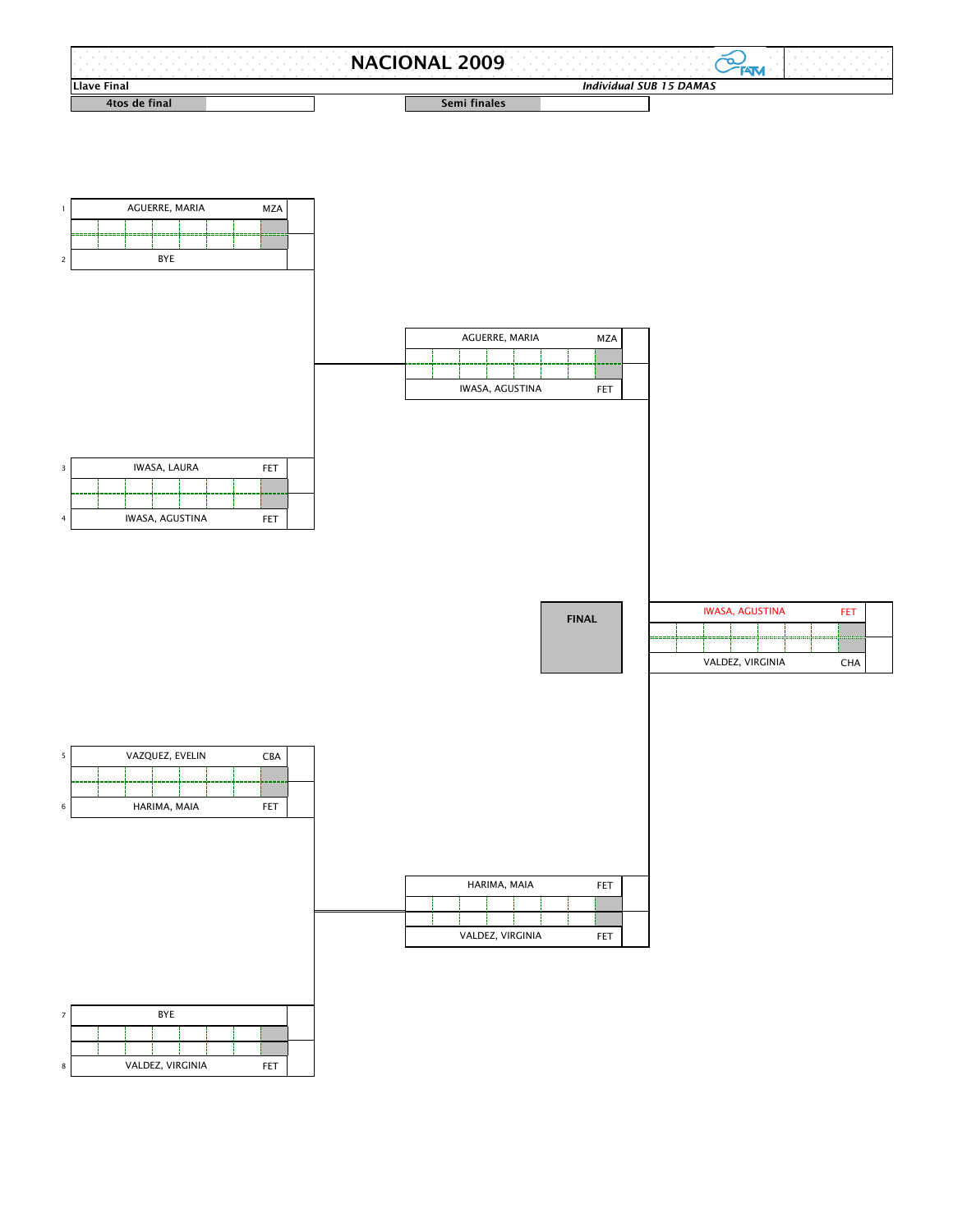|                    | ാററ<br>NΑ       |                                |
|--------------------|-----------------|--------------------------------|
| <b>Llave Final</b> |                 | <b>Individual SUB 18 DAMAS</b> |
| 4tos de final      | Semi<br>finales |                                |



|  |  | GONZALEZ, PAULINA |  | <b>BAR</b> |  |
|--|--|-------------------|--|------------|--|
|  |  |                   |  |            |  |
|  |  |                   |  |            |  |
|  |  | VALDEZ, VIRGINIA  |  | <b>CHA</b> |  |

| ₹              |                                |  |  | VITTORI, SOFIA |  |  |  | <b>MZA</b> |  |
|----------------|--------------------------------|--|--|----------------|--|--|--|------------|--|
|                |                                |  |  |                |  |  |  |            |  |
|                |                                |  |  |                |  |  |  |            |  |
| $\overline{a}$ | VALDEZ, VIRGINIA<br><b>CHA</b> |  |  |                |  |  |  |            |  |

**FINAL**

|  | VALDEZ, VIRGINIA       |  | <b>CHA</b> |  |
|--|------------------------|--|------------|--|
|  |                        |  |            |  |
|  | <b>IWASA, AGUSTINA</b> |  | FET        |  |



|  | IWASA, AGUSTINA |  | <b>FET</b> |  |
|--|-----------------|--|------------|--|
|  |                 |  |            |  |
|  |                 |  |            |  |
|  | KONIG, KAREN    |  | <b>CHA</b> |  |

|   | <b>IWASA, LAURA</b> | FET        |  |
|---|---------------------|------------|--|
|   |                     |            |  |
|   |                     |            |  |
| 8 | KONIG, KAREN        | <b>CHA</b> |  |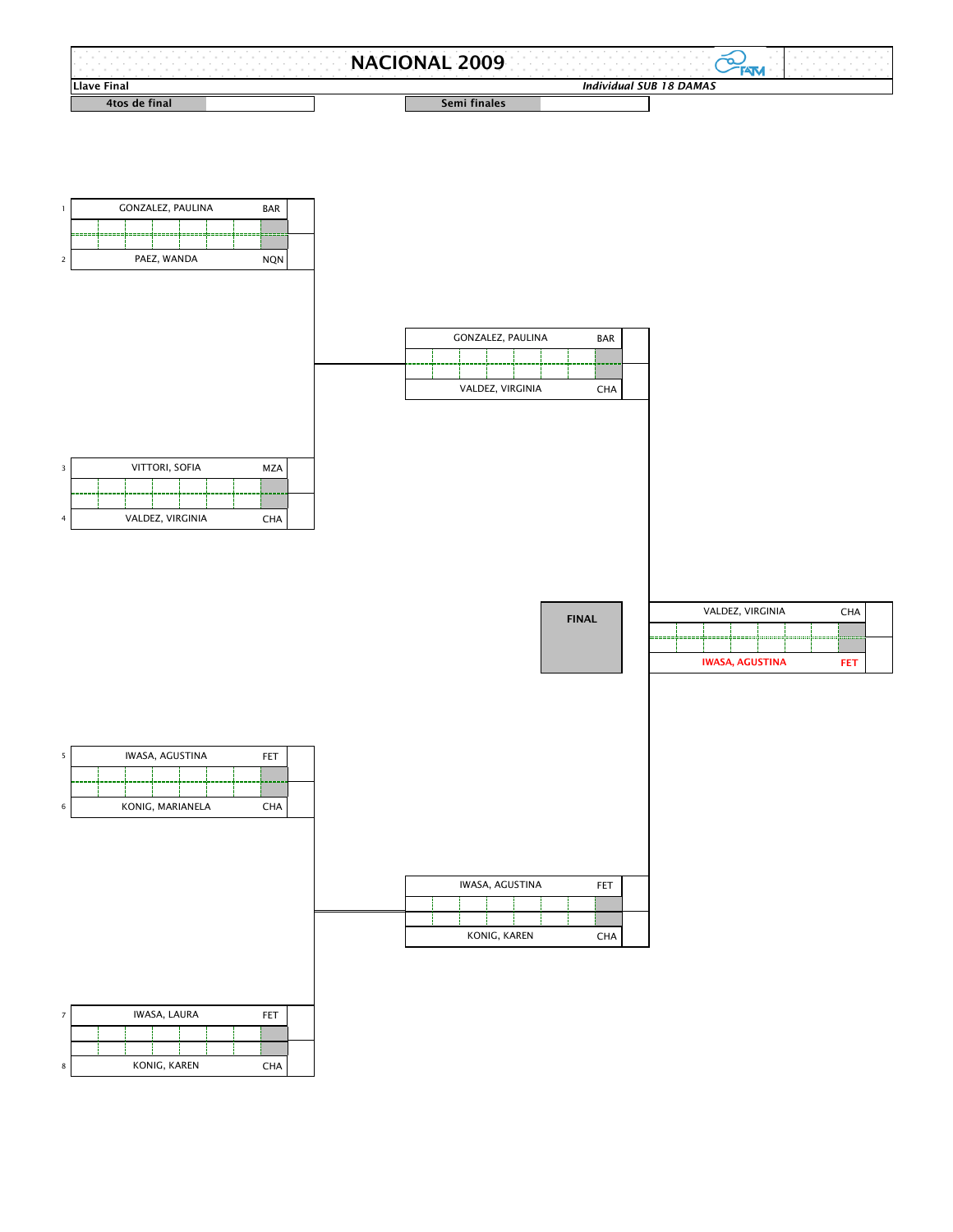

**FINAL**

| <b>GUTIERREZ, GABRIELA</b> |  |  | FET        |
|----------------------------|--|--|------------|
|                            |  |  |            |
|                            |  |  |            |
| SOLARES, MARCELA           |  |  | <b>MZA</b> |



| SOLARES, MARCELA        | <b>MZA</b> |  |
|-------------------------|------------|--|
|                         |            |  |
|                         |            |  |
| <b>ESCOTORIN, ROCIO</b> | JUJ        |  |



3

4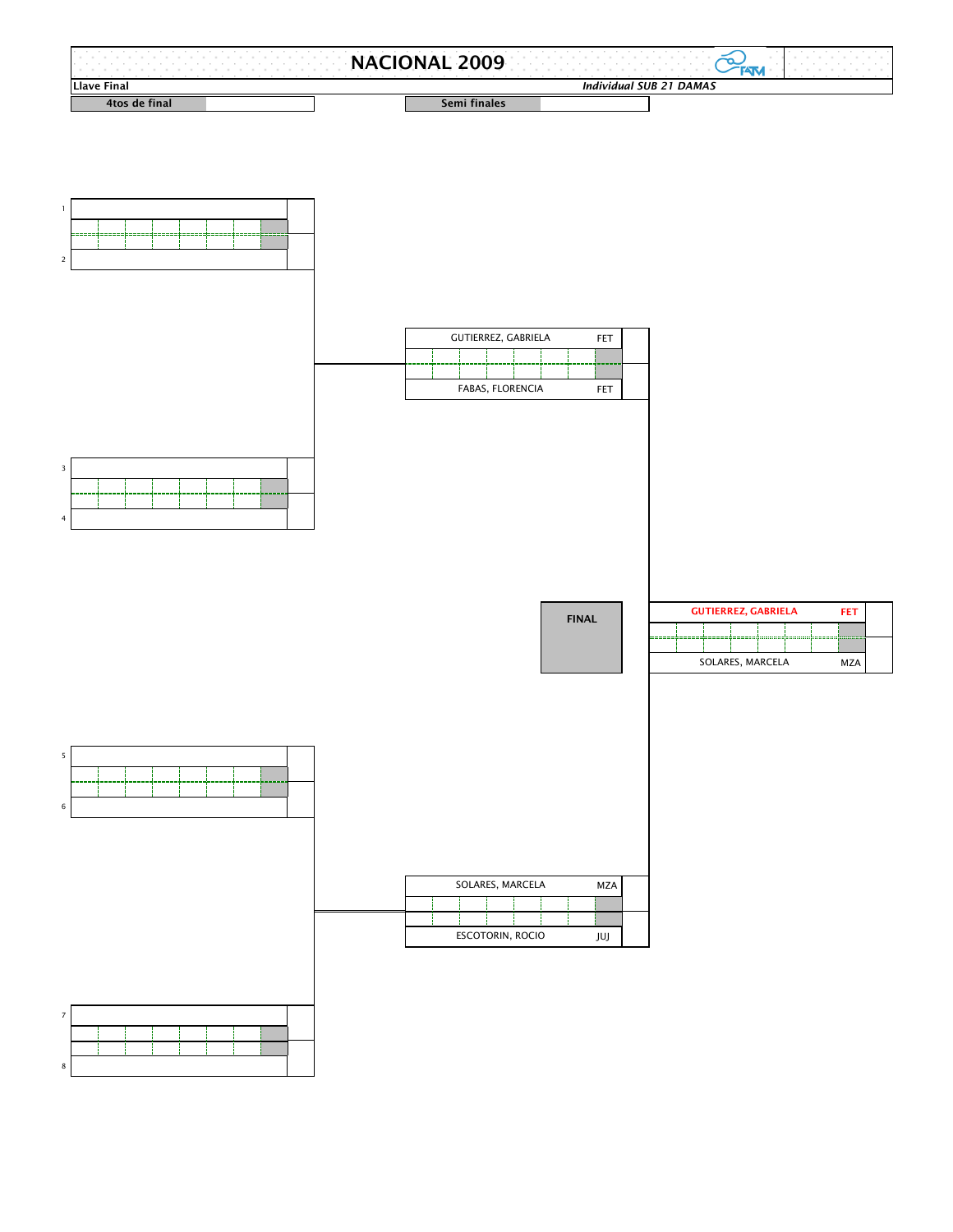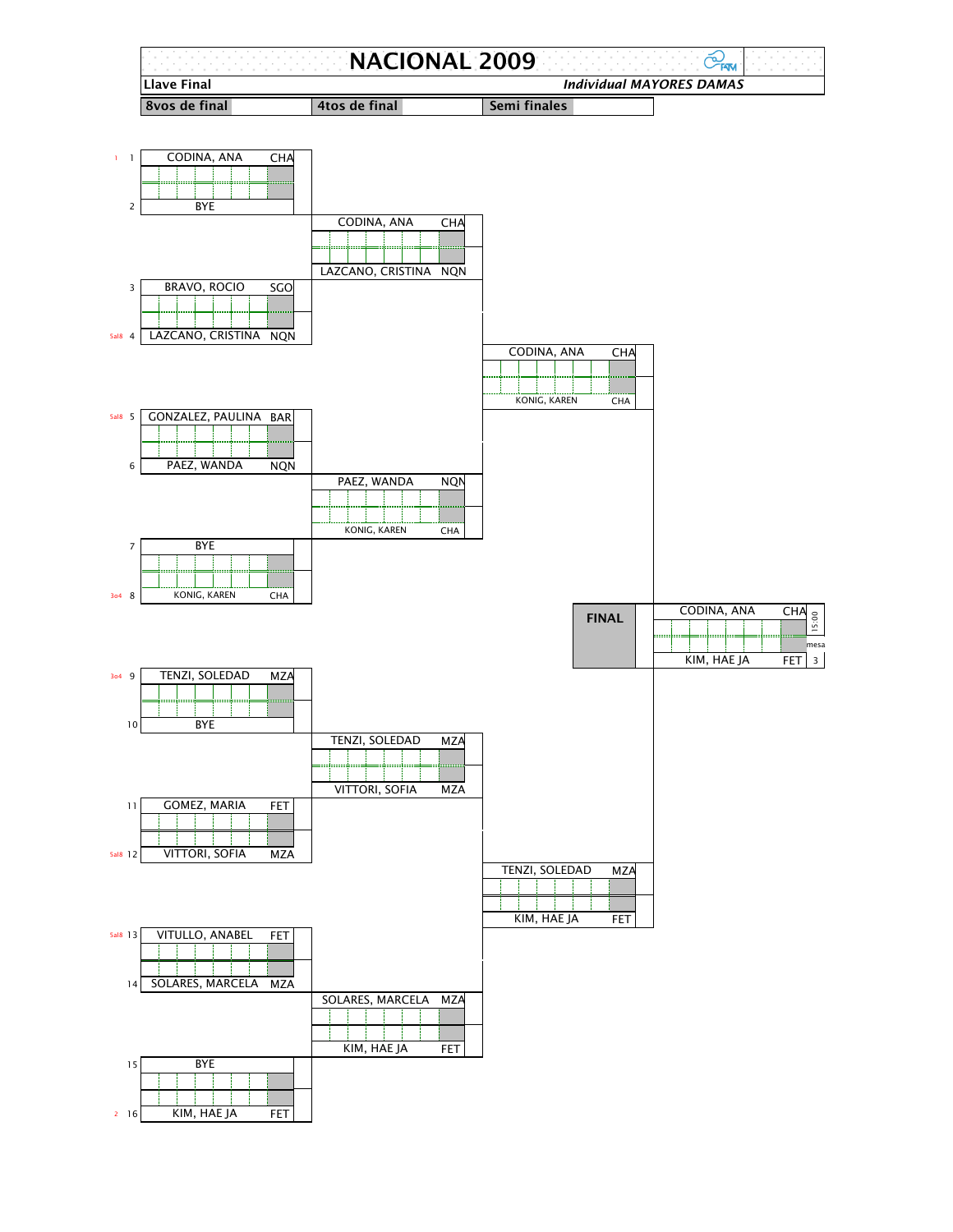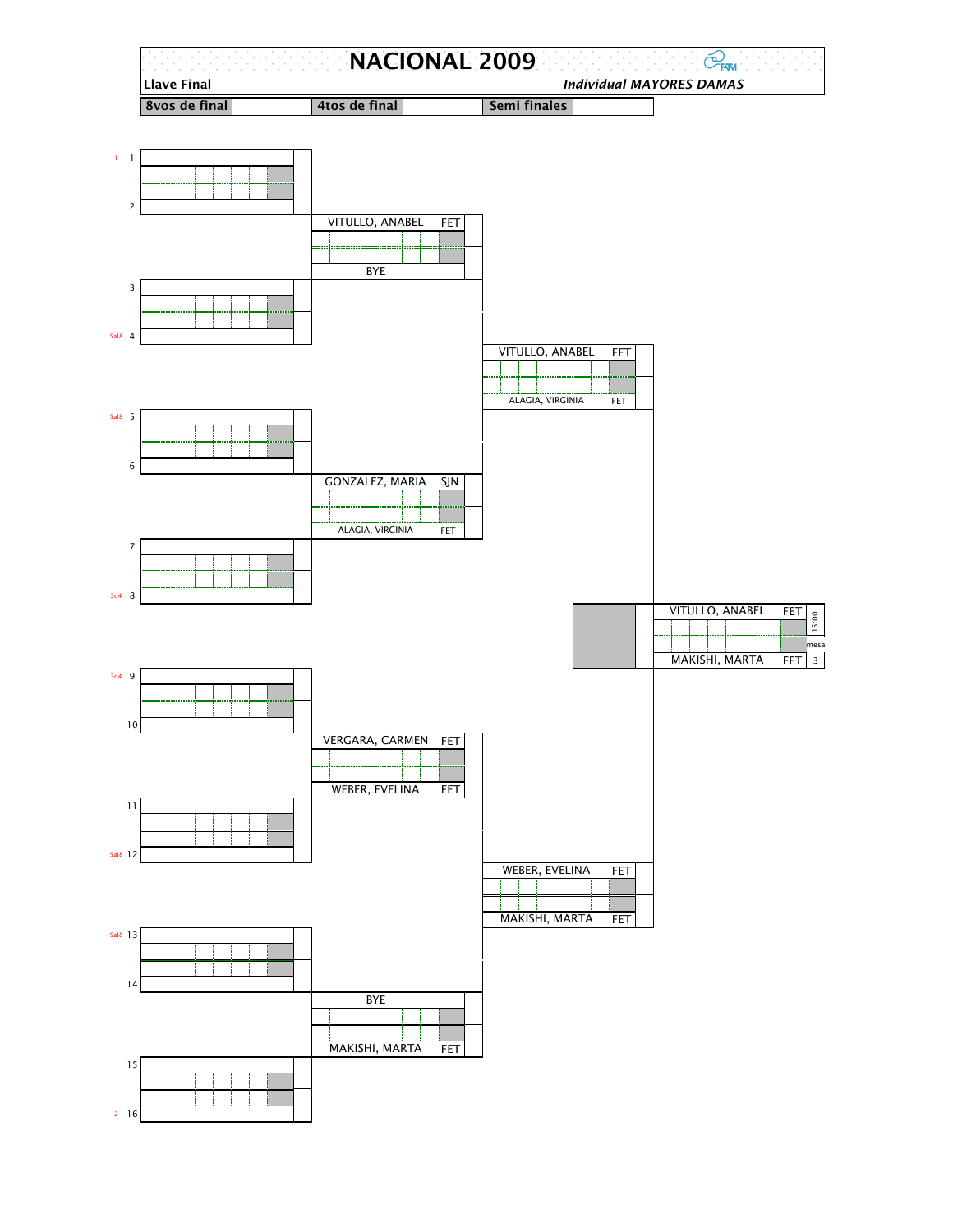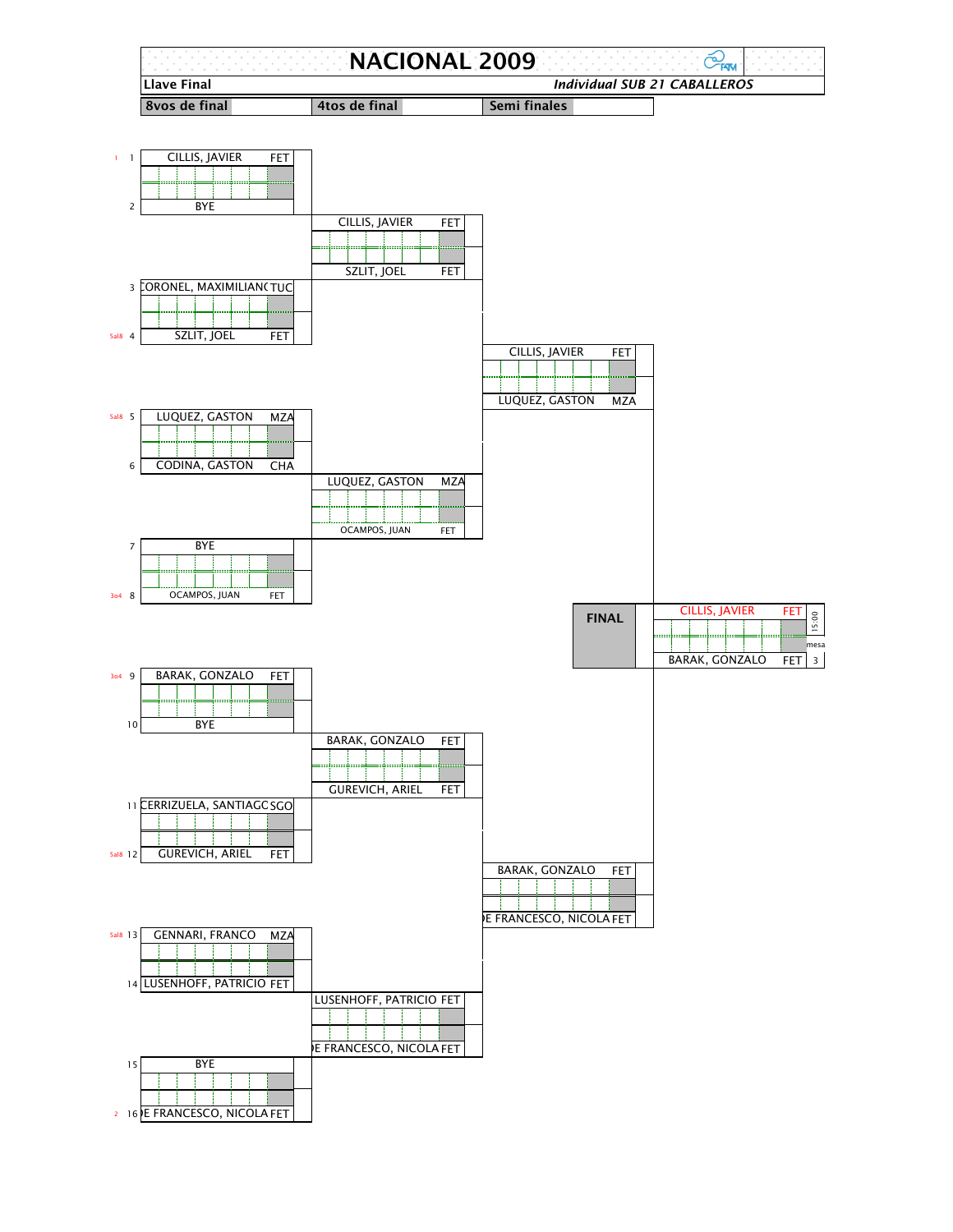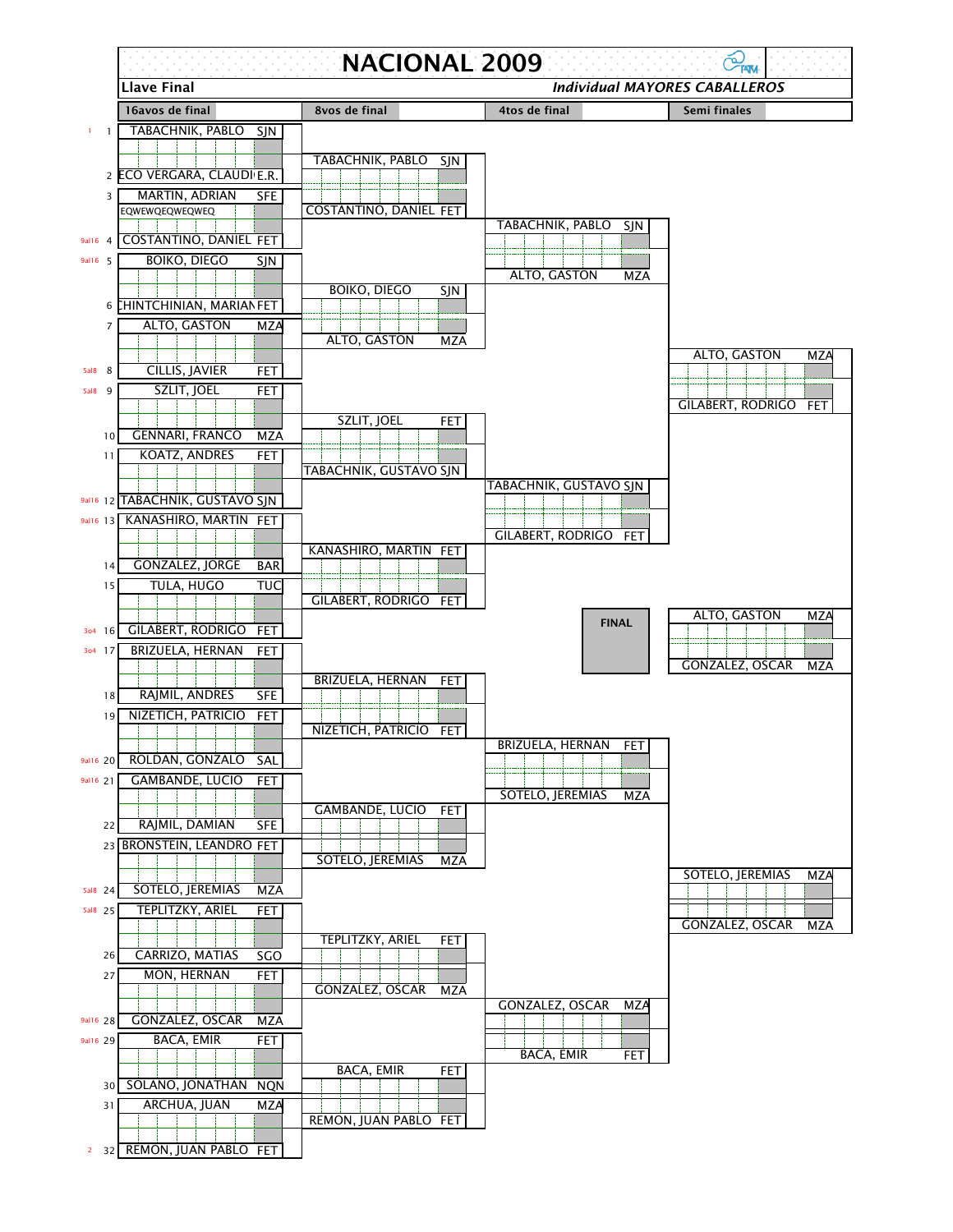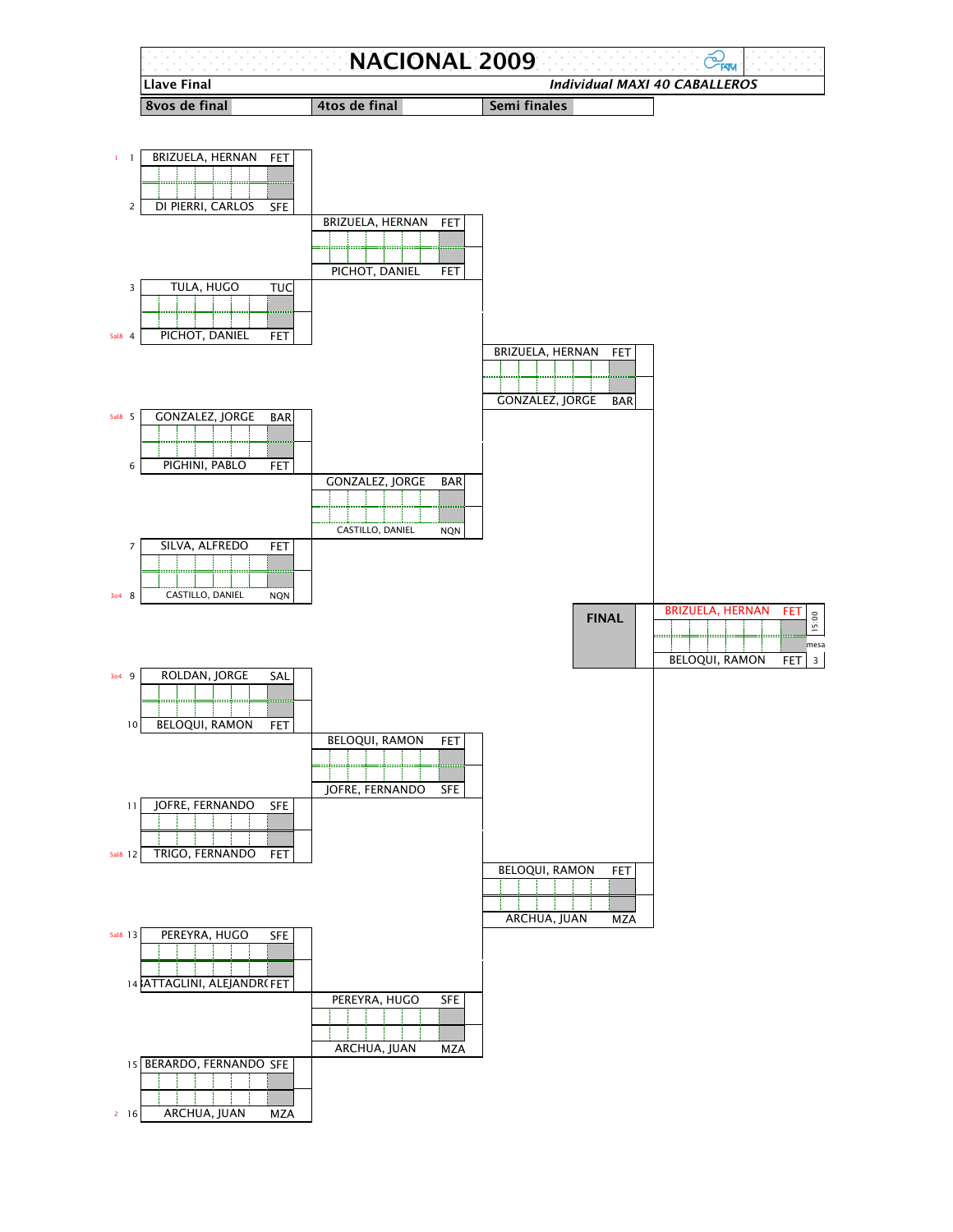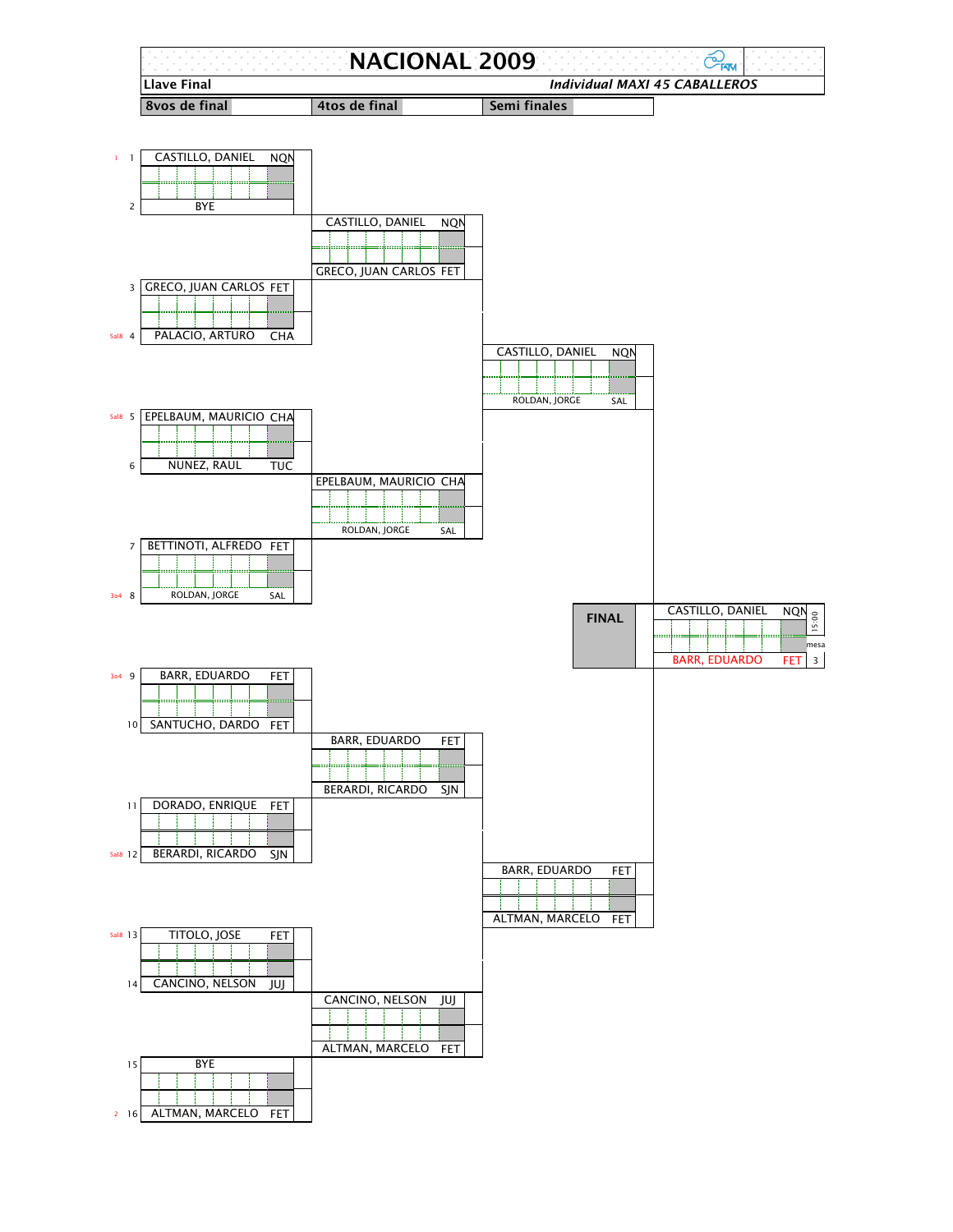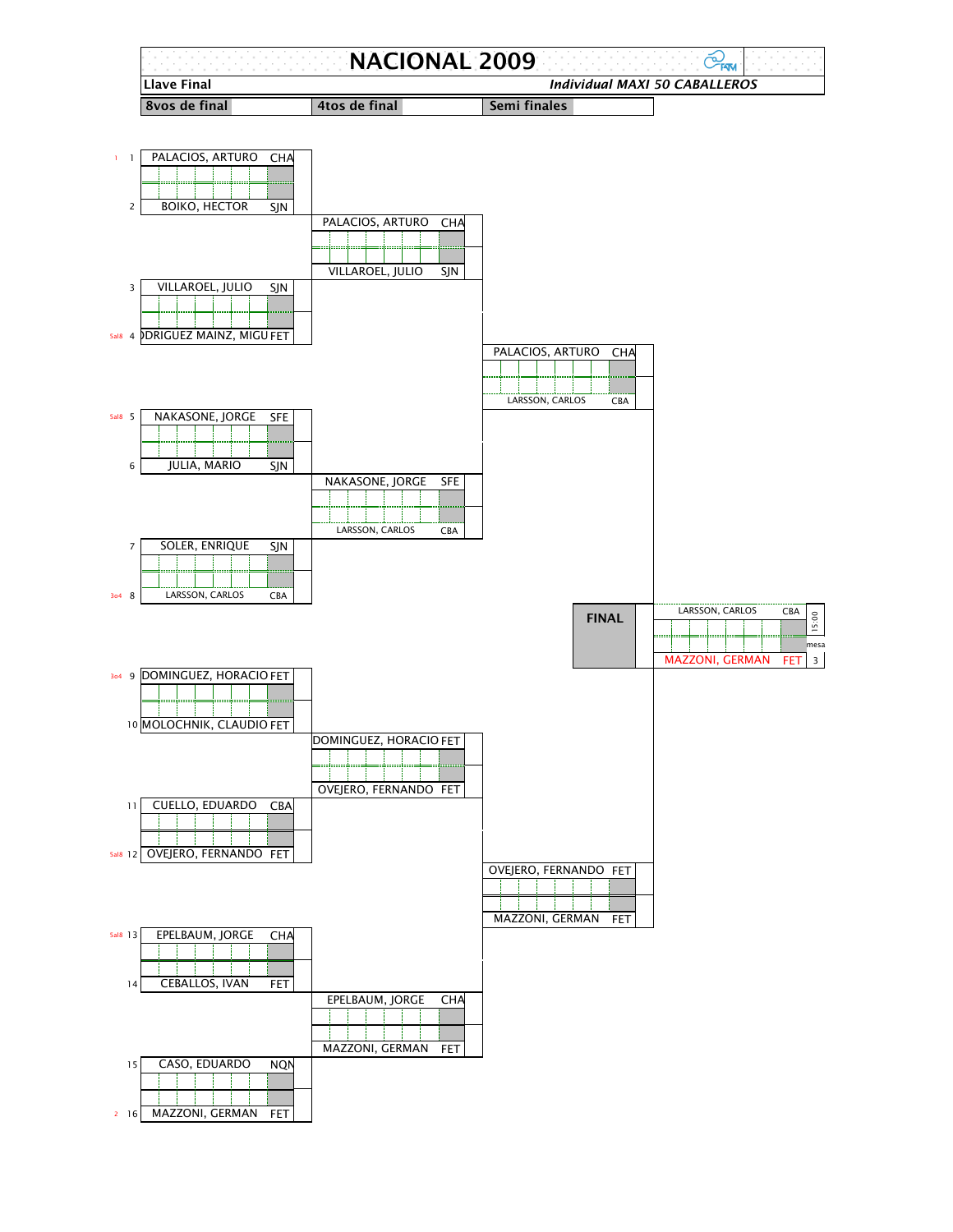|                    | 2009<br>N                     |
|--------------------|-------------------------------|
| <b>Llave Final</b> | Individual MAXI 60 CABALLEROS |
| 4tos de final      | Semi                          |



|  |  | LARSSON, CARLOS |  | CBA |  |
|--|--|-----------------|--|-----|--|
|  |  |                 |  |     |  |
|  |  |                 |  |     |  |
|  |  | MEYER, ALFREDO  |  | FET |  |
|  |  |                 |  |     |  |

|  |     | <b>GOLDSTEIN, HORACIO</b> |  | FET |  |
|--|-----|---------------------------|--|-----|--|
|  |     |                           |  |     |  |
|  |     |                           |  |     |  |
|  | FFT |                           |  |     |  |

**FINAL**

|  |  | <b>LARSSON, CARLOS</b> |  | <b>CBA</b> |  |
|--|--|------------------------|--|------------|--|
|  |  |                        |  |            |  |
|  |  |                        |  |            |  |
|  |  | <b>BOIKO, HECTOR</b>   |  | SIN        |  |
|  |  |                        |  |            |  |





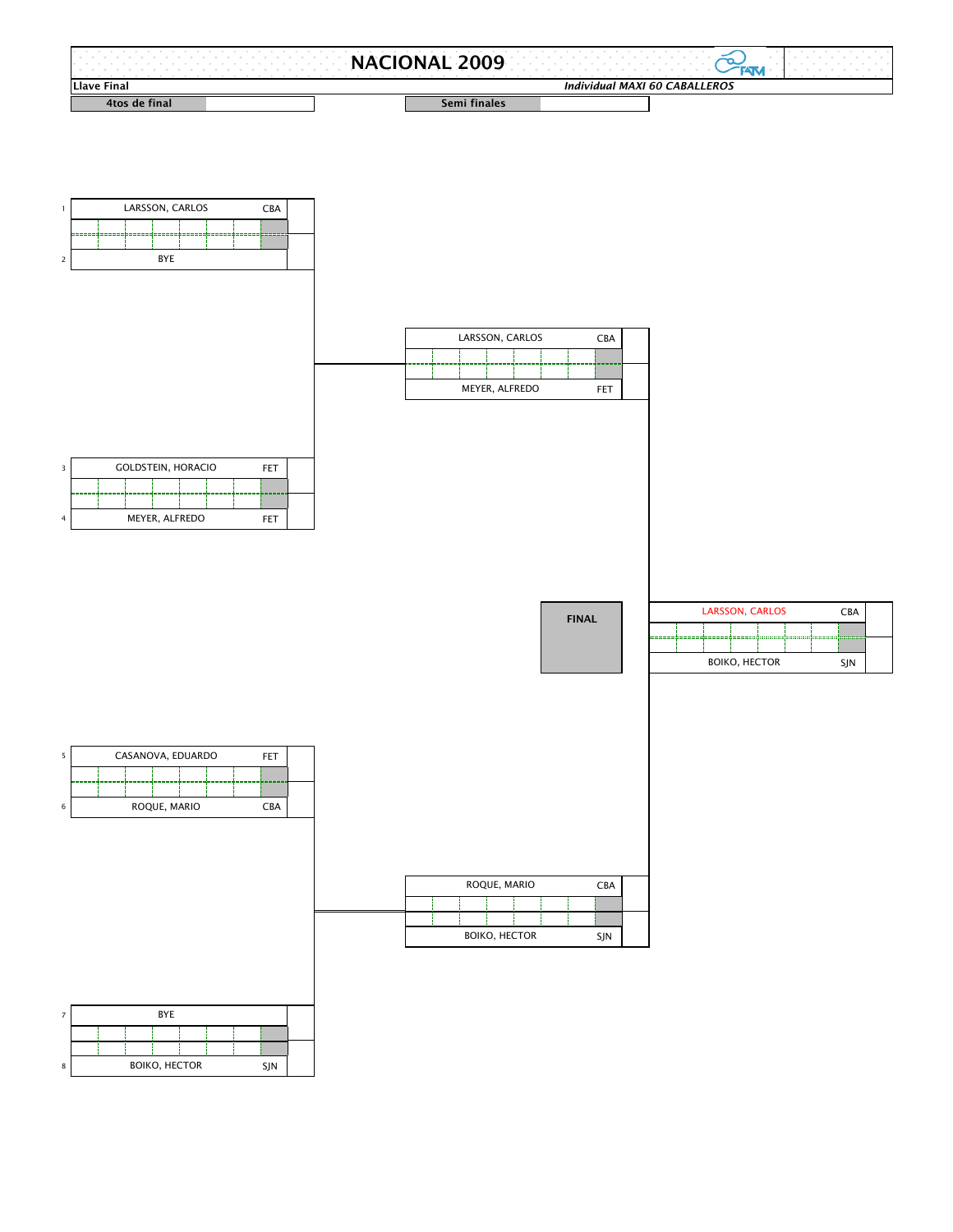## EQUIPOS | CABALLEROS SUB 11

| <b>Enc</b> | Día       | Hora  | <b>Mesa</b> |   | <b>GRUPO 1</b>   | <b>ASOC</b> |   |   | 3 | Ptos. Pos. |   |
|------------|-----------|-------|-------------|---|------------------|-------------|---|---|---|------------|---|
| $1 - 3$    | 05-dic    | 10:00 |             |   | <b>FETEMBA A</b> |             |   | 2 |   |            | c |
| $1 - 2$    | $05$ -dic | 11:45 |             | 2 | <b>CORDOBA</b>   |             | 0 |   | 0 |            | з |
| $2 - 3$    | 05-dic    | 13:30 |             | 3 | <b>MENDOZA</b>   |             | 3 | 3 |   |            |   |

| Enc     | Día       | Hora  | <b>Mesa</b>    |        | <b>GRUPO 2</b> | ASOC I |   | ◠       | Ptos. Pos. |   |                             |
|---------|-----------|-------|----------------|--------|----------------|--------|---|---------|------------|---|-----------------------------|
| $1 - 3$ | 05-dic    | 10:00 | $\overline{2}$ |        | <b>CHACO</b>   |        |   | -       |            | ີ |                             |
| $1 - 2$ | $05$ -dic | 11:45 | $\mathbf{r}$   | ີ      | <b>TUCUMAN</b> |        |   | ີ<br>J. |            |   | JUJUY                       |
| $2 - 3$ | 05-dic    | 13:30 | $\mathbf{2}$   | -<br>o | <b>NEUQUEN</b> |        | 0 |         |            | J | Sab 5/12 a las 16 Hs Mesa 1 |

| Enc   Día |                     |       | Hora Mesa |            | <b>GRUPO 3</b>  | <b>ASOC</b> |  |  | <b>Ptos. Pos.</b> | CHACO                       | <b>FINAL</b> |                            |
|-----------|---------------------|-------|-----------|------------|-----------------|-------------|--|--|-------------------|-----------------------------|--------------|----------------------------|
|           | $1-3$ 05-dic        | 10:00 |           |            | <b>SANTA FE</b> |             |  |  |                   |                             |              | Sab 5/12 - 20:30 Hs Mesa 1 |
|           |                     |       |           |            |                 |             |  |  |                   | SANTA FI                    |              |                            |
|           | 1-2 $05$ -dic 11:45 |       |           | $\sqrt{2}$ | <b>YUJUL</b>    |             |  |  |                   |                             |              | <b>TUCUMAN</b>             |
|           |                     |       |           |            |                 |             |  |  |                   | Sab 5/12 a las 16 Hs Mesa 2 |              |                            |
|           | $2-3$ 05-dic        | 13:30 |           |            | <b>FETEMBAB</b> |             |  |  |                   |                             |              |                            |
|           |                     |       |           |            |                 |             |  |  |                   | <b>FETEMBA A</b>            |              |                            |





| CORDOBA          | <b>SEMIS</b> | SANTA FE                         |  |
|------------------|--------------|----------------------------------|--|
| <b>NEUQUEN</b>   |              | <b>1</b>                         |  |
| <b>FETEMBA B</b> |              | o 5/12 a las 18 Hs Mesa 2<br>Sab |  |
| <b>MENDOZA</b>   |              | -                                |  |
|                  |              | <b>TUCUMAN</b>                   |  |
|                  |              |                                  |  |

|   | <b>TUCUMAN</b>  |
|---|-----------------|
| 2 | <b>MENDOZA</b>  |
| 3 | <b>SANTA FE</b> |
| 3 | <b>JUJUY</b>    |
| 5 | FFTFMRA A       |
| 5 | CHACO           |
| 5 |                 |
| 5 |                 |

|  | <b>BYE</b>     |  |  |  |
|--|----------------|--|--|--|
|  |                |  |  |  |
|  |                |  |  |  |
|  |                |  |  |  |
|  | <b>TUCUMAN</b> |  |  |  |

## *EQUIPOS - LLAVE*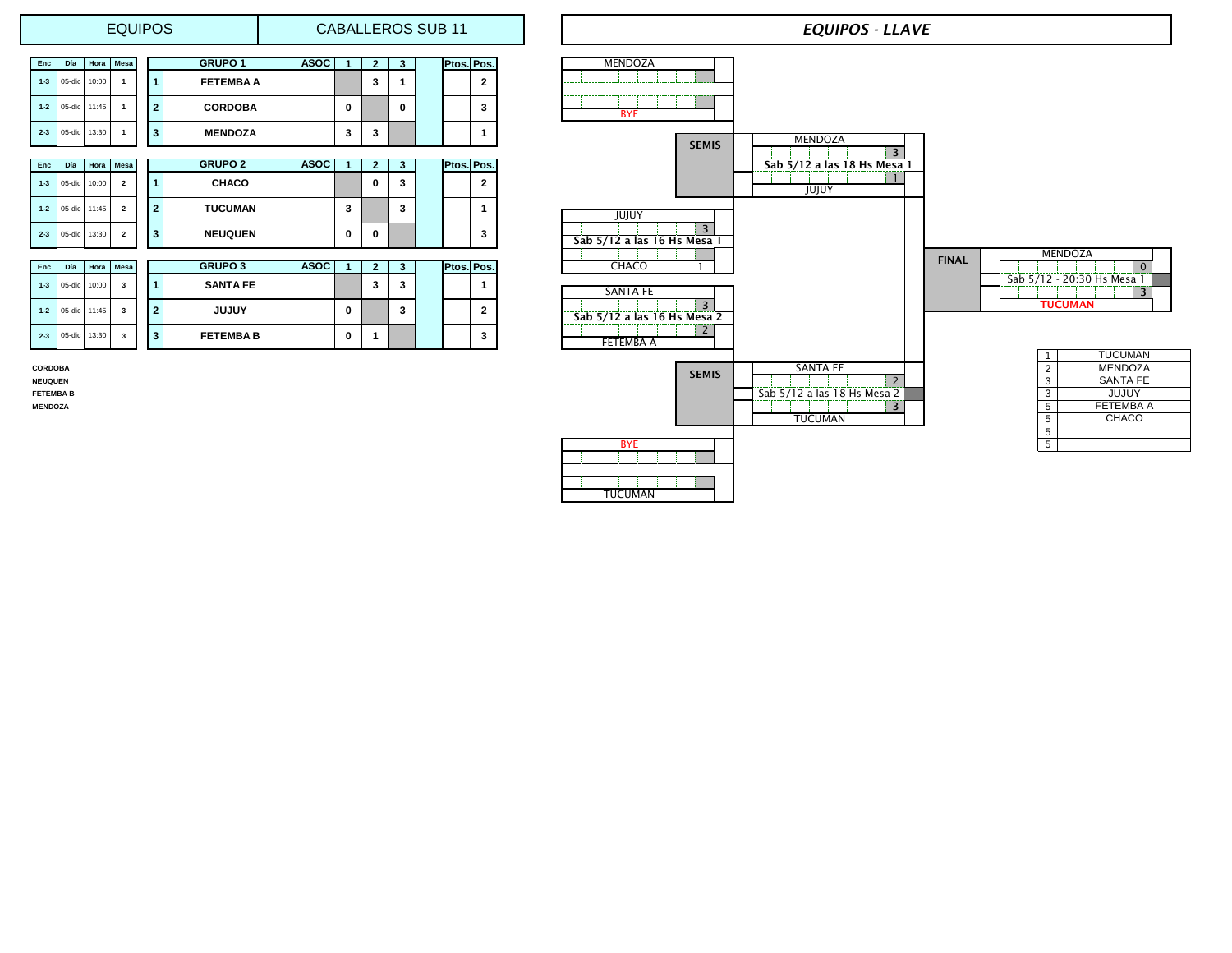|                    |        |                | <b>EQUIPOS</b> |   |                  |             |   |   | <b>CABALLEROS 13</b> |   |            |   |
|--------------------|--------|----------------|----------------|---|------------------|-------------|---|---|----------------------|---|------------|---|
| Enc                | Día    | Hora           | Mesa           |   | <b>GRUPO 1</b>   | <b>ASOC</b> |   | 2 | 3                    | 4 | Ptos. Pos. |   |
| $1 - 3$<br>$2 - 4$ | 05-dic | 10:00<br>10:00 | 4<br>5         | 1 | <b>FETEMBA A</b> |             |   | 3 | 3                    | 3 |            |   |
| $1 - 2$<br>$3 - 4$ | 05-dic | 11:45<br>11:45 | 4<br>5         | 2 | <b>CORDOBA</b>   |             | 0 |   | 0                    | 0 |            | 4 |
| $1 - 4$<br>$2 - 3$ | 05-dic | 13:30<br>13:30 | 4<br>5         | 3 | <b>CHACO</b>     |             | и | з |                      | 3 |            | 2 |
|                    |        |                |                | 4 | <b>JUJUY</b>     |             | 0 | 3 | 0                    |   |            | 3 |

| Enc     | Día    | Hora  | <b>Mesa</b> |  | <b>GRUPO 2</b>             | <b>ASOC</b> |     |    |   |    | Ptos. Pos. |   |
|---------|--------|-------|-------------|--|----------------------------|-------------|-----|----|---|----|------------|---|
| $1 - 3$ | 05-dic | 10:00 | -6          |  | <b>SANTIAGO DEL ESTERO</b> |             |     |    | 0 |    |            | 4 |
| $2 - 4$ |        | 10:00 |             |  |                            |             |     |    |   |    |            |   |
| $1 - 2$ | 05-dic | 11:45 | - 6         |  | <b>SANTA FE</b>            |             |     |    | 0 |    |            | 3 |
| $3 - 4$ |        | 11:45 |             |  |                            |             | - 1 |    |   |    |            |   |
| $1 - 4$ | 05-dic | 13:30 | - 6         |  | <b>FETEMBA B</b>           |             |     | -3 |   | -3 |            |   |
| $2 - 3$ |        | 13:30 |             |  |                            |             | -3  |    |   |    |            |   |
|         |        |       |             |  | <b>MENDOZA</b>             |             |     | -3 |   |    |            | 2 |
|         |        |       |             |  |                            |             |     |    |   |    |            |   |

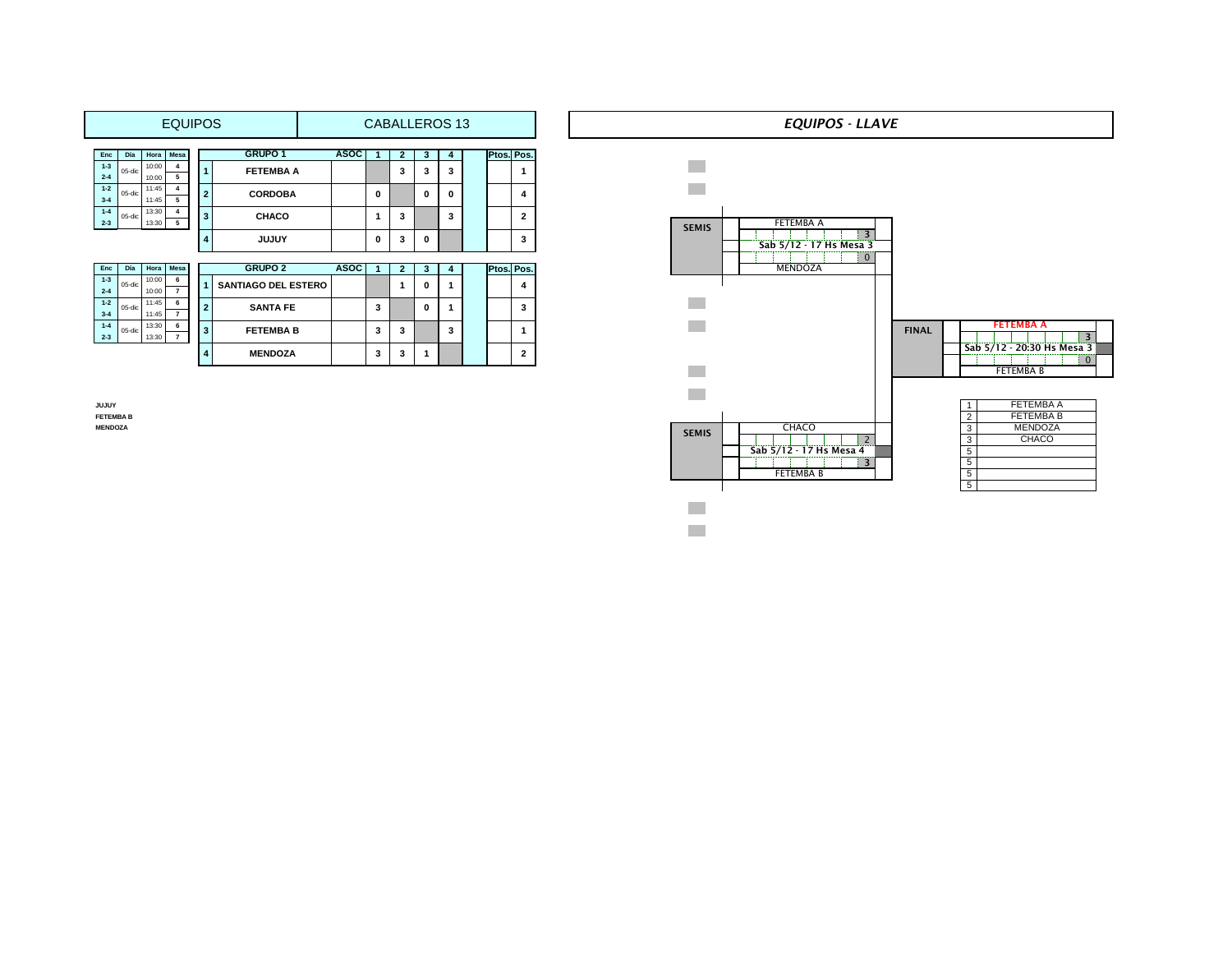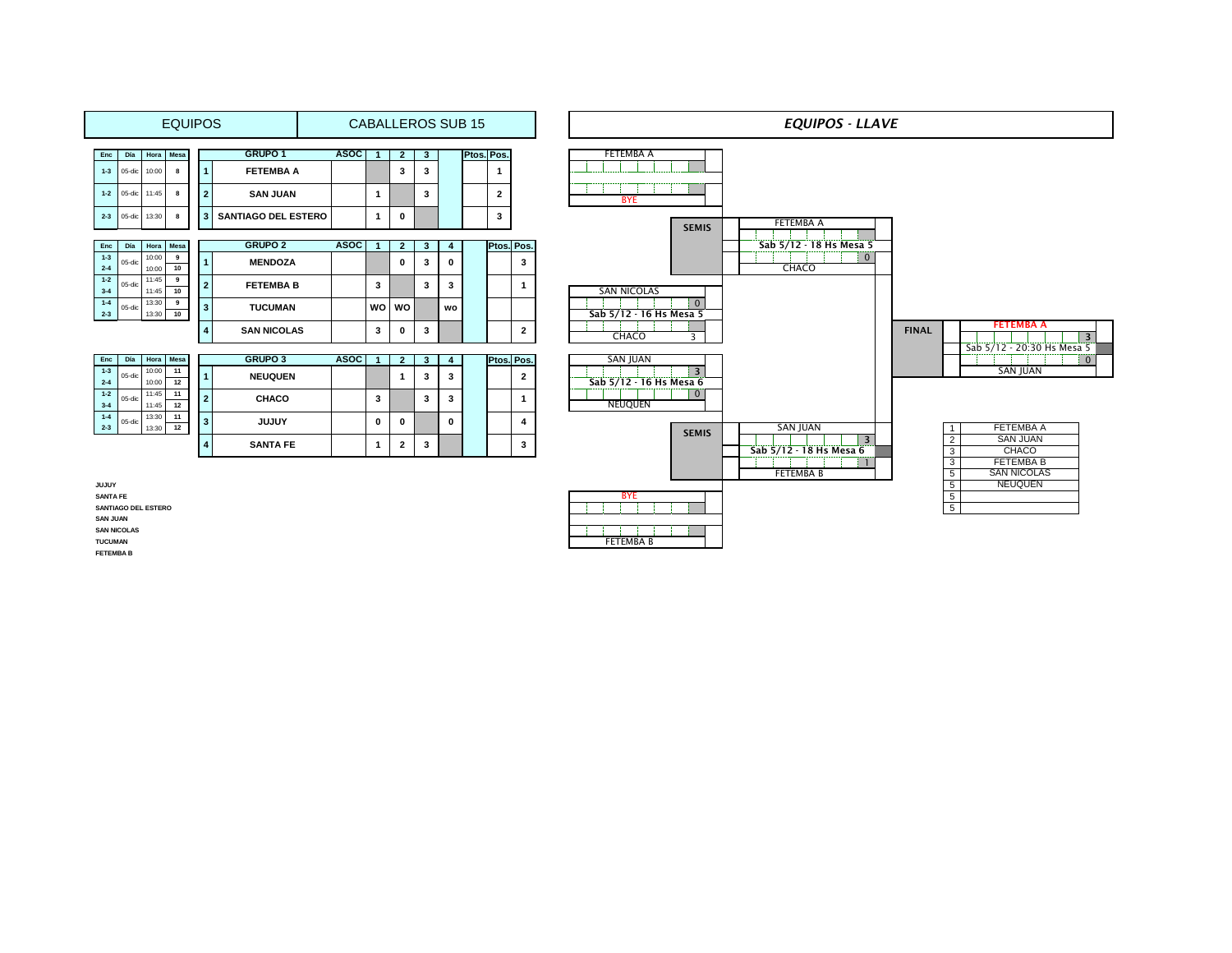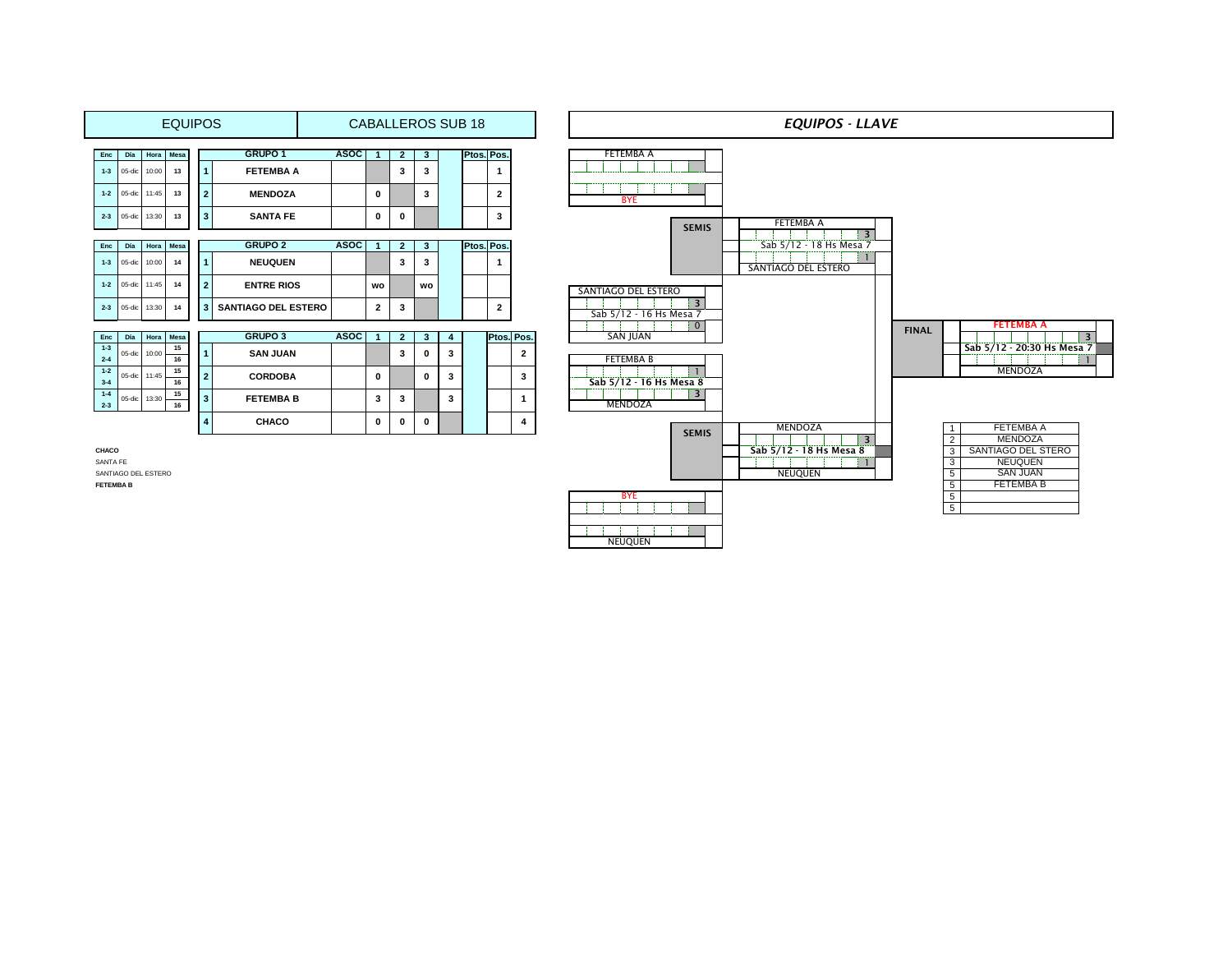|                                      |                                   |                                 | <b>EQUIPOS</b>         |                              |                                                                                    |             |             |                          |        | CABALLEROS SUB 21 |                                   |  |              | <b>EQUIPOS LLA</b>                                                           |
|--------------------------------------|-----------------------------------|---------------------------------|------------------------|------------------------------|------------------------------------------------------------------------------------|-------------|-------------|--------------------------|--------|-------------------|-----------------------------------|--|--------------|------------------------------------------------------------------------------|
| Enc<br>$1 - 3$<br>$1 - 2$<br>$2 - 3$ | Día<br>05-dic<br>05-dic<br>05-dic | Hora<br>15:30<br>17:30<br>19:30 | Mesa<br>14<br>14<br>14 | -2<br>3                      | <b>GRUPO 1</b><br><b>FETEMBA A</b><br><b>SANTIAGO DEL ESTERO</b><br><b>CORDOBA</b> | <b>ASOC</b> | 0<br>0      | $\overline{2}$<br>3<br>3 | 3<br>3 |                   | Ptos. Pos.<br>3<br>$\overline{2}$ |  | <b>SEMIS</b> | <b>FETEMBA A</b>                                                             |
| Enc<br>$1 - 3$                       | Día<br>05-dic                     | Hora Mesa<br>15:30              | 15                     |                              | <b>GRUPO 2</b><br><b>MENDOZA</b>                                                   | <b>ASOC</b> |             | $\mathbf{2}$<br>3        | 3<br>3 |                   | Ptos. Pos.                        |  |              | $\overline{\mathbf{3}}$<br>Dom 6/12 - 14 Hs Mesa 11<br>2<br><b>FETEMBA B</b> |
| $1 - 2$<br>$2 - 3$                   | 05-dic<br>05-dic                  | 17:30<br>19:30                  | 15<br>15               | $\overline{\mathbf{2}}$<br>3 | <b>CHACO</b><br><b>FETEMBA B</b>                                                   |             | $\mathbf 0$ | 3                        | 3      |                   | 3<br>$\mathbf{2}$                 |  |              |                                                                              |

**SANTIAGO DEL ESTERO**

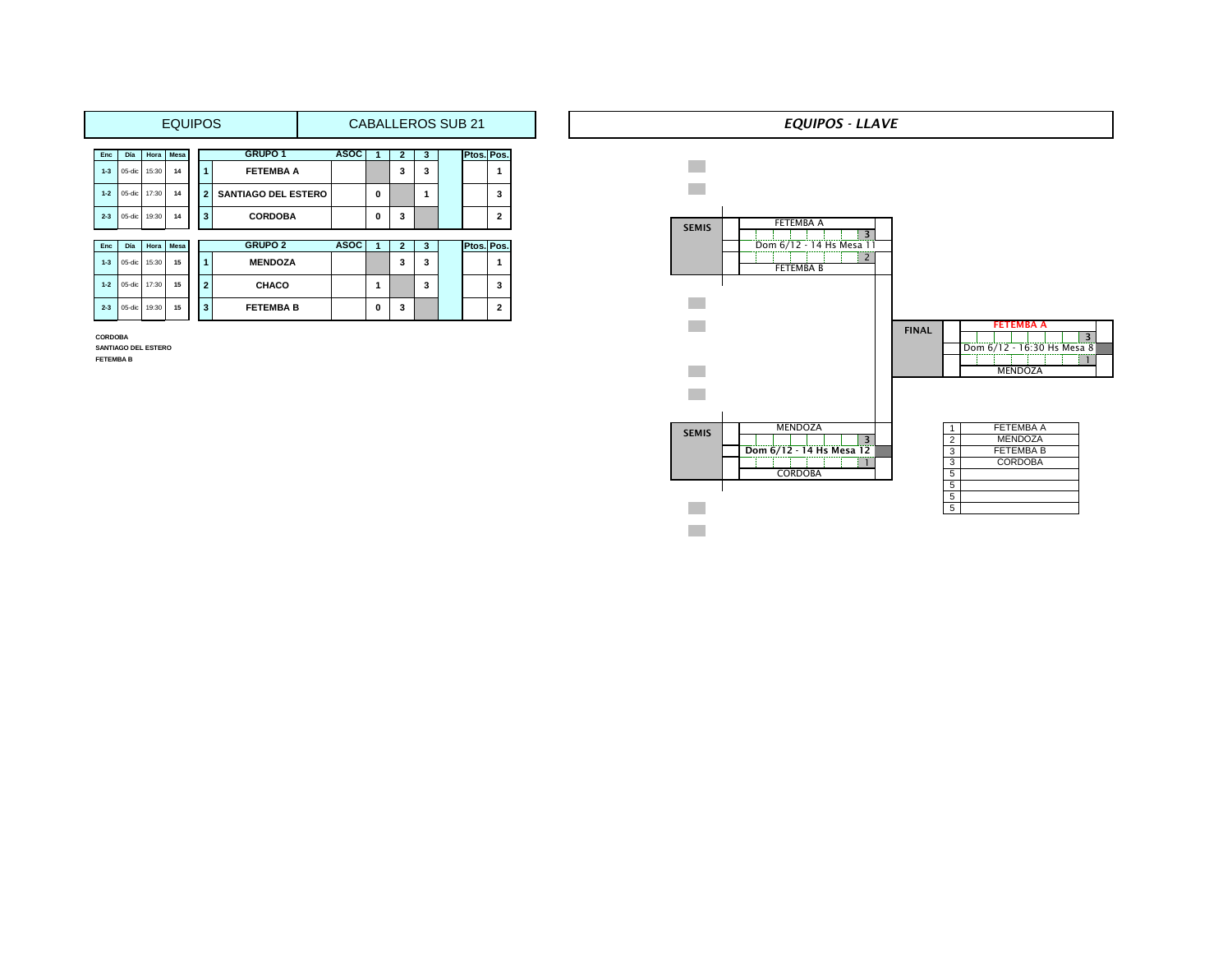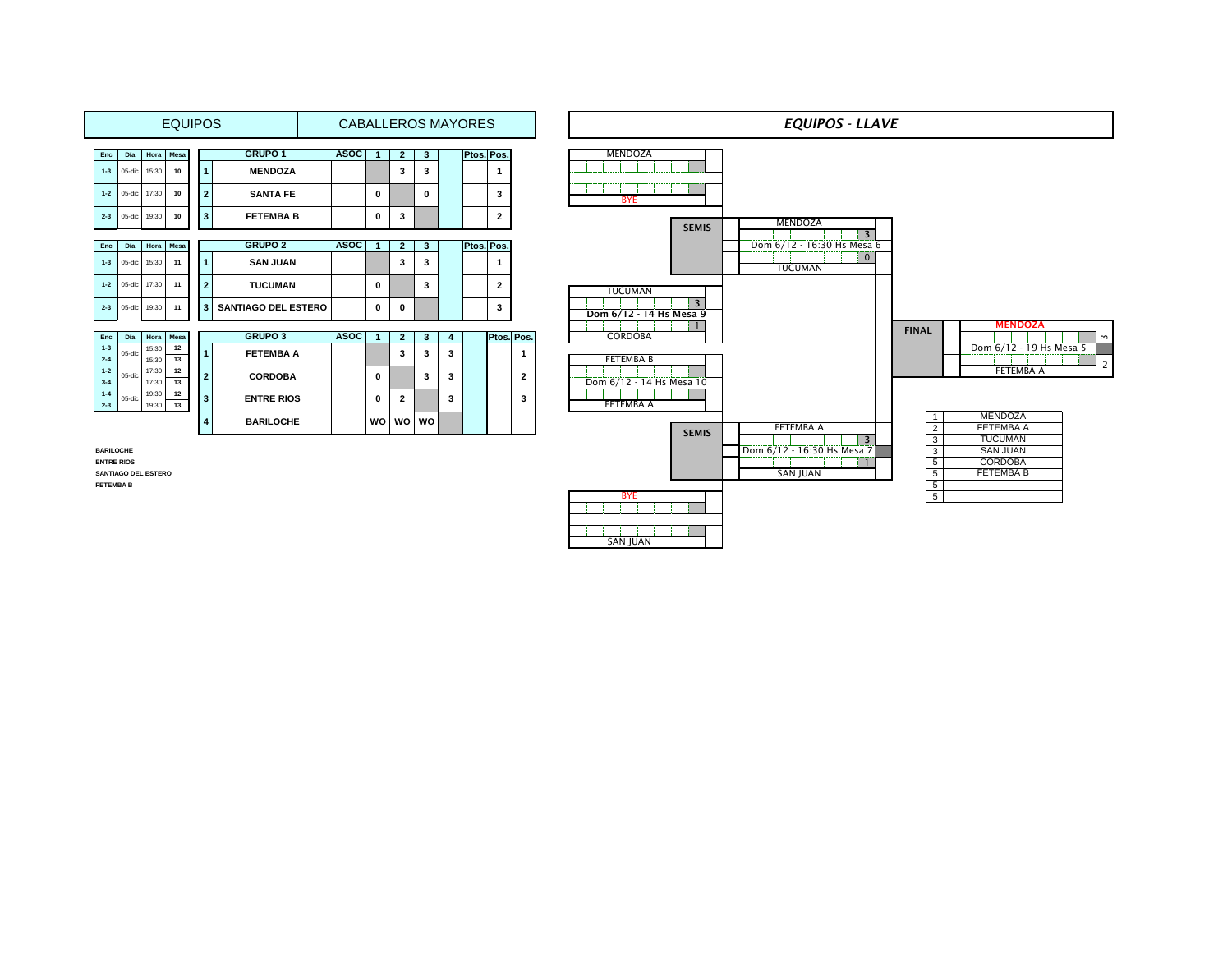# EQUIPOS DAMAS MENORES

| <b>Enc</b> | Día    | Hora  | <b>Mesa</b> |
|------------|--------|-------|-------------|
| $5 - 2$    | 05-dic | 10:00 | 17          |
| $4 - 3$    |        | 10:00 | 18          |
| $1 - 3$    | 05-dic | 11:45 | 17          |
| $5 - 4$    |        | 11:45 | 18          |
| $2 - 4$    | 05-dic | 13:30 | 17          |
| $1 - 5$    |        | 13:30 | 18          |
| $3-5$      | 05-dic | 15:15 | 17          |
| $2 - 1$    |        | 15:15 | 18          |
| $4 - 1$    | 05-dic | 19:30 | 17          |
| $3 - 2$    |        | 19:30 | 17          |

| <b>Enc</b> | Día       | Hora  | <b>Mesa</b> |   | <b>GRUPO 1</b>            | <b>ASOC</b> |    |        |           |           |           | <b>IPtos. Pos.</b> |   |
|------------|-----------|-------|-------------|---|---------------------------|-------------|----|--------|-----------|-----------|-----------|--------------------|---|
| $5 - 2$    | $05$ -dic | 10:00 | 17          |   | <b>FETEMBA A</b>          |             |    | າ<br>w | າ         | 3         | 3         |                    |   |
| $4 - 3$    |           | 10:00 | 18          |   |                           |             |    |        |           |           |           |                    |   |
| $1 - 3$    | 05-dic    | 11:45 | 17          | ◠ | <b>PASO DE LOS LIBRES</b> |             | WO |        | <b>WO</b> | <b>WO</b> | <b>WO</b> |                    |   |
| $5 - 4$    |           | 11:45 | 18          |   |                           |             |    |        |           |           |           |                    |   |
| $2 - 4$    | $05$ -dic | 13:30 | 17          | ≏ | <b>FETEMBA B</b>          |             | U  | ົ      |           | ≘         | 0         |                    | 3 |
| $1 - 5$    |           | 13:30 | 18          |   |                           |             |    | v      |           | J         |           |                    |   |
| $3-5$      | $05$ -dic | 15:15 | 17          |   | <b>JUJUY</b>              |             |    | ≏      |           |           | 0         |                    |   |
| $2 - 1$    |           | 15:15 | 18          |   |                           |             |    | v      |           |           |           |                    |   |
| $4 - 1$    | 05-dic    | 19:30 | 17          | 5 | <b>NEUQUEN</b>            |             |    | 2      | ≏         | 3         |           |                    | C |
| $3 - 2$    |           | 19:30 | 17          |   |                           |             |    | v      |           |           |           |                    |   |

| FETEMBA A |
|-----------|
| NEUQUEN   |
| FETEMBA B |
| JUJUY.    |
|           |
|           |
|           |
|           |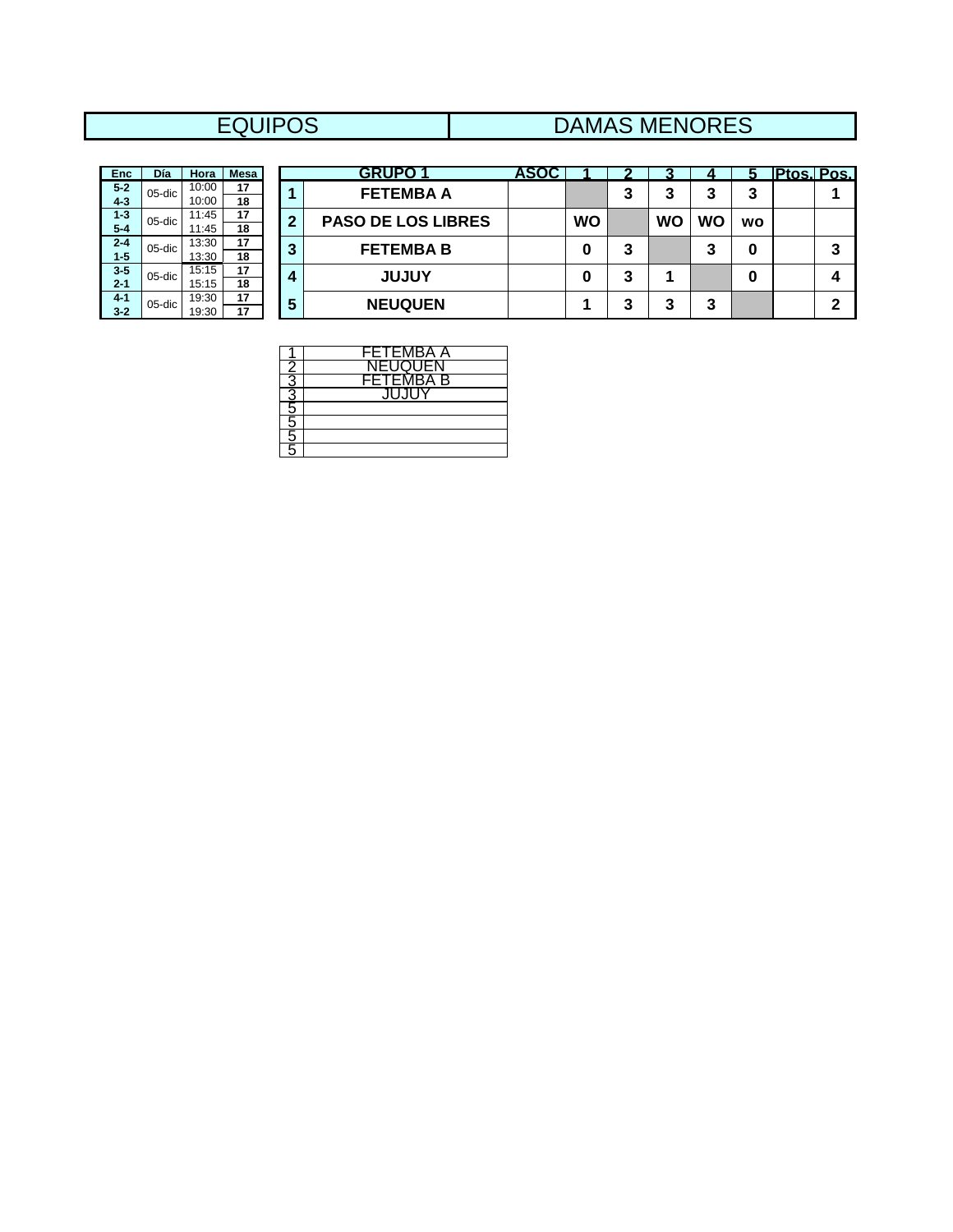|                    |        |                               | <b>EQUIPOS</b>      |                |                            |             | <b>DAMAS MAYORES</b> |                |   |   |            |                |
|--------------------|--------|-------------------------------|---------------------|----------------|----------------------------|-------------|----------------------|----------------|---|---|------------|----------------|
| Enc                | Día    | Hora                          | Mesa                |                | <b>GRUPO 1</b>             | <b>ASOC</b> | 1                    | $\overline{2}$ | 3 | 4 | Ptos. Pos. |                |
| $1 - 3$<br>$2 - 4$ | 06-dic | 09:00<br>09:00                | 4<br>5              | 1              | <b>CHACO</b>               |             |                      | 3              | 3 | 3 |            | 1              |
| $1 - 2$<br>$3 - 4$ | 06-dic | 11:00<br>11:00                | 4<br>5              | $\overline{2}$ | <b>NEUQUEN</b>             |             | 1                    |                | 3 | 3 |            | $\overline{2}$ |
| $1 - 4$<br>$2 - 3$ | 06-dic | 13:00<br>13:00                | 4<br>5              | 3              | <b>FETEMBA B</b>           |             | $\mathbf 0$          | 0              |   | 3 |            | 3              |
|                    |        |                               |                     | 4              | <b>ENTRE RIOS</b>          |             | 0                    | 0              | 0 |   |            | 4              |
| Enc                | Día    | Hora                          | Mesa                |                | <b>GRUPO 2</b>             | <b>ASOC</b> | 1                    | $\overline{2}$ | 3 | 4 | Ptos. Pos. |                |
| $1 - 3$<br>$2 - 4$ | 06-dic | 09:00<br>09:00                | 6<br>$\overline{7}$ | 1              | <b>FETEMBA A</b>           |             |                      | 3              | 3 | 3 |            | 1              |
| $1 - 2$<br>$3 - 4$ | 06-dic | 11:00<br>11:00                | 6<br>$\overline{7}$ | $\overline{2}$ | <b>MENDOZA</b>             |             | 1                    |                | 3 | 3 |            | $\overline{2}$ |
| $1 - 4$<br>$ -$    | 06-dic | 13:00<br>$\sim$ $\sim$ $\sim$ | 6                   | 3              | <b>SANTIAGO DEL ESTERO</b> |             | $\mathbf 0$          | 0              |   | 1 |            | 4              |

**4 JUJUY 0 0**

**3**

**3**

**ENTRE RIOS**

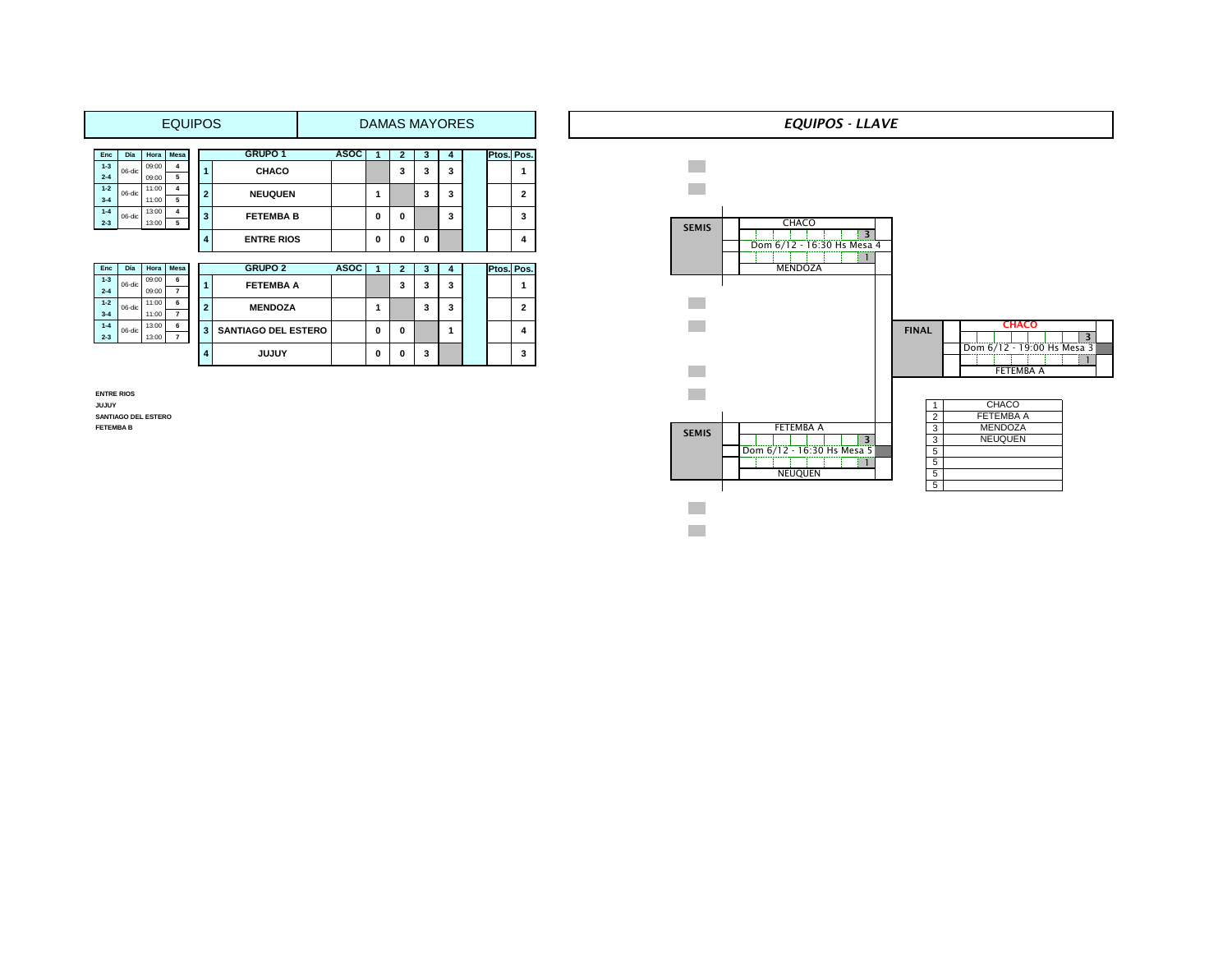|              |                  |           |                | <b>EQUIPOS</b> |                    |             |              |                |    | CABALLEROS MAXI 40 |                | <b>EQUIPOS - LLAVE</b>                     |   |                                    |                 |
|--------------|------------------|-----------|----------------|----------------|--------------------|-------------|--------------|----------------|----|--------------------|----------------|--------------------------------------------|---|------------------------------------|-----------------|
| Enc          | Día              | Hora      | Mesa           |                | GRUPO <sub>1</sub> | <b>ASOC</b> | -1           | $\overline{2}$ | -3 | Ptos. Pos.         |                | <b>FETEMBA A</b>                           |   |                                    |                 |
|              | 1-3 06-dic 09:00 |           |                |                | <b>FETEMBA A</b>   |             |              | 3              | 3  |                    | -1             |                                            |   |                                    |                 |
|              | $1-2$ 06-dic     | 11:00     |                | $\overline{2}$ | <b>JUJUY</b>       |             | $\mathbf{1}$ |                |    |                    | 3              | <b>BYE</b>                                 |   |                                    |                 |
|              | $2-3$ 06-dic     | 13:00     |                | 3              | <b>TUCUMAN</b>     |             | $\mathbf 0$  | -3             |    |                    | $\overline{2}$ | <b>FETEMBA A</b>                           |   |                                    |                 |
| Enc          | Día              | Hora Mesa |                |                | <b>GRUPO 2</b>     | <b>ASOC</b> | $\mathbf{1}$ | $\overline{2}$ | 3  | Ptos. Pos.         |                | <b>SEMIS</b><br>Dom 6/12 - 18:00 Hs Mesa 1 | 3 |                                    |                 |
|              | 1-3 06-dic 09:00 |           | $\overline{2}$ |                | <b>NEUQUEN</b>     |             |              | 3              |    |                    | $\overline{2}$ | NEUQUEN                                    |   |                                    |                 |
|              | 1-2 06-dic 11:00 |           | $\overline{2}$ | $\overline{2}$ | <b>FETEMBA B</b>   |             | $\mathbf{1}$ |                |    |                    | 3              | <b>BARILOCHE</b>                           |   |                                    |                 |
|              | $2-3$ 06-dic     | 13:00     | $\overline{2}$ | 3              | <b>MENDOZA</b>     |             | 3            | 3              |    |                    |                | Dom 6/12 - 15:30 Hs Mesa 1                 |   |                                    |                 |
|              |                  |           |                |                |                    |             |              |                |    |                    |                | $\overline{\mathbf{3}}$                    |   | <b>FETEMBA A</b>                   |                 |
| Enc          | Día              | Hora      | Mesa           |                | <b>GRUPO 3</b>     | <b>ASOC</b> | -1           | $\overline{2}$ | -3 | Ptos. Pos.         |                | <b>NEUQUEN</b>                             |   | <b>FINAL</b>                       |                 |
|              | 1-3 06-dic 09:00 |           | 3              |                | <b>SAN JUAN</b>    |             |              | 3              |    |                    | $\overline{2}$ | <b>TUCUMAN</b>                             |   | Dom 6/12 - 20:00 Hs Mesa 1         |                 |
|              | 1-2 06-dic 11:00 |           | -3             | $\overline{2}$ | <b>SANTA FE</b>    |             | $\mathbf{1}$ |                |    |                    | 3              | Dom 6/12 - 15:30 Hs Mesa 2                 |   |                                    | MENDOZA         |
|              | $2-3$ 06-dic     | 13:00     | 3              | 3 <sup>2</sup> | <b>BARILOCHE</b>   |             | 3            | 3              |    |                    | -1             | $\overline{\mathbf{3}}$<br><b>SAN JUAN</b> |   |                                    |                 |
|              |                  |           |                |                |                    |             |              |                |    |                    |                |                                            |   | MENDOZA                            |                 |
|              | <b>BARILOCHE</b> |           |                |                |                    |             |              |                |    |                    |                | <b>SAN JUAN</b><br><b>SEMIS</b>            |   | <b>FETEMBA A</b><br>$\overline{2}$ |                 |
| <b>JUJUY</b> |                  |           |                |                |                    |             |              |                |    |                    |                |                                            |   | 3<br><b>NEUQUEN</b>                | <b>SAN JUAN</b> |
| TUCUMAN      |                  |           |                |                |                    |             |              |                |    |                    |                | Dom 6/12 - 18:00 Hs Mesa 2                 |   | 3                                  |                 |

**FETEMBA B 3** 5 **MENDOZA** 5 MENDOZA BYE  $\mathbf{1}$  ,  $\mathbf{1}$  ,  $\mathbf{1}$ MENDOZA

|   | <b>MENDOZA</b>   |
|---|------------------|
| 2 | <b>FETEMBA A</b> |
| 3 | <b>SAN JUAN</b>  |
| 3 | <b>NEUQUEN</b>   |
| 5 | <b>TUCUMAN</b>   |
| 5 | <b>BARILOCHE</b> |
| 5 |                  |
| 5 |                  |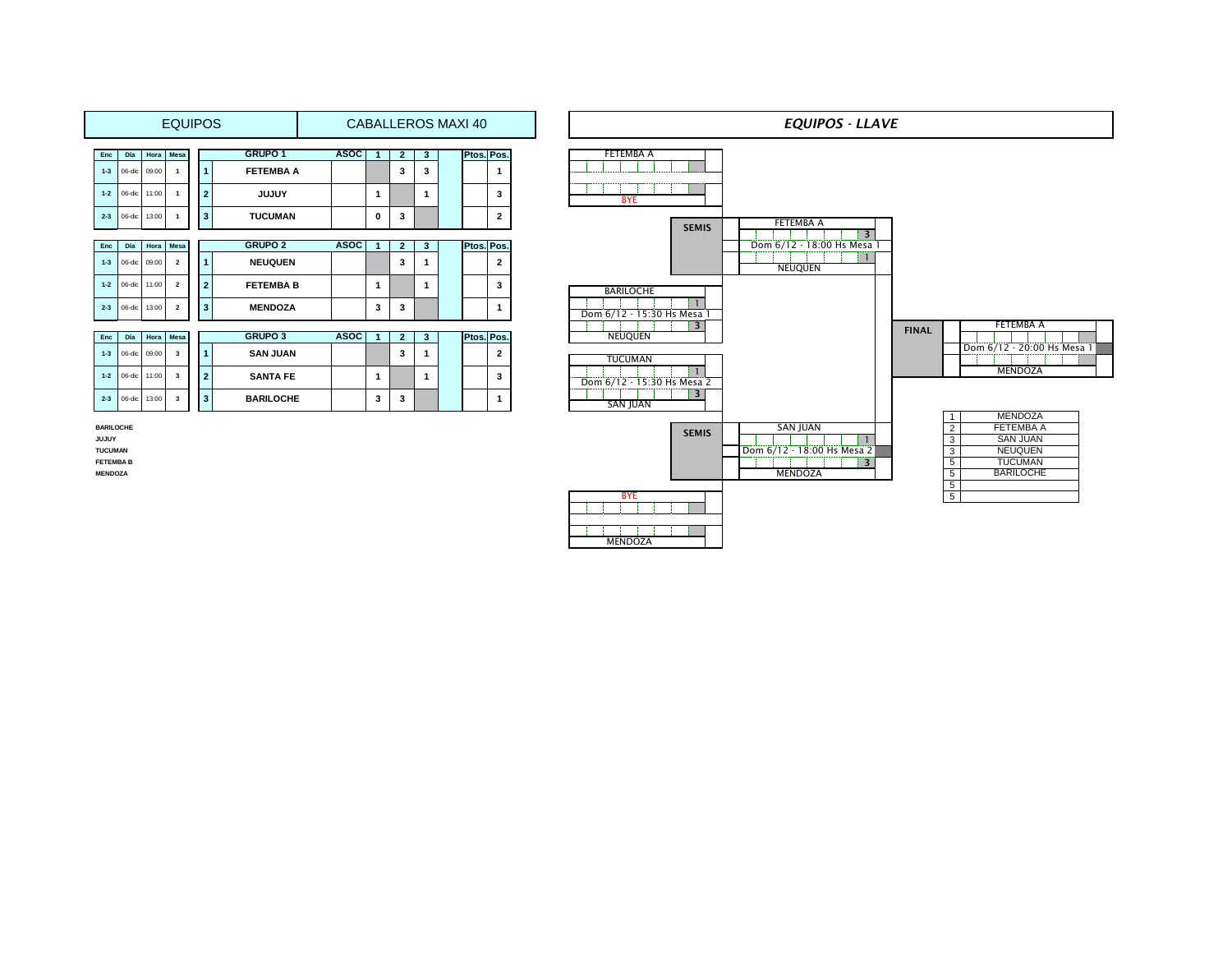|                    |                                                                                                                 |                | <b>EQUIPOS</b> |   |   |                    |             |     |                |        | <b>CABALLEROS MAXI 50</b> |               |                |
|--------------------|-----------------------------------------------------------------------------------------------------------------|----------------|----------------|---|---|--------------------|-------------|-----|----------------|--------|---------------------------|---------------|----------------|
| Enc                | Día                                                                                                             | Hora           | Mesa           |   |   | <b>GRUPO 1</b>     | <b>ASOC</b> |     | $\overline{2}$ | 3      | 4                         | Ptos. Pos.    |                |
| $1 - 3$<br>$2 - 4$ | 05-dic                                                                                                          | 17:00<br>17:00 | 9<br>16        | 1 |   | <b>CORDOBA</b>     |             |     | 2              | 3      | 3                         |               | $\overline{2}$ |
| $1 - 2$<br>$3 - 4$ | 05-dic                                                                                                          | 18:45<br>18:45 | 9<br>16        |   | 2 | <b>CHACO</b>       |             | 3   |                | 3      | 3                         |               | 1              |
| $1 - 4$<br>$2 - 3$ | 05-dic                                                                                                          | 20:30<br>20:30 | 9<br>16        |   | 3 | <b>FETEMBA B</b>   |             | 1   | $\overline{2}$ |        | 3                         |               | 3              |
|                    |                                                                                                                 |                |                | 4 |   | <b>JUJUY</b>       |             | 0   | 0              | 0      |                           |               | 4              |
|                    | the contract of the contract of the contract of the contract of the contract of the contract of the contract of |                |                |   |   | $\sim$ nuno $\sim$ | 8000        | . . | $\sim$         | $\sim$ | $\overline{ }$            | $P(x) = P(x)$ |                |

| ົ |
|---|
|   |
| 3 |
|   |

**CHACO NEUQUEN NEUQUEN SAN JUAN**

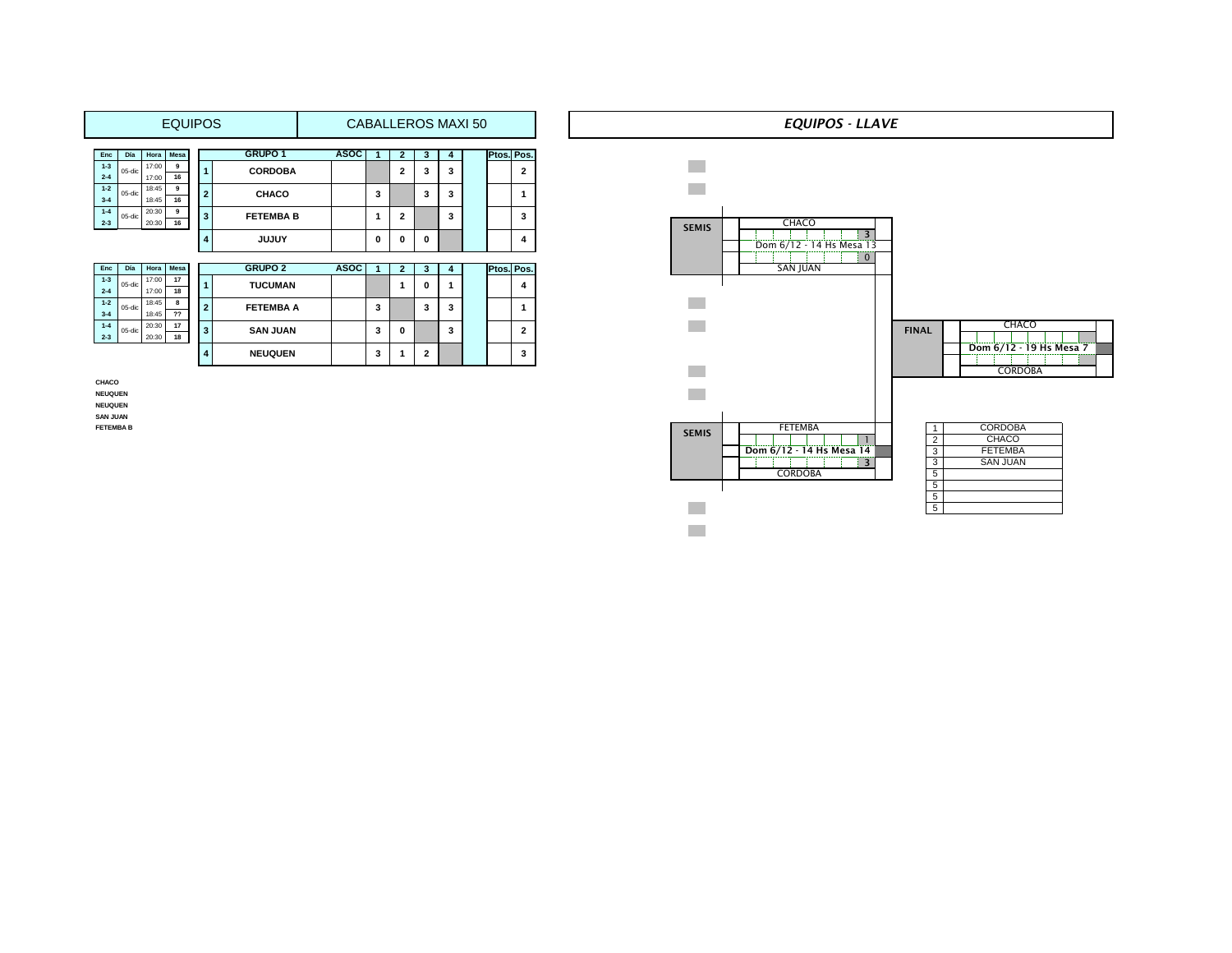|                               |               |                         |                                    |                         | <b>CLASIFICACION</b>       |             | <b>CABALLEROS SUB 11</b> |                         |              |        |                |                         |                              |
|-------------------------------|---------------|-------------------------|------------------------------------|-------------------------|----------------------------|-------------|--------------------------|-------------------------|--------------|--------|----------------|-------------------------|------------------------------|
| Enc                           | Día           | Hora                    | <b>Mesa</b>                        |                         | <b>GRUPO 1</b>             | <b>ASOC</b> | $\blacktriangleleft$     | $\overline{2}$          | 3            |        | Ptos.          | Pos.                    |                              |
| $1 - 3$                       | 06-dic        | 09:00                   | 9                                  | $\mathbf{1}$            | <b>CANTON, FRANCISCO</b>   | <b>SFE</b>  |                          | 0                       | $\mathbf{1}$ |        | $\overline{2}$ | 3                       |                              |
| $1 - 2$                       | 06-dic        | 09:20                   | 9                                  | $\overline{\mathbf{2}}$ | <b>ROGGERO GABRIEL</b>     | <b>FET</b>  | 3                        |                         | 3            |        | 4              | 1                       |                              |
| $2 - 3$                       | 06-dic        | 09:40                   | 9                                  | 3                       | <b>TIERCIN, GONZALO</b>    | <b>FET</b>  | 3                        | 1                       |              |        | 3              | $\overline{2}$          |                              |
| Enc                           | Día           | Hora                    | <b>Mesa</b>                        |                         | <b>GRUPO 2</b>             | <b>ASOC</b> | $\mathbf 1$              | $\overline{\mathbf{2}}$ | 3            |        | Ptos.          | Pos.                    |                              |
| $1 - 3$                       | 06-dic        | 09:00                   | 10                                 | $\mathbf{1}$            | <b>VAZQUEZ, NICOLAS</b>    | <b>CBA</b>  |                          | $\mathbf{0}$            | $\mathbf{1}$ |        | 2              | 3                       |                              |
| $1 - 2$                       | 06-dic        | 09:20                   | 10                                 | $\overline{\mathbf{2}}$ | <b>KORNSCHU, ADRIEL</b>    | <b>FET</b>  | 3                        |                         | 3            |        | 4              | 1                       |                              |
| $2 - 3$                       | 06-dic        | 09:40                   | 10                                 | 3                       | <b>GUIBERNAU, IGNACIO</b>  | <b>FET</b>  | 3                        | 0                       |              |        | 3              | $\overline{\mathbf{2}}$ |                              |
| Enc                           | Día           | Hora                    | <b>Mesa</b>                        |                         | <b>GRUPO 3</b>             | <b>ASOC</b> | $\mathbf{1}$             | $\overline{\mathbf{2}}$ | 3            |        | Ptos.          | Pos.                    |                              |
| $1 - 3$                       | 06-dic        | 09:00                   | 11                                 | $\mathbf{1}$            | <b>ESCARANO, ARIEL</b>     | SGO         |                          | 0                       | 3            |        | 3              | $\overline{2}$          |                              |
| $1 - 2$                       | 06-dic        | 09:20                   | 11                                 | $\overline{\mathbf{2}}$ | PAGLIERO, ALEJANDRO        | <b>SFE</b>  | 3                        |                         | 3            |        | 4              | 1                       |                              |
| $2 - 3$                       | 06-dic        | 09:40                   | 11                                 | 3                       | <b>FUENTES LEANDRO</b>     | <b>FET</b>  |                          |                         |              |        | <b>WO</b>      | 3                       |                              |
|                               |               |                         |                                    |                         |                            |             |                          |                         |              |        |                |                         |                              |
|                               |               |                         |                                    |                         |                            |             |                          |                         |              |        |                |                         |                              |
| Enc                           | Día           | Hora                    | <b>Mesa</b>                        |                         | <b>GRUPO 4</b>             | <b>ASOC</b> | 1                        | $\mathbf{2}$            | 3            |        | Ptos.          | Pos.                    |                              |
| $1 - 3$                       | 06-dic        | 09:00                   | 12                                 | $\mathbf{1}$            | LELLA, JULIAN              | <b>MZA</b>  |                          | 3                       | $\mathbf{1}$ |        | 4              | $\overline{2}$          |                              |
| $1 - 2$                       | 06-dic        | 09:20                   | 12                                 | $\overline{2}$          | <b>ORQUIN, TOMAS</b>       | <b>CBA</b>  | $\mathbf{1}$             |                         | 1            |        | $\overline{2}$ | 3                       |                              |
| $2 - 3$                       | 06-dic        | 09:40                   | 12                                 | 3                       | <b>CIFUENTES, HORACIO</b>  | <b>FET</b>  | 3                        | 3                       |              |        | 6              | 1                       |                              |
|                               |               |                         |                                    |                         | <b>GRUPO 5</b>             | <b>ASOC</b> |                          |                         |              |        |                |                         |                              |
| Enc<br>$1 - 3$                | Día<br>06-dic | Hora<br>09:00           | Mesa<br>13                         | $\mathbf{1}$            | <b>GUELL, FACUNDO</b>      | <b>CBA</b>  | $\mathbf{1}$             | $\mathbf{2}$<br>3       | 3<br>0       | 4<br>0 |                | Ptos.<br>4              | Pos.<br>3                    |
| $2 - 4$<br>$1 - 2$            | 06-dic        | 09:20<br>09:40          | $\overline{13}$<br>$\overline{13}$ | $\overline{\mathbf{2}}$ | PEREZ, BRUNO               | <b>SFE</b>  | $\mathbf{1}$             |                         | 0            | 1      |                |                         |                              |
| $3 - 4$<br>$1 - 4$            | 06-dic        | 10:00<br>10:20          | 13<br>13                           | 3                       | <b>ACCIARESI, BRUNO</b>    | <b>FET</b>  | 3                        | 3                       |              | 3      |                | 3                       | 4                            |
| $2 - 3$                       |               | 10:40                   | 13                                 | 4                       | <b>BETANCOURT, LUCIANO</b> | <b>FET</b>  | 3                        | 3                       | 0            |        |                | 6                       | 1                            |
|                               |               |                         |                                    |                         |                            |             |                          |                         |              |        |                | 5                       | $\overline{\mathbf{2}}$      |
| Enc                           | Día           | Hora<br>09:00           | <b>Mesa</b>                        |                         | <b>GRUPO 6</b>             | <b>ASOC</b> | $\mathbf{1}$             | $\mathbf{2}$            | 3            | 4      |                | Ptos.                   | Pos.                         |
| $1 - 3$<br>$2 - 4$            | 06-dic        | 09:20                   | 14<br>14                           | $\mathbf{1}$            | PAGLIERO, SANTIAGO         | <b>SFE</b>  |                          | 0                       | 0            | 1      |                | 3                       | 4                            |
| $1 - 2$<br>$3 - 4$<br>$1 - 4$ | 06-dic        | 09:40<br>10:00<br>10:20 | 14<br>14<br>14                     | $\overline{2}$          | <b>CHEHEBAR, NICOLAS</b>   | <b>FET</b>  | 3                        |                         | 3            | 3      |                | 6<br>5                  | 1<br>$\overline{\mathbf{2}}$ |

**<sup>4</sup> FICARRA BRUNO** MZA **<sup>1</sup> <sup>0</sup> <sup>3</sup>** 4 **3**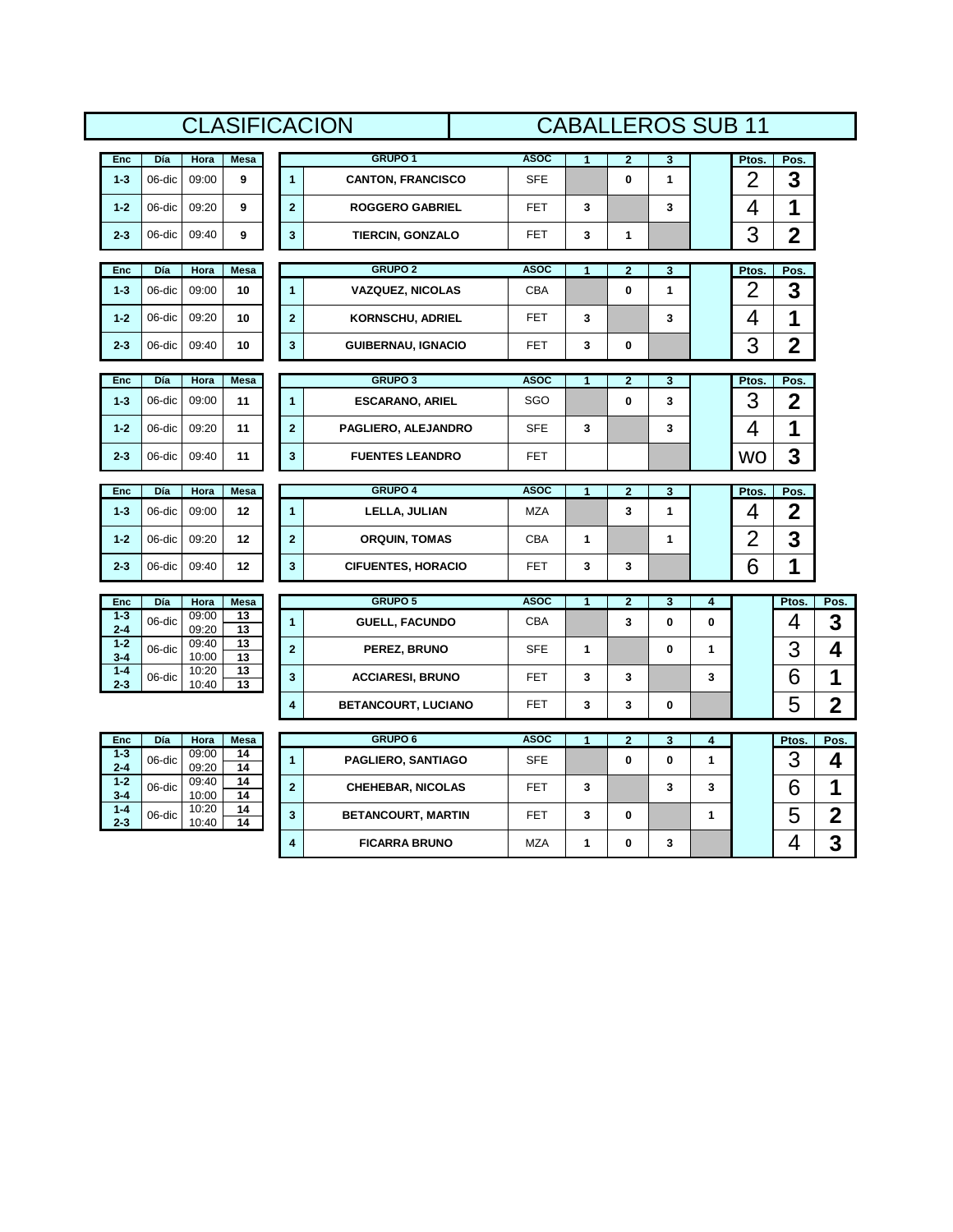| <b>GRUPO 1</b><br><b>ASOC</b><br>Enc<br>Día<br>Hora<br><b>Mesa</b><br>Ptos.<br>1<br>$\mathbf{2}$<br>3                                                                                                                        |             |                         |
|------------------------------------------------------------------------------------------------------------------------------------------------------------------------------------------------------------------------------|-------------|-------------------------|
|                                                                                                                                                                                                                              | Pos.        |                         |
| 4<br>$\mathbf{1}$<br>3<br>3<br>$1 - 3$<br>06-dic<br>11:30<br>9<br>KANASHIRO, JOAQUIN<br>FET                                                                                                                                  | 1           |                         |
| $\overline{2}$<br>06-dic<br>11:50<br>$\overline{\mathbf{2}}$<br><b>CHA</b><br>$1 - 2$<br>9<br><b>TORRES, AGUSTIN</b><br>0<br>0                                                                                               | 3           |                         |
| 3<br>3<br>$2 - 3$<br>06-dic<br>12:10<br>9<br>1<br>GRASSANO, TOMAS<br>SFE<br>3                                                                                                                                                | $\mathbf 2$ |                         |
| <b>GRUPO 2</b><br><b>ASOC</b><br>Día<br>Hora<br><b>Mesa</b><br>$\overline{2}$<br>3<br>Ptos.<br>Enc<br>1                                                                                                                      | Pos.        |                         |
| 2<br>11:30<br>$\mathbf{1}$<br>$1 - 3$<br>06-dic<br>10<br>MZA<br>0<br>$\mathbf{1}$<br>PIZZINATO, GIORGIO                                                                                                                      | 3           |                         |
| 3<br>$\overline{\mathbf{2}}$<br>06-dic<br>11:50<br>$1 - 2$<br>10<br><b>SORTINO, SANTIAGO</b><br><b>SFE</b><br>3<br>0                                                                                                         | $\mathbf 2$ |                         |
| 4<br>3<br>12:10<br>10<br>3<br>$2 - 3$<br>06-dic<br><b>GONZALEZ, LUCAS</b><br>FET<br>3                                                                                                                                        | 1           |                         |
| <b>GRUPO 3</b><br><b>ASOC</b><br>Ptos.<br>Enc<br>Día<br>Hora<br><b>Mesa</b><br>1<br>$\mathbf{2}$<br>3                                                                                                                        | Pos.        |                         |
| 4<br>$\mathbf{1}$<br>3<br>3<br>$1 - 3$<br>06-dic<br>11:30<br>11<br><b>IWASA, NICOLAS</b><br><b>FET</b>                                                                                                                       | 1           |                         |
| 3<br>06-dic<br>11:50<br>$\overline{2}$<br>$1 - 2$<br>11<br><b>CROSSETI, NICOLAS</b><br>SFE<br>1<br>3                                                                                                                         | $\mathbf 2$ |                         |
| $\overline{2}$<br>3<br>06-dic<br>12:10<br>11<br>0<br>0<br>$2 - 3$<br><b>OJEDA SANTIAGO</b><br><b>SNN</b>                                                                                                                     | 3           |                         |
|                                                                                                                                                                                                                              |             |                         |
| <b>GRUPO 4</b><br>Día<br><b>ASOC</b><br>Enc<br>Hora<br>Mesa<br>$\overline{1}$<br>$\overline{2}$<br>3<br>Ptos.                                                                                                                | Pos.        |                         |
| 4<br>06-dic<br>11:30<br>$\mathbf{1}$<br>TUC<br>3<br>3<br>12<br>$1 - 3$<br><b>TOLOSA, SANTIAGO</b>                                                                                                                            | 1           |                         |
| $\overline{2}$<br>$\overline{2}$<br>$1 - 2$<br>06-dic<br>11:50<br>12<br><b>SCARANO, SANTIAGO</b><br>0<br>0<br>SGO                                                                                                            | 3           |                         |
| 3<br>3<br>$2 - 3$<br>06-dic<br>12:10<br>12<br>YAMAMOTO, LEANDRO<br>0<br>3<br>FET                                                                                                                                             | $\mathbf 2$ |                         |
| <b>GRUPO 5</b><br><b>ASOC</b><br>Ptos.<br>Día<br>Hora<br><b>Mesa</b><br>1<br>$\overline{2}$<br>3<br>Enc                                                                                                                      | Pos.        |                         |
| 2<br>$\mathbf{1}$<br>11:30<br>13<br>0<br>$\mathbf{1}$<br>$1 - 3$<br>06-dic<br>ZAPATERO, JUAN IGNACIO<br>JUJ                                                                                                                  | 3           |                         |
| 4<br>$\overline{\mathbf{2}}$<br>06-dic<br>11:50<br>QUIROGA, DAMIAN<br>3<br>$1 - 2$<br>13<br><b>SFE</b><br>3                                                                                                                  | 1           |                         |
|                                                                                                                                                                                                                              |             |                         |
| 3<br>3<br>12:10<br>PADIN, FRANCISCO<br>3<br>$2 - 3$<br>06-dic<br>13<br>FET<br>1                                                                                                                                              | $\mathbf 2$ |                         |
| <b>GRUPO 6</b><br><b>ASOC</b><br>Día<br>1                                                                                                                                                                                    |             |                         |
| Enc<br>Hora<br><b>Mesa</b><br>$\overline{2}$<br>3<br>Ptos.<br>4<br>06-dic<br>11:30<br>$\mathbf{1}$<br><b>MZA</b><br>3<br>3<br>$1 - 3$<br>14<br><b>CHECHI, MARCIO</b>                                                         | Pos.<br>1   |                         |
| 2<br>11:50<br>$\overline{\mathbf{2}}$<br>$1 - 2$<br>06-dic<br>14<br><b>SCHAB, BRIAN</b><br>CBA<br>1<br>0                                                                                                                     | 3           |                         |
| 3<br>3<br>12:10<br>14<br><b>GUSHIKEN, RODRIGO</b><br>1<br>3<br>$2 - 3$<br>06-dic<br>FET                                                                                                                                      | $\mathbf 2$ |                         |
|                                                                                                                                                                                                                              |             |                         |
| <b>GRUPO 7</b><br><b>ASOC</b><br>Enc<br>Día<br>Hora<br>Mesa<br>$\mathbf{1}$<br>$\mathbf{2}$<br>$\mathbf{3}$<br>4<br>$1 - 3$<br>11:30<br>15<br>06-dic<br>$\mathbf{1}$<br><b>CASTILLO, DANIEL</b><br><b>NQN</b><br>0<br>0<br>0 | Ptos.<br>3  | Pos.<br>4               |
| $2 - 4$<br>15<br>11:50<br>$1 - 2$<br>15<br>12:10<br>$\overline{\mathbf{2}}$<br>06-dic<br>PEREZ, GONZALO<br><b>SFE</b><br>3<br>3<br>3                                                                                         | 6           | 1                       |
| 12:30<br>15<br>$3 - 4$<br>$1 - 4$<br>15<br>12:50<br>3<br>06-dic<br><b>FET</b><br><b>JOSID, ALEX</b><br>3<br>3<br>1                                                                                                           | 5           | $\mathbf 2$             |
| $2 - 3$<br>15<br>13:10<br>4<br><b>CENA PABLO</b><br>CBA<br>3<br>0<br>0                                                                                                                                                       | 4           | 3                       |
|                                                                                                                                                                                                                              |             |                         |
| <b>GRUPO 8</b><br><b>ASOC</b><br>Enc<br>Día<br>Hora<br>Mesa<br>$\mathbf{1}$<br>$\overline{2}$<br>3<br>4<br>11:30<br>$1 - 3$<br>17                                                                                            | Ptos.       | Pos.                    |
| 1<br>06-dic<br><b>CRUZ, GASTON</b><br>0<br>1<br>3<br>FET<br>11:50<br>$2 - 4$<br>17<br>12:10<br>$1 - 2$<br>17                                                                                                                 | 4           | 3                       |
| $\overline{\mathbf{2}}$<br>06-dic<br><b>TISSEMBAUN, SANTIAGO</b><br>0<br>CHA<br>3<br>3<br>$3 - 4$<br>12:30<br>17<br>$1 - 4$<br>12:50<br>17                                                                                   | 5           | $\overline{\mathbf{2}}$ |
|                                                                                                                                                                                                                              |             |                         |
|                                                                                                                                                                                                                              |             |                         |
|                                                                                                                                                                                                                              |             |                         |
|                                                                                                                                                                                                                              |             |                         |
|                                                                                                                                                                                                                              |             |                         |
|                                                                                                                                                                                                                              |             |                         |
|                                                                                                                                                                                                                              |             |                         |
|                                                                                                                                                                                                                              |             |                         |
|                                                                                                                                                                                                                              |             |                         |
|                                                                                                                                                                                                                              |             |                         |
| 3<br>06-dic<br><b>MENDEZ, LEONEL</b><br>FET<br>3<br>3<br>3<br>13:10<br>$2 - 3$<br>17                                                                                                                                         | 6           | 1                       |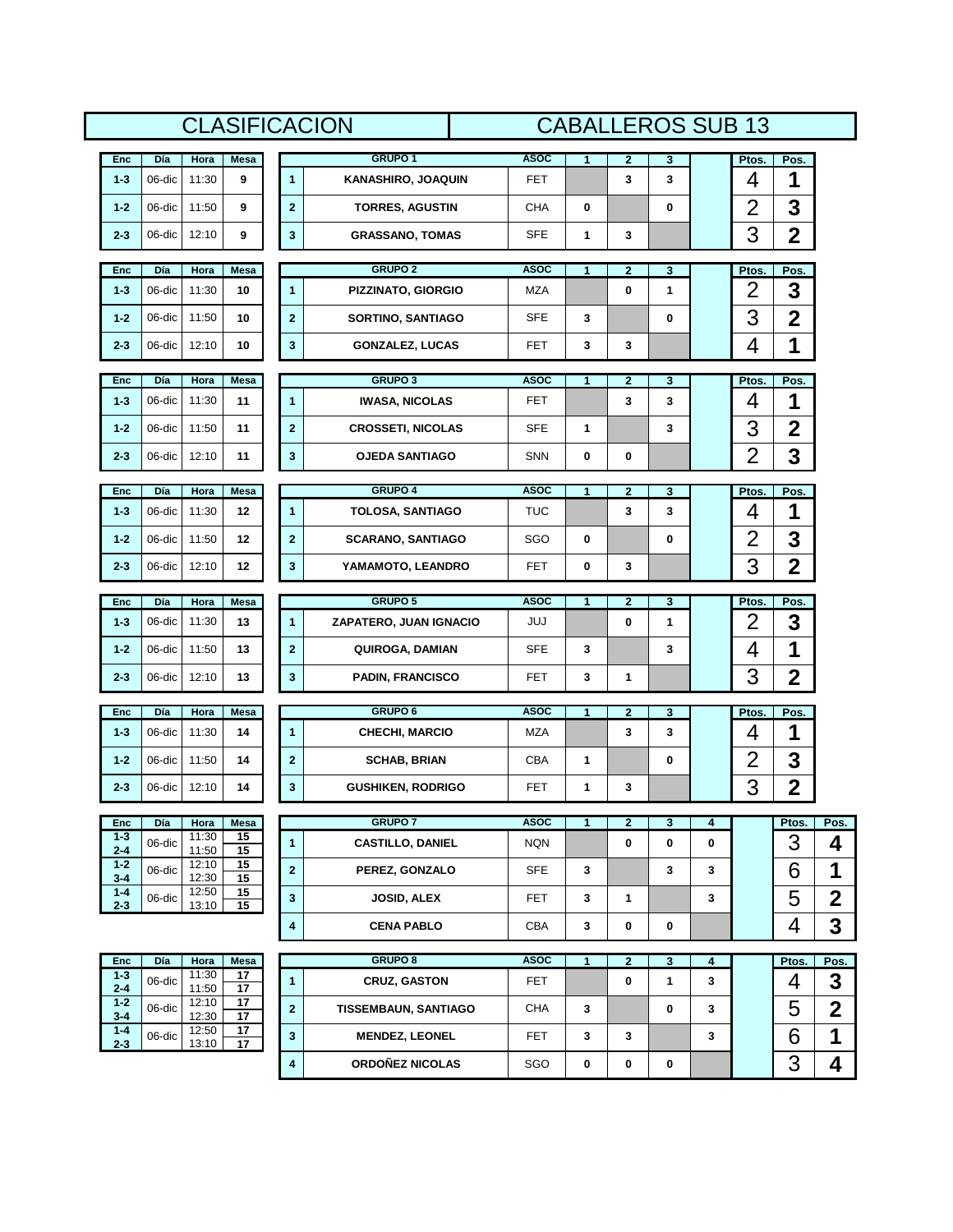|                             |               |                         |                |                         | <b>CLASIFICACION</b>                                |                           | <b>CABALLEROS SUB 15</b> |                     |                |             |                                  |                         |                |
|-----------------------------|---------------|-------------------------|----------------|-------------------------|-----------------------------------------------------|---------------------------|--------------------------|---------------------|----------------|-------------|----------------------------------|-------------------------|----------------|
| Enc                         | Día           | Hora                    | Mesa           |                         | GRUPO <sub>1</sub>                                  | <b>ASOC</b>               | $\mathbf{1}$             | $\overline{2}$      | $\mathbf{3}$   |             | Ptos.                            | Pos.                    |                |
| $1 - 3$                     | 06-dic        | 10:00                   | 9              | $\mathbf{1}$            | DAHER, JUAN MANUEL                                  | <b>MZA</b>                |                          | 3                   | 3              |             | 4                                | 1                       |                |
| $1 - 2$                     | 06-dic        | 10:20                   | 9              | $\overline{\mathbf{2}}$ | <b>IAMARINO, NICOLAS</b>                            | FET                       | 1                        |                     | 3              |             | 3                                | $\overline{\mathbf{2}}$ |                |
| $2 - 3$                     | 06-dic        | 10:40                   | 9              | $\mathbf{3}$            | <b>CANTON, SANTIAGO</b>                             | <b>SFE</b>                | 0                        | 0                   |                |             | $\overline{2}$                   | 3                       |                |
| Enc                         | Día           | Hora                    | <b>Mesa</b>    |                         | <b>GRUPO 2</b>                                      | <b>ASOC</b>               | $\mathbf{1}$             | $\mathbf{2}$        | 3              |             | Ptos.                            | Pos.                    |                |
| $1 - 3$                     | 06-dic        | 10:00                   | 10             | $\mathbf{1}$            | <b>GOLIN, MARIANO</b>                               | <b>SFE</b>                |                          | $\mathbf{2}$        | 3              |             | 4                                | 1                       |                |
| $1 - 2$                     | 06-dic        | 10:20                   | 10             | $\overline{\mathbf{2}}$ | <b>MAZZEDO, AGUSTIN</b>                             | <b>SNN</b>                | 3                        |                     | $\overline{2}$ |             | 3                                | $\overline{2}$          |                |
| $2 - 3$                     | 06-dic        | 10:40                   | 10             | $\mathbf{3}$            | <b>PRINGLES, MAURO</b>                              | <b>MZA</b>                | 0                        | 3                   |                |             | 3                                | 3                       |                |
| <b>Enc</b>                  | Día           | Hora                    | <b>Mesa</b>    |                         | <b>GRUPO 3</b>                                      | <b>ASOC</b>               | $\mathbf{1}$             | $\mathbf{2}$        | 3              |             | Ptos.                            | Pos.                    |                |
| $1 - 3$                     | 06-dic        | 10:00                   | 11             | $\mathbf{1}$            | <b>VELIZ, GABRIEL</b>                               | JUJ                       |                          | 3                   | 0              |             | 3                                | $\mathbf 2$             |                |
| $1 - 2$                     | 06-dic        | 10:20                   | 11             | $\mathbf{2}$            | RESCIA, GONZALO                                     | <b>SFE</b>                | 0                        |                     | 0              |             | $\overline{2}$                   | 3                       |                |
| $2 - 3$                     | 06-dic        | 10:40                   | 11             | $\mathbf{3}$            | <b>RODRIGUEZ, CRISTIAN</b>                          | FET                       | 3                        | 3                   |                |             | $\overline{4}$                   | 1                       |                |
|                             |               |                         |                |                         |                                                     |                           |                          |                     |                |             |                                  |                         |                |
| Enc                         | Día           | Hora                    | Mesa           |                         | <b>GRUPO 4</b>                                      | <b>ASOC</b>               | 1                        | 2                   | 3              |             | Ptos.                            | Pos.                    |                |
| $1-3$                       | 06-dic        | 10:00                   | 12             | $\mathbf{1}$            | ROMERO, ENZO                                        | <b>CHA</b>                |                          | $\mathbf 0$         | $\mathbf{0}$   |             | $\overline{2}$                   | 3                       |                |
| $1 - 2$                     | 06-dic        | 10:20                   | 12             | $\overline{2}$          | <b>SALAS, SEBASTIAN</b>                             | JUJ                       | 3                        |                     | 1              |             | 3                                | $\overline{\mathbf{2}}$ |                |
| $2 - 3$                     | 06-dic        | 10:40                   | 12             | $\mathbf{3}$            | <b>CROSSETI, MARTIN</b>                             | FET                       | 3                        | 3                   |                |             | 4                                | 1                       |                |
|                             |               |                         |                |                         |                                                     |                           |                          |                     |                |             |                                  |                         |                |
| Enc<br>$1 - 3$              | Día<br>06-dic | Hora<br>10:00           | Mesa<br>15     | $\mathbf{1}$            | <b>GRUPO 5</b><br><b>DINIELO, FRANCO</b>            | <b>ASOC</b><br><b>NQN</b> | $\mathbf{1}$             | $\mathbf{2}$<br>3   | 3<br>1         |             | Ptos.<br>3                       | Pos.                    |                |
| $1 - 2$                     | 06-dic        | 10:20                   | 15             | $\mathbf{2}$            | <b>FORLINO, MAURO</b>                               | <b>CHA</b>                | 1                        |                     | 0              |             |                                  | $\mathbf 2$             |                |
| $2 - 3$                     | 06-dic        | 10:40                   | 15             | $\mathbf{3}$            | PEREZ COLMAN, IMANOL                                | FET                       | 3                        | 3                   |                |             | $\overline{2}$<br>$\overline{4}$ | 3<br>1                  |                |
|                             |               |                         |                |                         |                                                     |                           |                          |                     |                |             |                                  |                         |                |
| Enc<br>$1 - 3$              | Día<br>06-dic | Hora<br>10:00           | Mesa<br>16     | $\mathbf{1}$            | <b>GRUPO 6</b><br>ALCARAZ, GONZALO                  | <b>ASOC</b><br>FET        | $\mathbf{1}$             | $\overline{2}$<br>3 | 3<br>3         | 4<br>3      |                                  | Ptos.                   |                |
| $2 - 4$<br>$1 - 2$          | 06-dic        | 10:20<br>10:40          | 16<br>16       | $\mathbf{2}$            |                                                     | <b>SFE</b>                | 0                        |                     | $\mathbf 0$    | 0           |                                  | 6                       | 1              |
| $3 - 4$<br>$1-4$<br>$2 - 3$ | 06-dic        | 11:00<br>11:20<br>11:40 | 16<br>16<br>16 | $\mathbf{3}$            | <b>MILESI, LEANDRO</b><br><b>ENRIQUEZ, FERNANDO</b> | <b>MZA</b>                | 0                        | 3                   |                | $\mathbf 2$ |                                  | 3<br>4                  | Pos.<br>4<br>3 |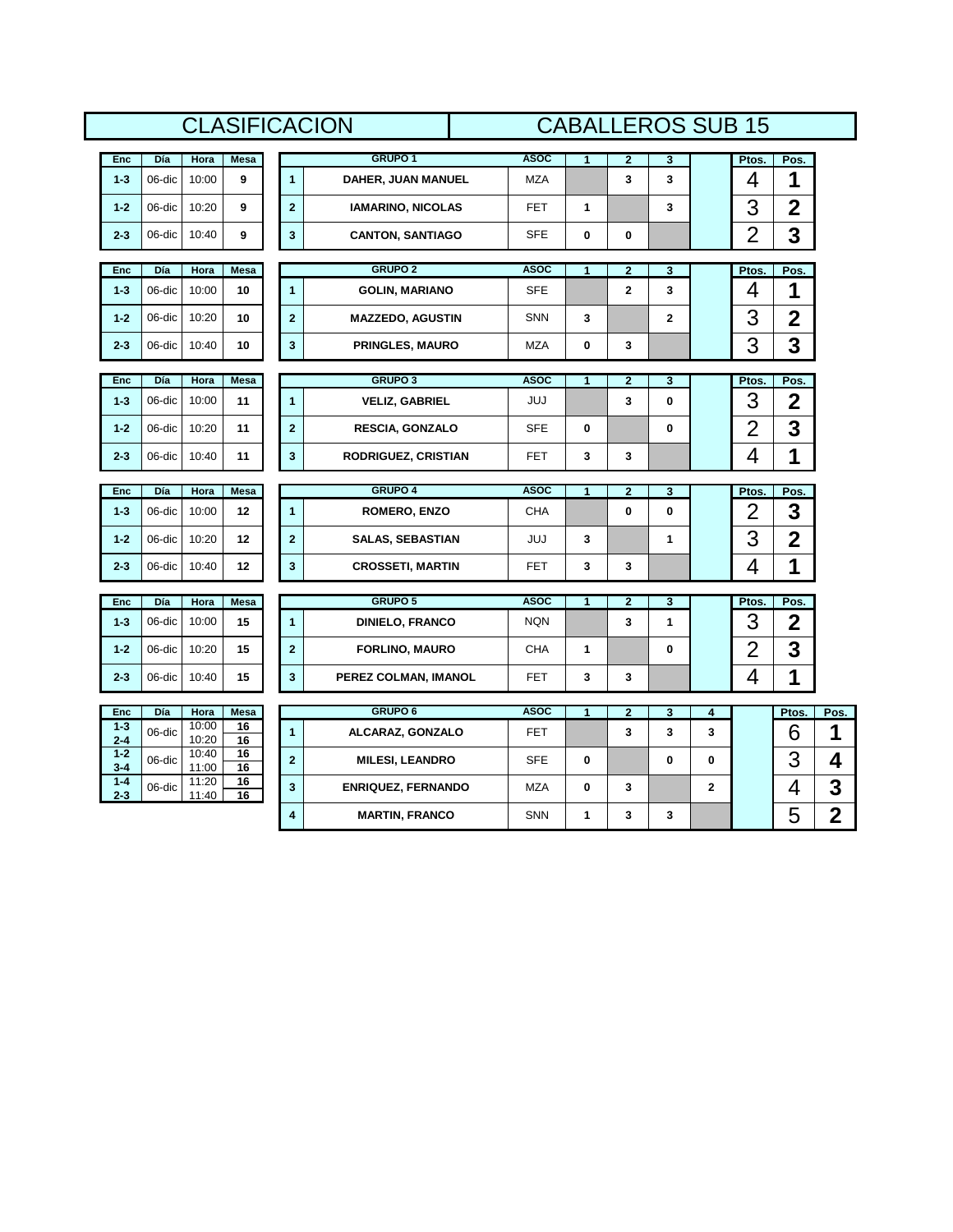|                    |        |                |             |                | <b>CLASIFICACION</b>        |             | <b>CABALLEROS SUB 18</b> |                         |              |   |                |              |             |
|--------------------|--------|----------------|-------------|----------------|-----------------------------|-------------|--------------------------|-------------------------|--------------|---|----------------|--------------|-------------|
| Enc                | Día    | Hora           | <b>Mesa</b> |                | <b>GRUPO 1</b>              | <b>ASOC</b> | $\mathbf{1}$             | $\mathbf{2}$            | 3            |   | Ptos.          | Pos.         |             |
| $1 - 3$            | 06-dic | 12:30          | 10          | $\mathbf{1}$   | <b>BURSTEIN, JULIAN</b>     | FET         |                          | 3                       | 3            |   | 4              | 1            |             |
| $1 - 2$            | 06-dic | 12:50          | 10          | $\overline{2}$ | <b>VAZQUEZ, GABRIEL</b>     | <b>CBA</b>  | $\mathbf 0$              |                         | 3            |   | 3              | $\mathbf{2}$ |             |
| $2 - 3$            | 06-dic | 13:10          | 10          | $\mathbf{3}$   | <b>PICO MICAEL</b>          | <b>SFE</b>  | 0                        | 0                       |              |   | $\overline{2}$ | 3            |             |
| Enc                | Día    | Hora           | <b>Mesa</b> |                | <b>GRUPO 2</b>              | <b>ASOC</b> | $\blacktriangleleft$     | $\overline{2}$          | 3            |   | Ptos.          | Pos.         |             |
| $1 - 3$            | 06-dic | 12:30          | 11          | $\mathbf{1}$   | <b>CASTRO, MAURICIO</b>     | <b>CBA</b>  |                          | $\mathbf{2}$            | 3            |   | 3              | $\mathbf 2$  |             |
| $1 - 2$            | 06-dic | 12:50          | 11          | $\mathbf{2}$   | <b>SALINAS, FEDERICO</b>    | FET         | 3                        |                         | 3            |   | 4              | 1            |             |
| $2 - 3$            | 06-dic | 13:10          | 11          | $\mathbf{3}$   | <b>HIDALGO JUAN DIEGO</b>   | <b>SJN</b>  | 0                        | 0                       |              |   | $\overline{2}$ | 3            |             |
|                    |        |                |             |                |                             |             |                          |                         |              |   |                |              |             |
| Enc                | Día    | Hora           | <b>Mesa</b> |                | <b>GRUPO 3</b>              | <b>ASOC</b> | 1                        | $\overline{2}$          | $\mathbf{3}$ |   | Ptos.          | Pos.         |             |
| $1 - 3$            | 06-dic | 12:30          | 12          | $\mathbf{1}$   | <b>ACCIARESI, MARIANO</b>   | <b>FET</b>  |                          | 3                       | 3            |   | 4              | 1            |             |
| $1 - 2$            | 06-dic | 12:50          | 12          | $\mathbf{2}$   | <b>VON TURKE, MATIAS</b>    | <b>SNN</b>  | 0                        |                         | 3            |   | 3              | $\mathbf 2$  |             |
| $2 - 3$            | 06-dic | 13:10          | 12          | $\mathbf{3}$   | <b>CENA, CRISTIAN</b>       | <b>COR</b>  | 0                        | 0                       |              |   | $\overline{2}$ | 3            |             |
| <b>Enc</b>         | Día    | Hora           | <b>Mesa</b> |                | <b>GRUPO 4</b>              | <b>ASOC</b> | $\mathbf{1}$             | $\overline{2}$          | 3            |   | Ptos.          | Pos.         |             |
| $1 - 3$            | 06-dic | 12:30          | 13          | $\mathbf{1}$   | DE SIMONE, MARIANO          | FET         |                          | 3                       | 3            |   | 4              | 1            |             |
| $1 - 2$            | 06-dic | 12:50          | 13          | $\bf{2}$       | <b>CARACCIOLO, GASPAR</b>   | <b>CBA</b>  | 0                        |                         | 3            |   | 3              | $\mathbf 2$  |             |
| $2 - 3$            | 06-dic | 13:10          | 13          | $\mathbf{3}$   | <b>CHARLES MENGEON JUAN</b> | E.R         | 0                        | 0                       |              |   | WO             | 3            |             |
| Enc                | Día    | Hora           | <b>Mesa</b> |                | <b>GRUPO 5</b>              | <b>ASOC</b> | 1                        | $\mathbf{2}$            | 3            |   | Ptos.          | Pos.         |             |
| $1 - 3$            | 06-dic | 12:30          | 14          | $\mathbf{1}$   | DONCEL, EZEQUIEL            | <b>SJN</b>  |                          | 3                       | 2            |   | 3              | $\mathbf 2$  |             |
| $1 - 2$            | 06-dic | 12:50          | 14          | $\bf{2}$       | ADME, BRUNO                 | <b>SFE</b>  | 0                        |                         | 0            |   | 2              | 3            |             |
| $2 - 3$            | 06-dic | 13:10          | 14          | $\mathbf{3}$   | <b>D ALESSANDRO TOMAS</b>   | FET         | 3                        | 3                       |              |   | $\overline{4}$ | 1            |             |
| Enc                | Día    | Hora           | <b>Mesa</b> |                | <b>GRUPO 6</b>              | <b>ASOC</b> | 1                        | $\overline{\mathbf{2}}$ | 3            |   | Ptos.          | Pos.         |             |
| $1 - 3$            | 06-dic | 12:30          | 16          | $\mathbf{1}$   | LARA, JUAN                  | MZA         |                          | 3                       | $\mathbf 0$  |   | 3              | $\mathbf 2$  |             |
| $1 - 2$            | 06-dic | 12:50          | 16          | $\bf{2}$       | <b>FERRERO, JOAQUIN</b>     | <b>SFE</b>  | 2                        |                         | 1            |   | $\overline{2}$ | 3            |             |
| $2 - 3$            | 06-dic | 13:10          | 16          | $\mathbf{3}$   | <b>MENDEZ, GONZALO</b>      | FET         | 3                        | 3                       |              |   | 4              | 1            |             |
|                    |        |                |             |                |                             |             |                          |                         |              |   |                |              |             |
| Enc<br>$1 - 3$     | Día    | Hora<br>12:30  | Mesa<br>18  |                | <b>GRUPO 7</b>              | <b>ASOC</b> | $\blacktriangleleft$     | $\mathbf{2}$            | $\mathbf{3}$ | 4 |                | Ptos.        | Pos.        |
| $2 - 4$<br>$1 - 2$ | 06-dic | 12:50<br>13:10 | 18<br>18    | $\mathbf{1}$   | COQUOZ, JOAQUIN             | E.R.        |                          | 3                       | $\mathbf{3}$ | 3 |                | 6            | 1           |
| $3 - 4$<br>$1 - 4$ | 06-dic | 13:30<br>13:50 | 18<br>18    | $\overline{2}$ | <b>SALE ACOSTA, JUAN</b>    | FET         |                          |                         |              |   |                | WO           | 4           |
| $2 - 3$            | 06-dic | 14:10          | 18          | 3              | PIGHINI, MATIAS             | FET         | $\bf{0}$                 | 3                       |              | 3 |                | 5            | $\mathbf 2$ |
|                    |        |                |             | 4              | <b>COLOMBO, MATIAS</b>      | <b>SFE</b>  | 0                        | 3                       | $\pmb{0}$    |   |                | 4            | 3           |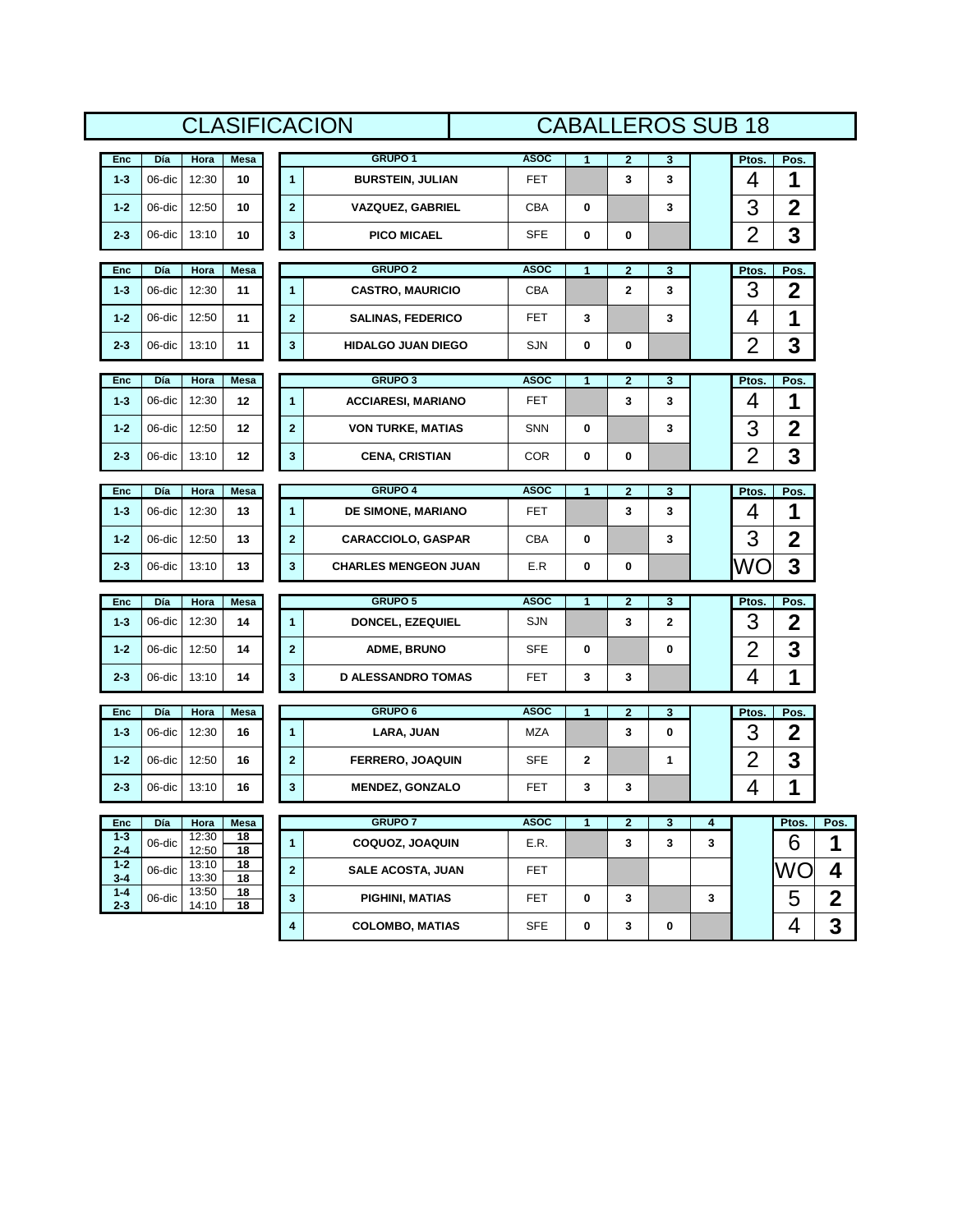|                       |               |                |             |                         | <b>CAMPEONATO</b>          |                    |              | <b>CABALLEROS SUB 11</b> |              |        |                |                |                         |
|-----------------------|---------------|----------------|-------------|-------------------------|----------------------------|--------------------|--------------|--------------------------|--------------|--------|----------------|----------------|-------------------------|
| Enc                   | Día           | Hora           | <b>Mesa</b> |                         | <b>GRUPO1</b>              | <b>ASOC</b>        | 1            | $\mathbf{2}$             | 3            |        | Ptos.          | Pos.           |                         |
| $1 - 3$               | 06-dic        | 15:00          | 4           | $\mathbf{1}$            | <b>BARTOLI RODRIGO</b>     | <b>SFE</b>         |              | 3                        | 3            |        | 4              | 1              |                         |
| $1 - 2$               | 06-dic        | 15:20          | 4           | $\overline{2}$          | <b>KORNSCHU ADRIEL</b>     | <b>FET</b>         | 0            |                          | 3            |        | 3              | $\mathbf{2}$   |                         |
| $2 - 3$               | 06-dic        | 15:40          | 4           | 3                       | <b>TIERCIN GONZALO</b>     | FET                | 0            | 0                        |              |        | $\overline{2}$ | 3              |                         |
|                       | Día           | Hora           | <b>Mesa</b> |                         | <b>GRUPO 2</b>             | <b>ASOC</b>        | 1            | $\mathbf{2}$             | 3            |        | Ptos.          | Pos.           |                         |
| Enc<br>$1 - 3$        | 06-dic        | 15:00          | 5           | $\mathbf{1}$            | <b>FLORES JULIO CESAR</b>  | JUJ                |              | 3                        | 3            |        | 4              | 1              |                         |
| $1 - 2$               | 06-dic        | 15:20          | 5           | $\mathbf{2}$            | <b>ROGGERO GABRIEL</b>     | <b>FET</b>         | 2            |                          | 3            |        | 3              | $\mathbf{2}$   |                         |
| $2 - 3$               | 06-dic        | 15:40          | 5           | 3                       | <b>PAGLIERO ALEJANDRO</b>  | SFE                | 0            | 0                        |              |        | $\overline{2}$ | 3              |                         |
|                       |               |                |             |                         |                            |                    |              |                          |              |        |                |                |                         |
| Enc                   | Día           | Hora           | Mesa        |                         | <b>GRUPO 3</b>             | <b>ASOC</b>        | $\mathbf{1}$ | $\mathbf{2}$             | 3            |        | Ptos.          | Pos.           |                         |
| $1 - 3$               | 06-dic        | 15:00          | 6           | $\mathbf{1}$            | <b>LEZCANO EZEQUIEL</b>    | <b>BAR</b>         |              | 3                        | 3            |        | 4              | 1              |                         |
| $1 - 2$               | 06-dic        | 15:20          | 6           | $\mathbf{2}$            | <b>OCHOA SANTIAGO</b>      | <b>NQN</b>         | 0            |                          | 0            |        | $\overline{2}$ | 3              |                         |
| $2 - 3$               | 06-dic        | 15:40          | 6           | 3                       | <b>CIFUENTES SANTIAGO</b>  | <b>FET</b>         | 1            | 3                        |              |        | 3              | $\mathbf{2}$   |                         |
| <b>Enc</b>            | Día           | Hora           | Mesa        |                         | <b>GRUPO 4</b>             | <b>ASOC</b>        | $\mathbf{1}$ | $\mathbf{2}$             | 3            |        | Ptos.          | Pos.           |                         |
| $1 - 3$               | 06-dic        | 15:00          | 7           | $\mathbf{1}$            | <b>JOFRE TOMAS</b>         | <b>SFE</b>         |              | 3                        | 3            |        | 4              | 1              |                         |
| $1 - 2$               | 06-dic        | 15:20          | 7           | $\overline{2}$          | <b>SARAGOVI DANIEL</b>     | <b>FET</b>         | 0            |                          | 1            |        | 2              | 3              |                         |
| $2 - 3$               | 06-dic        | 15:40          | 7           | 3                       | <b>GIUBERNAU IGNACIO</b>   | FET                | 0            | 3                        |              |        | 3              | $\overline{2}$ |                         |
| Enc                   | Día           | Hora           | Mesa        |                         | <b>GRUPO 5</b>             | <b>ASOC</b>        | $\mathbf{1}$ | $\mathbf{2}$             | 3            |        | Ptos.          | Pos.           |                         |
| $1 - 3$               | 06-dic        | 15:00          | 8           | $\mathbf{1}$            | <b>SANCHI FRANSISCO</b>    | MZA                |              | 3                        | 3            |        | 4              | 1              |                         |
| $1 - 2$               | 06-dic        | 15:20          | 8           | $\overline{2}$          | <b>SANCHEZ JULIAN</b>      | <b>NQN</b>         | 0            |                          | $\mathbf{2}$ |        | 2              | 3              |                         |
| $2 - 3$               | 06-dic        | 15:40          | 8           | 3                       | <b>ACCIARESE BRUNO</b>     | FET                | 0            | 3                        |              |        | 3              | 2              |                         |
|                       |               |                |             |                         | <b>GRUPO 6</b>             | <b>ASOC</b>        |              |                          |              |        |                |                |                         |
| Enc<br>$1 - 3$        | Día<br>06-dic | Hora<br>15:00  | Mesa<br>15  | $\mathbf{1}$            | <b>RIBACK SANTIAGO</b>     | CHA                | 1            | $\mathbf{2}$<br>3        | 3<br>1       |        | Ptos.<br>3     | Pos.<br>3      |                         |
| $1 - 2$               | 06-dic        | 15:20          | 15          | $\mathbf{2}$            | <b>LORENZO SANTIAGO</b>    | MZA                | 2            |                          | 3            |        | 3              | 1              |                         |
| $2 - 3$               | 06-dic        | 15:40          | 15          | $\mathbf{3}$            | <b>CHIEBAR NICLAS</b>      | <b>FET</b>         | 3            | 1                        |              |        | 3              | $\overline{2}$ |                         |
|                       |               |                |             |                         |                            |                    |              |                          |              |        |                |                |                         |
| <b>Enc</b>            | Día           | Hora           | Mesa        |                         | <b>GRUPO 7</b>             | <b>ASOC</b>        | 1            | $\mathbf 2$              | 3            |        | Ptos.          | Pos.           |                         |
| $1 - 3$               | $06$ -dic     | 15:00          | 16          | 1                       | <b>CORREA ARCO MARIAS</b>  | JUJ                |              | $\mathbf{2}$             | 3            |        | 3              | 1              |                         |
| $1 - 2$               | 06-dic        | 15:20          | 16          | $\mathbf{2}$            | <b>LARA EMANUEL</b>        | <b>MZA</b>         | 3            |                          | 2            |        | 3              | $\mathbf 2$    |                         |
| $2 - 3$               | 06-dic        | 15:40          | 16          | $\overline{\mathbf{3}}$ | <b>BENTANCOURT LUCIANO</b> | FET                | 1            | 3                        |              |        | 3              | 3              |                         |
| Enc                   | Día           | Hora           | Mesa        |                         | <b>GRUPO 8</b>             | <b>ASOC</b>        | $\mathbf{1}$ | $\mathbf{2}$             | 3            |        | Ptos.          | Pos.           |                         |
| $1 - 3$               | 06-dic        | 15:00          | 17          | $\mathbf{1}$            | <b>TOLOSA SANTIAGO</b>     | TUC                |              | 1                        | 3            |        | 3              | 2              |                         |
| $1 - 2$               | 06-dic        | 15:20          | 17          | $\mathbf{2}$            | <b>BAYONA RODRIGO</b>      | FET                | 3            |                          | 3            |        | 4              | 1              |                         |
| $2 - 3$               | 06-dic        | 15:40          | 17          | $\mathbf{3}$            | <b>SCARANO ARIEL</b>       | SGO                | 0            | 0                        |              |        | $\overline{2}$ | 3              |                         |
|                       |               |                |             |                         | <b>GRUPO 9</b>             |                    |              |                          |              |        |                |                |                         |
| <b>Enc</b><br>$1 - 3$ | Día<br>06-dic | Hora<br>15:00  | Mesa<br>18  | $\mathbf{1}$            | <b>TULA GASTON</b>         | <b>ASOC</b><br>TUC | $\mathbf{1}$ | 2<br>3                   | 3<br>3       | 4<br>3 |                | Ptos.<br>6     | Pos.<br>1               |
| $2 - 4$<br>$1 - 2$    | 06-dic        | 15:20<br>15:40 | 18<br>18    | $\overline{2}$          | DIAZ IÑAKI                 | <b>FET</b>         | 0            |                          | 1            | 3      |                | 4              | 3                       |
| $3 - 4$<br>$1 - 4$    | 06-dic        | 16:00<br>16:20 | 18<br>18    | 3                       | LELLIA JULIAN              | MAZ                | 0            | 3                        |              | 3      |                | 5              | $\overline{\mathbf{2}}$ |
| $2 - 3$               |               | 16:40          | 18          | 4                       | <b>BETANCOURT MARTIN</b>   | <b>FET</b>         | 0            | 2                        | 2            |        |                | 3              | 4                       |
|                       |               |                |             |                         |                            |                    |              |                          |              |        |                |                |                         |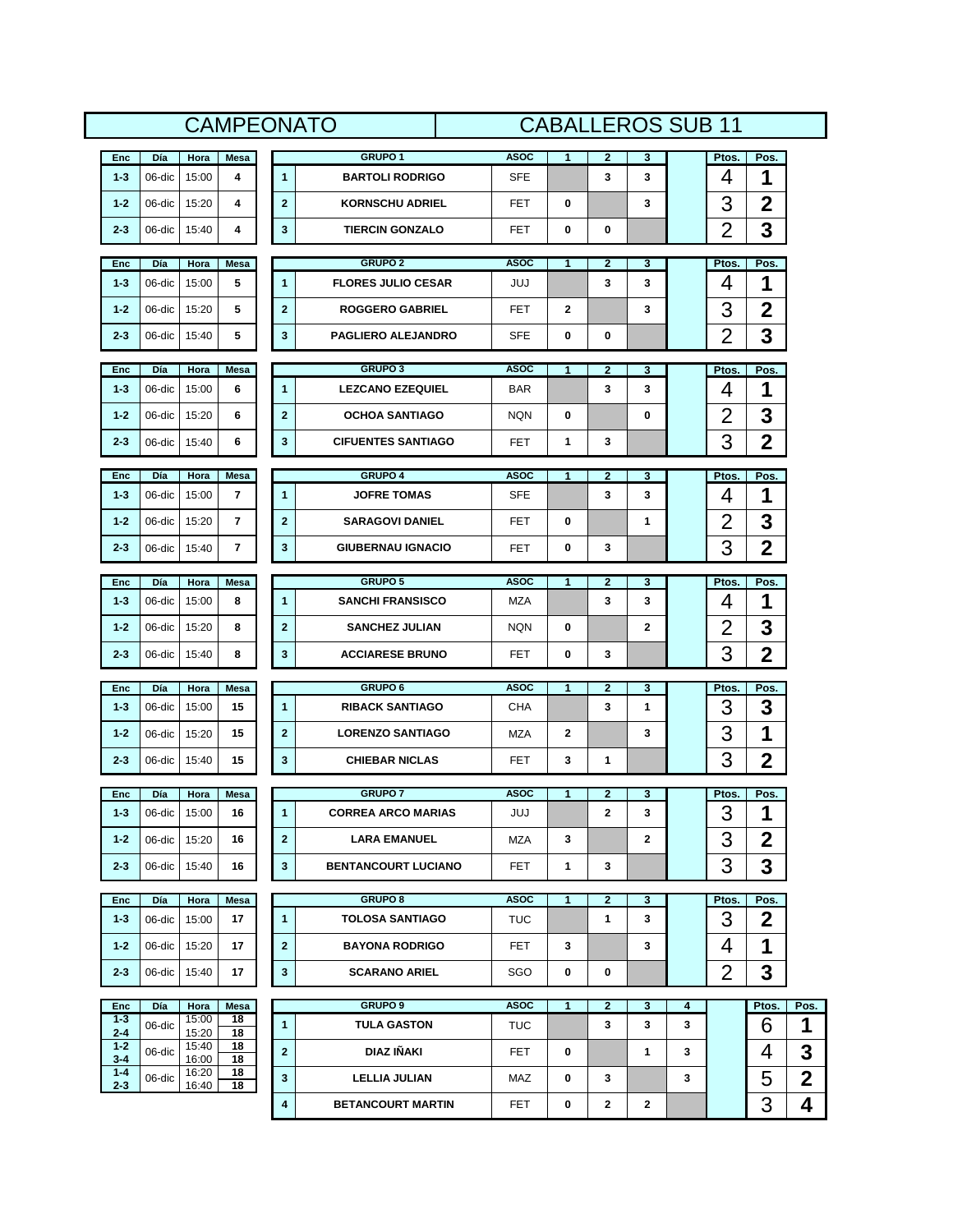|                    |                  |                | <b>CAMPEONATO</b> |                              |                                               |                           | <b>CABALLEROS SUB 13</b> |                     |        |   |                |                     |             |
|--------------------|------------------|----------------|-------------------|------------------------------|-----------------------------------------------|---------------------------|--------------------------|---------------------|--------|---|----------------|---------------------|-------------|
| Enc                | Día              | Hora           | Mesa              |                              | GRUPO <sub>1</sub>                            | <b>ASOC</b>               | 1                        | $\mathbf{2}$        | 3      |   | Ptos.          | Pos.                |             |
| $1 - 3$            | 06-dic           | 18:30          | 9                 | $\mathbf{1}$                 | <b>TEPLITZKY DIEGO</b>                        | FET                       |                          | 3                   | 3      |   | 4              | 1                   |             |
| $1 - 2$            | 06-dic           | 18:50          | 9                 | $\mathbf{2}$                 | QUIROGA, DAMIAN                               | <b>SFE</b>                | 0                        |                     | 0      |   | 2              | 3                   |             |
| $2 - 3$            | 06-dic           | 19:10          | 9                 | 3                            | <b>CHECHI, MARCIO</b>                         | MZA                       | 0                        | 3                   |        |   | 3              | $\overline{2}$      |             |
| Enc                | Día              | Hora           | Mesa              |                              | <b>GRUPO 2</b>                                | <b>ASOC</b>               | 1                        | $\overline{2}$      | 3      |   | Ptos.          | Pos.                |             |
| $1 - 3$            | 06-dic           | 18:30          | 10                | $\mathbf{1}$                 | <b>ILIOVICH AGUSTIN</b>                       | CHA                       |                          | 0                   | 3      |   | 3              | $\mathbf 2$         |             |
| $1 - 2$            | 06-dic           | 18:50          | 10                | $\overline{2}$               | <b>GONZALEZ, LUCAS</b>                        | FET                       | 3                        |                     | 3      |   | 4              | 1                   |             |
| $2 - 3$            | 06-dic           | 19:10          | 10                | 3                            | PEREZ, GONZALO                                | SFE                       | 0                        | 0                   |        |   | 2              | 3                   |             |
| Enc                | Día              | Hora           | Mesa              |                              | <b>GRUPO 3</b>                                | <b>ASOC</b>               | 1                        | $\mathbf{2}$        | 3      |   | Ptos.          | Pos.                |             |
| $1 - 3$            | 06-dic           | 18:30          | 11                | $\mathbf{1}$                 | <b>PARENTIS OSVALDO</b>                       | JUJ                       |                          | 1                   | 3      |   | 3              | $\mathbf 2$         |             |
| $1 - 2$            | 06-dic           | 18:50          | 11                | $\mathbf{2}$                 | KANASHIRO, JOAQUIN                            | FET                       | 3                        |                     | 3      |   | 4              | 1                   |             |
| $2 - 3$            | 06-dic           | 19:10          | 11                | 3                            | SORTINO, SANTIAGO                             | <b>SFE</b>                | 0                        | 0                   |        |   | $\overline{2}$ | 3                   |             |
| Enc                | Día              | Hora           | Mesa              |                              | GRUPO 4                                       | <b>ASOC</b>               | 1                        | $\overline{2}$      | 3      |   | Ptos.          | Pos.                |             |
| $1 - 3$            | 06-dic           | 18:30          | 12                | $\mathbf{1}$                 | <b>TENTI FERMIN</b>                           | FET                       |                          | 3                   | 3      |   | 4              | 1                   |             |
| $1 - 2$            | 06-dic           | 18:50          | 12                | $\mathbf{2}$                 | TOLOSA, SANTIAGO                              | <b>TUC</b>                | 0                        |                     | 3      |   | 3              | $\mathbf 2$         |             |
| $2 - 3$            | 06-dic           | 19:10          | 12                | 3                            | <b>GRASSANO, TOMAS</b>                        | <b>SFE</b>                | 0                        | 0                   |        |   | 2              | 3                   |             |
|                    |                  |                |                   |                              |                                               |                           |                          |                     |        |   |                |                     |             |
| Enc<br>$1 - 3$     | Día<br>06-dic    | Hora<br>18:30  | Mesa<br>13        | $\mathbf{1}$                 | <b>GRUPO 5</b><br><b>SANCHI FRANSISCO</b>     | <b>ASOC</b><br><b>MZA</b> | 1                        | $\mathbf{z}$<br>3   | з<br>0 |   | Ptos.<br>3     | Pos.<br>$\mathbf 2$ |             |
| $1 - 2$            | 06-dic           | 18:50          | 13                | $\mathbf{2}$                 | <b>RIBACK SANTIAGO</b>                        | CHA                       | 0                        |                     | 0      |   | 2              | 3                   |             |
| $2 - 3$            | 06-dic           | 19:10          | 13                | 3                            | <b>IWASA, NICOLAS</b>                         | <b>FET</b>                | 3                        | 3                   |        |   | 4              | 1                   |             |
|                    |                  |                |                   |                              |                                               |                           |                          |                     |        |   |                |                     |             |
| Enc<br>$1 - 3$     | Día<br>06-dic    | Hora<br>18:30  | Mesa<br>14        | $\mathbf{1}$                 | <b>GRUPO 6</b><br><b>RIBACK IGNACIO</b>       | <b>ASOC</b><br>CHA        | 1                        | $\overline{2}$<br>0 | 3<br>1 |   | Ptos.<br>2     | Pos.<br>3           |             |
| $1 - 2$            | 06-dic           | 18:50          | 14                | $\overline{\mathbf{2}}$      | <b>LARA NICOLAS</b>                           | <b>MZA</b>                | 3                        |                     | 1      |   | 3              | $\overline{2}$      |             |
| $2 - 3$            | 06-dic           | 19:10          | 14                | 3                            | <b>MENDEZ, LEONEL</b>                         | FET                       | 3                        | з                   |        |   | 4              | 1                   |             |
|                    |                  |                |                   |                              | <b>GRUPO 7</b>                                | <b>ASOC</b>               |                          |                     |        |   |                |                     |             |
| Enc<br>$1 - 3$     | Día<br>06-dic    | Hora<br>18:30  | <b>Mesa</b><br>15 | $\mathbf{1}$                 | PAZ ORTIZ JUAN                                | SGO                       | $\mathbf{1}$             | $\mathbf{2}$<br>3   | 3<br>3 |   | Ptos.<br>4     | Pos.<br>1           |             |
| $1 - 2$            | 06-dic           | 18:50          | 15                | $\mathbf 2$                  | <b>CORREA ARCO MATIAS</b>                     | JUJ                       | 1                        |                     | 2      |   | 2              | 3                   |             |
| $2 - 3$            | 06-dic           | 19:10          | 15                | 3                            | <b>PADIN, FRANCISCO</b>                       | FET                       | 0                        | з                   |        |   | 3              | $\mathbf{2}$        |             |
|                    |                  |                |                   |                              |                                               |                           |                          |                     |        |   |                |                     |             |
| Enc                | Día              | Hora           | Mesa              |                              | <b>GRUPO 8</b>                                | <b>ASOC</b>               | 1                        | $\overline{2}$      | 3      |   | Ptos.<br>⌒     | Pos.<br>◠           |             |
| $1 - 3$<br>$1 - 2$ | 06-dic<br>06-dic | 18:30<br>18:50 | 16<br>16          | $\mathbf{1}$<br>$\mathbf{2}$ | <b>LEZCANO EXEQUIEL</b><br><b>JOFRE TOMAS</b> | BAR<br>SFE                | 3                        | 1                   | з<br>3 |   | J<br>4         | ∠<br>1              |             |
| $2 - 3$            | 06-dic           | 19:10          | 16                | $\mathbf{3}$                 | YAMAMOTO, LEANDRO                             | FET                       | 2                        | 0                   |        |   | 2              | 3                   |             |
|                    |                  |                |                   |                              |                                               |                           |                          |                     |        |   |                |                     |             |
| Enc                | Día              | Hora           | <b>Mesa</b><br>17 |                              | GRUPO <sub>9</sub>                            | <b>ASOC</b>               | $\mathbf{1}$             | $\mathbf{2}$        | 3      | 4 |                | Ptos.               | Pos.        |
| $1 - 3$<br>$2 - 4$ | 06-dic           | 18:30<br>18:50 | 17                | $\mathbf{1}$                 | <b>FLORES JULIO CESAR</b>                     | JUJ                       |                          | 3                   | 3      | 3 |                | 6                   | 1           |
| $1 - 2$<br>$3 - 4$ | 06-dic           | 19:10<br>19:30 | 17<br>17          | $\boldsymbol{2}$             | <b>DIAZ IOSU</b>                              | FET                       | 1                        |                     | 3      | 0 |                | 3                   | 3           |
| $1 - 4$<br>$2 - 3$ | 06-dic           | 19:50<br>20:10 | 17<br>17          | 3                            | <b>CROSSETI, NICOLAS</b>                      | SFE                       | 0                        | $\pmb{0}$           |        | 0 |                | 4                   | 4           |
|                    |                  |                |                   | 4                            | <b>TISSEMBAUM, SANTIAGO</b>                   | CHA                       | 2                        | 3                   | 3      |   |                | 5                   | $\mathbf 2$ |
| Enc                | Día              | Hora           | Mesa              |                              | GRUPO 10                                      | <b>ASOC</b>               | 1                        | $\overline{2}$      | 3      | 4 |                | Ptos.               | Pos.        |
| $1 - 3$<br>$2 - 4$ | 06-dic           | 18:30<br>18:50 | 18<br>18          | $\mathbf{1}$                 | <b>MINETTI VELASQUES RAMIRO</b>               | SAL                       |                          |                     |        |   |                | wo                  | 4           |
| $1 - 2$<br>$3 - 4$ | 06-dic           | 19:10<br>19:30 | 18<br>18          | $\mathbf{2}$                 | <b>BARTOLI RODRIGO</b>                        | SFE                       | 3                        |                     | 3      | 3 |                | 6                   | 1           |
| $1 - 4$<br>$2 - 3$ | 06-dic           | 19:50<br>20:10 | 18<br>18          | 3                            | <b>GUSHIKEN, RODRIGO</b>                      | <b>FET</b>                | 3                        | 0                   |        | 0 |                | 4                   | 3           |
|                    |                  |                |                   | 4                            | <b>JOSID, ALEX</b>                            | FET                       | 3                        | 0                   | 3      |   |                | 5                   | $\mathbf 2$ |
|                    |                  |                |                   |                              |                                               |                           |                          |                     |        |   |                |                     |             |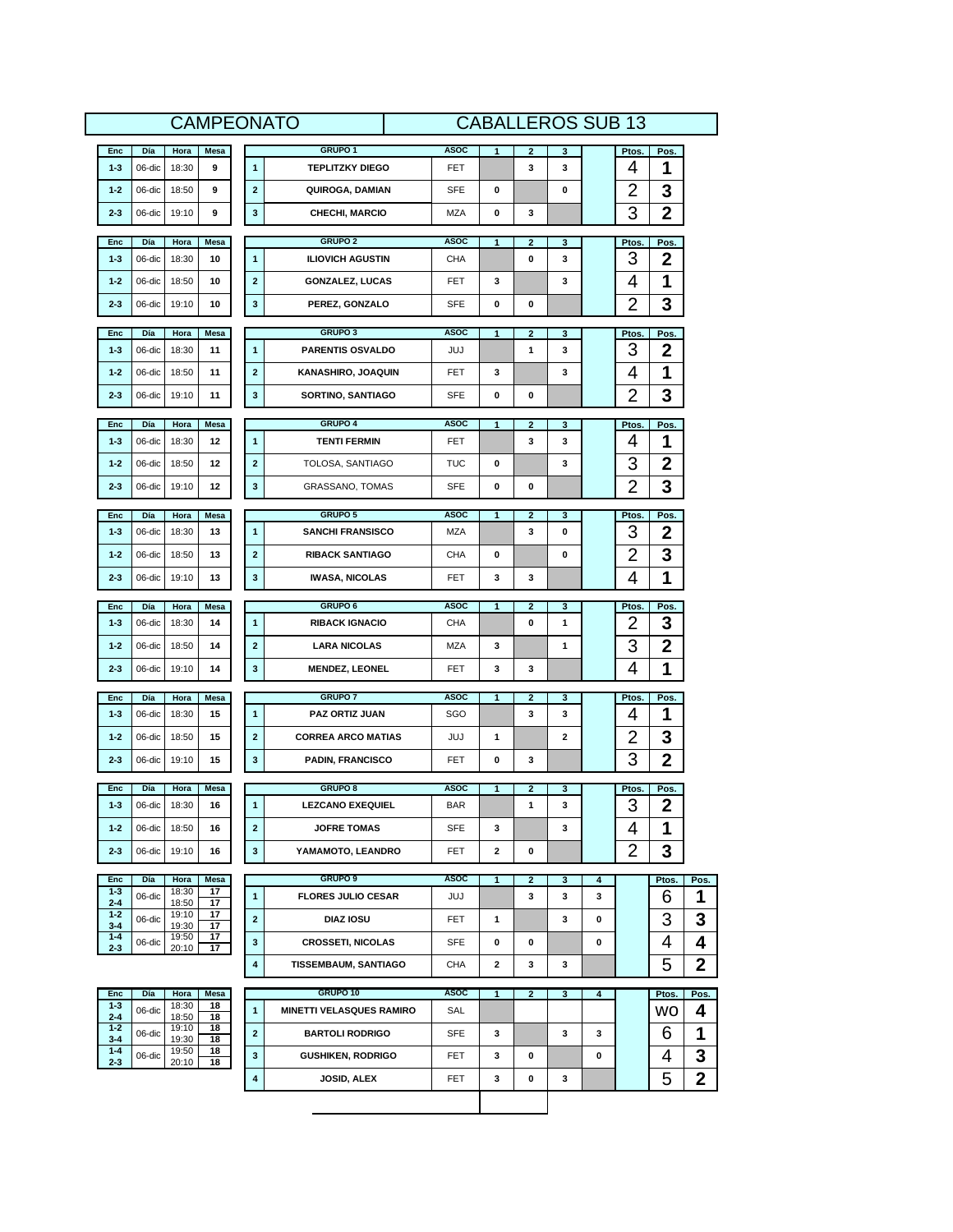|                |        |               |                 |                | <b>CAMPEONATO</b>           |             | <b>CABALLEROS SUB 15</b> |                |              |                |                         |  |
|----------------|--------|---------------|-----------------|----------------|-----------------------------|-------------|--------------------------|----------------|--------------|----------------|-------------------------|--|
| Enc            | Día    | Hora          | Mesa            |                | <b>GRUPO 1</b>              | <b>ASOC</b> | $\mathbf{1}$             | $\overline{2}$ | 3            | Ptos.          | Pos.                    |  |
| $1 - 3$        | 06-dic | 16:30         | 11              | $\mathbf{1}$   | <b>TEPLITZKY, DIEGO</b>     | <b>FET</b>  |                          | 3              | 3            | 4              | 1                       |  |
| $1 - 2$        | 06-dic | 16:50         | 11              |                | PEDERZINI JULIAN            | CHA         | $\overline{2}$           |                | 1            | 2              | 3                       |  |
| $2 - 3$        | 06-dic | 17:10         | 11              |                | <b>AGUDO JOSE MARIA</b>     | <b>TUC</b>  | 0                        | 3              |              | 3              | $\overline{2}$          |  |
| Enc            | Día    | Hora          | Mesa            |                | <b>GRUPO 2</b>              | <b>ASOC</b> | 1                        | $\overline{2}$ | 3            | Ptos.          | Pos.                    |  |
| $1 - 3$        | 06-dic | 16:30         | 11              | $\mathbf{1}$   | <b>DONCEL EZEQUIEL</b>      | <b>SJN</b>  |                          | 3              | 3            | 4              | 1                       |  |
| $1 - 2$        | 06-dic | 16:50         | 11              | $\mathbf{2}$   | <b>BARON TOMAS</b>          | <b>FET</b>  | $\mathbf{1}$             |                | 3            | 3              | $\overline{2}$          |  |
| $2 - 3$        | 06-dic | 17:10         | 11              | 3              | <b>GATTI GIANFRANCO</b>     | CHA         | 0                        | 0              |              | $\overline{2}$ | 3                       |  |
| Enc            | Día    | Hora          | Mesa            |                | <b>GRUPO 3</b>              | <b>ASOC</b> | $\mathbf{1}$             | $\overline{2}$ | 3            | Ptos.          | Pos.                    |  |
| $1 - 3$        | 06-dic | 16:30         | $12 \,$         | $\mathbf{1}$   | <b>BAYONA LUCAS</b>         | FET         |                          | 3              | 3            | 4              | 1                       |  |
| $1 - 2$        | 06-dic | 16:50         | 12              | $\mathbf{2}$   | <b>MOTTOLA AUGUSTO</b>      | SGO         | 0                        |                | 3            | 3              | $\mathbf 2$             |  |
| $2 - 3$        | 06-dic | 17:10         | 12              | 3              | <b>PASMANTER IVAN</b>       | CHA         | 0                        | 0              |              | $\overline{2}$ | 3                       |  |
|                | Día    |               |                 |                | <b>GRUPO 4</b>              | <b>ASOC</b> |                          | $\overline{2}$ |              | Ptos.          | Pos.                    |  |
| Enc<br>$1 - 3$ | 06-dic | Hora<br>16:30 | Mesa<br>$12 \,$ | $\mathbf{1}$   | <b>SARAGOVI PABLO</b>       | <b>FET</b>  | $\mathbf{1}$             | 3              | 3<br>3       | 4              | 1                       |  |
| $1 - 2$        | 06-dic | 16:50         | 12              | $\mathbf{2}$   | <b>ROLDAN GABRIEL</b>       | NQN         | 0                        |                | 0            | 3              | 3                       |  |
| $2 - 3$        | 06-dic | 17:10         | 12              | 3              | <b>DAHER JUAN</b>           | MZA         | $\mathbf{2}$             | 3              |              | $\overline{2}$ | $\overline{\mathbf{2}}$ |  |
|                |        |               |                 |                |                             |             |                          |                |              |                |                         |  |
| Enc            | Día    | Hora          | Mesa            |                | <b>GRUPO 5</b>              | <b>ASOC</b> | 1                        | $\overline{2}$ | 3            | Ptos.          | Pos.                    |  |
| $1 - 3$        | 06-dic | 16:30         | 13              | $\mathbf{1}$   | <b>BERARDI FERNANDO</b>     | <b>SJN</b>  |                          | 3              | 3            | 4              | 1                       |  |
| $1 - 2$        | 06-dic | 16:50         | 13              | $\mathbf{2}$   | <b>SERRANO JUAN</b>         | <b>FET</b>  | $\mathbf{1}$             |                | 3            | 3              | $\mathbf 2$             |  |
| $2 - 3$        | 06-dic | 17:10         | 13              | $\mathbf{3}$   | <b>GOLIN MARIANO</b>        | <b>SFE</b>  | 1                        | 0              |              | $\overline{2}$ | 3                       |  |
| Enc            | Día    | Hora          | Mesa            |                | <b>GRUPO 6</b>              | <b>ASOC</b> | $\blacktriangleleft$     | $\overline{2}$ | 3            | Ptos.          | Pos.                    |  |
| $1 - 3$        | 06-dic | 16:30         | 13              | $\mathbf{1}$   | <b>VERA ANTONIO</b>         | <b>FET</b>  |                          | 3              | 3            | 4              | 1                       |  |
| $1 - 2$        | 06-dic | 16:50         | 13              | $\mathbf{2}$   | <b>MONSALVE NICOLAS</b>     | NQN         | $\overline{2}$           |                | 3            | 3              | $\mathbf 2$             |  |
| $2 - 3$        |        | 06-dic 17:10  | 13              | 3              | <b>RODRIGUEZ CRISTIAN</b>   | FET         | 1                        | 2              |              | $\mathcal{P}$  | 3                       |  |
| Enc            | Día    | Hora          | Mesa            |                | <b>GRUPO 7</b>              | <b>ASOC</b> | 1                        | $\overline{2}$ | 3            | Ptos.          | Pos.                    |  |
| $1 - 3$        | 06-dic | 16:30         | 14              | $\mathbf{1}$   | <b>CASTRO MAURICIO</b>      | CBA         |                          | 3              | 3            | 4              | 1                       |  |
| $1 - 2$        | 06-dic | 16:50         | 14              | $\mathbf{2}$   | <b>CORREA ARCOS DIEGO</b>   | JUJ         | 0                        |                | 0            | 2              | 3                       |  |
| $2 - 3$        | 06-dic | 17:10         | 14              | 3              | <b>BARUTTA SOSA IGNACIO</b> | <b>FET</b>  | 0                        | 3              |              | 3              | $\mathbf 2$             |  |
| Enc            | Día    | Hora          | Mesa            |                | <b>GRUPO 8</b>              | <b>ASOC</b> | 1                        | $\overline{2}$ | 3            | Ptos.          | Pos.                    |  |
| $1 - 3$        | 06-dic | 16:30         | 14              | $\mathbf{1}$   | <b>GALVANO NICOLAS</b>      | <b>SFE</b>  |                          | 3              | 3            | 4              | 1                       |  |
| $1 - 2$        | 06-dic | 16:50         | 14              | $\mathbf{2}$   | <b>TITOLO FRANCO</b>        | <b>FET</b>  | 1                        |                | $\mathbf{2}$ | 2              | 3                       |  |
| $2 - 3$        | 06-dic | 17:10         | 14              | 3              | PEREZ COLMAN IMANOL         | <b>FET</b>  | 0                        | 3              |              | 3              | $\overline{\mathbf{2}}$ |  |
|                |        |               |                 |                |                             |             |                          |                |              |                |                         |  |
| Enc            | Día    | Hora          | Mesa            |                | <b>GRUPO 9</b>              | <b>ASOC</b> | 1                        | $\overline{2}$ | 3            | Ptos.          | Pos.                    |  |
| $1 - 3$        | 06-dic | 16:30         | 15              | $\mathbf{1}$   | <b>PAZ ORTIZ JUAN</b>       | SGO         |                          | 3              | 3            | 4              | 1                       |  |
| $1 - 2$        | 06-dic | 16:50         | 15              | $\overline{2}$ | <b>PARENTIS OSVALDO</b>     | JUJ         | 1                        |                | 3            | 3              | $\mathbf 2$             |  |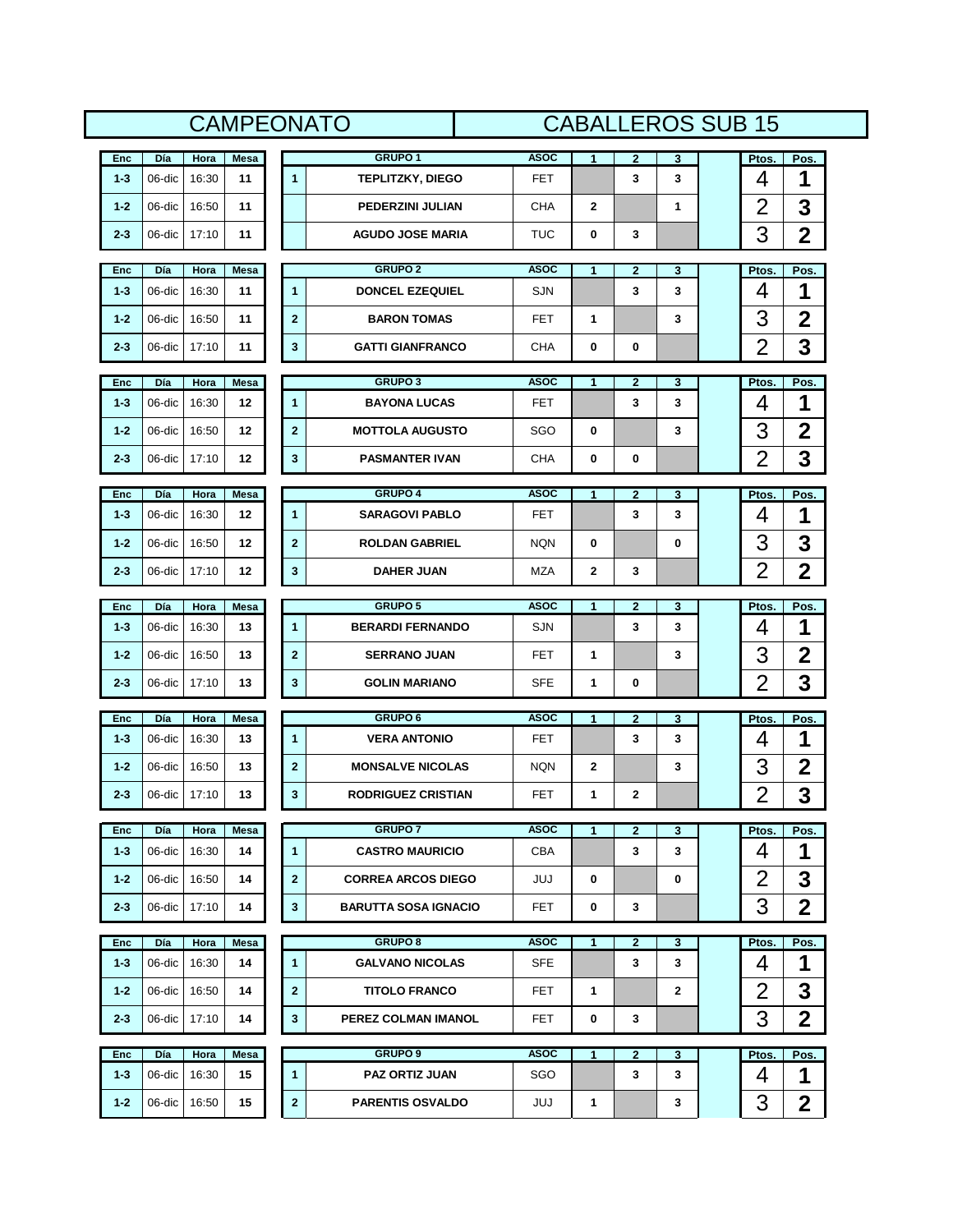| $2 - 3$ | $\cdots$<br>06-dic | $\overline{\phantom{a}}$<br>7.1C<br>$\sqrt{1 + 1}$ | 1 F<br>. . | . .<br> | <b>CROSSETI MARTIN</b> | CFT<br>ᆉᄇ |  |  |  |
|---------|--------------------|----------------------------------------------------|------------|---------|------------------------|-----------|--|--|--|

| Enc                | Día    | Hora           | <b>Mesa</b>              |                | GRUPO 10                | <b>ASOC</b> | 1 | $\mathbf{2}$   | 3                       |   | Ptos.          | Pos.           |             |
|--------------------|--------|----------------|--------------------------|----------------|-------------------------|-------------|---|----------------|-------------------------|---|----------------|----------------|-------------|
| $1 - 3$            | 06-dic | 16:30          | 15                       | 1              | <b>BERMUDEZ MARTIN</b>  | <b>NQN</b>  |   | 3              | 3                       |   | 4              | 1              |             |
| $1 - 2$            | 06-dic | 16:50          | 15                       | $\overline{2}$ | <b>RIBACK IGNACIO</b>   | <b>CHA</b>  | 1 |                | $\mathbf{2}$            |   | $\overline{2}$ | 3              |             |
| $2 - 3$            | 06-dic | 17:10          | 15                       | 3              | <b>ALCARAZ GONZALO</b>  | <b>FET</b>  | 1 | 3              |                         |   | 3              | $\overline{2}$ |             |
|                    |        |                |                          |                |                         |             |   |                |                         |   |                |                |             |
| Enc                | Día    | Hora           | <b>Mesa</b>              |                | GRUPO 11                | <b>ASOC</b> | 1 | $\overline{2}$ | $\overline{\mathbf{3}}$ |   | Ptos.          | Pos.           |             |
| $1 - 3$            | 06-dic | 16:30          | 16                       | 1              | <b>ILIOVICH AGUSTIN</b> | <b>CHA</b>  |   | $\mathbf{2}$   | 3                       |   | 3              | $\mathbf 2$    |             |
| $1 - 2$            | 06-dic | 16:50          | 16                       | $\overline{2}$ | <b>VALDEZ JULIAN</b>    | <b>FET</b>  | 3 |                | 3                       |   | 4              | 1              |             |
| $2 - 3$            | 06-dic | 17:10          | 16                       | 3              | <b>SALAS SEBASTIAN</b>  | <b>JUJ</b>  | 0 | 0              |                         |   | $\overline{2}$ | 3              |             |
|                    |        |                |                          |                |                         |             |   |                |                         |   |                |                |             |
| Enc                | Día    | Hora           | <b>Mesa</b>              |                | GRUPO <sub>12</sub>     | <b>ASOC</b> | 1 | $\overline{2}$ | 3                       |   | Ptos.          | Pos.           |             |
| $1 - 3$            | 06-dic | 16:30          | 17                       | 1              | <b>COSTA PABLO</b>      | SGO         |   | 0              | 1                       |   | $\overline{2}$ | 3              |             |
| $1 - 2$            | 06-dic | 16:50          | 17                       | $\overline{2}$ | PELLIZA JUAN            | <b>FET</b>  | 3 |                | 3                       |   | 4              | 1              |             |
| $2 - 3$            | 06-dic | 17:10          | 17                       | 3              | <b>IAMARINO NICOLAS</b> | <b>FET</b>  | 3 | 0              |                         |   | 3              | $\mathbf 2$    |             |
|                    |        |                |                          |                |                         |             |   |                |                         |   |                |                |             |
| Enc                | Día    | Hora           | <b>Mesa</b>              |                | GRUPO <sub>13</sub>     | <b>ASOC</b> | 1 | $\overline{2}$ | 3                       | 4 |                | Ptos.          | Pos.        |
| $1 - 3$<br>$2 - 4$ | 06-dic | 16:30<br>16:50 | 9<br>9                   | $\mathbf{1}$   | <b>TRUJILLO HERNAN</b>  | <b>FET</b>  |   | 3              | 3                       | 3 |                | 6              | 1           |
| $1 - 2$<br>$3 - 4$ | 06-dic | 17:10<br>17:30 | 9<br>9                   | $\overline{2}$ | <b>MICHAN FEDERICO</b>  | <b>CHA</b>  | 0 |                | 3                       | 3 |                | 5              | $\mathbf 2$ |
| $1 - 4$<br>$2 - 3$ | 06-dic | 17:50<br>18:10 | 9<br>9                   | 3              | <b>MAZZEDO AGUSTIN</b>  | <b>SNN</b>  | 1 | 1              |                         | 3 |                | 4              | 3           |
|                    |        |                |                          | 4              | <b>DINIELO FRANCO</b>   | <b>NQN</b>  | 0 | 0              | 0                       |   |                | 3              | 4           |
|                    |        |                |                          |                |                         |             |   |                |                         |   |                |                |             |
| Enc                | Día    | Hora           | <b>Mesa</b>              |                | GRUPO 14                | <b>ASOC</b> | 1 | $\overline{2}$ | 3                       | 4 |                | Ptos.          | Pos.        |
| $1 - 3$            | 06-dic | 16:30          | 10                       | 1              | <b>TENTI FERMIN</b>     | <b>FET</b>  |   | 3              | 3                       | 3 |                | 6              | 1           |
| $\sim$ $\sim$      |        | 10.50          | $\overline{\phantom{a}}$ |                |                         |             |   |                |                         |   |                |                |             |

| $2 - 3$ | 06-dic l   | $\cdots$<br>18:10 | $\cdot$<br>9 | 3            | <b>MAZZEDO AGUSTIN</b> | <b>SNN</b>  |   |                |   | 3 | ⊿      | 73<br>J |
|---------|------------|-------------------|--------------|--------------|------------------------|-------------|---|----------------|---|---|--------|---------|
|         |            |                   |              | 4            | <b>DINIELO FRANCO</b>  | <b>NQN</b>  | 0 | 0              | 0 |   | ◠<br>J |         |
| Enc     | <b>Día</b> | Hora              | <b>Mesa</b>  |              | <b>GRUPO 14</b>        | <b>ASOC</b> |   | $\overline{2}$ | 3 |   | Ptos.  |         |
|         |            |                   |              |              |                        |             |   |                |   | 4 |        | Pos.    |
| $1 - 3$ | 06-dic     | 16:30             | 10           |              | <b>TENTI FERMIN</b>    | <b>FET</b>  |   | 3              | 3 | 3 |        |         |
| $2 - 4$ |            | 16:50             | 10           |              |                        |             |   |                |   |   | 6      |         |
| $1 - 2$ | $06$ -dic  | 17:10             | 10           | $\mathbf{2}$ | <b>ESCOBAR FRANCO</b>  | <b>TUC</b>  | 0 |                | 3 | 3 | 5      | σ       |
| $3 - 4$ |            | 17:30             | 10           |              |                        |             |   |                |   |   |        |         |
| $1 - 4$ | $06$ -dic  | 17:50             | 10           | 3            | <b>VELIZ GABRIEL</b>   | JUJ         | 0 | 2              |   | 3 |        | າ       |
| $2 - 3$ |            | 18:10             | 10           |              |                        |             |   |                |   |   |        | J       |
|         |            |                   |              | 4            | <b>MARTIN FRANCO</b>   | <b>SNN</b>  | 0 | 0              | 4 |   | ◠      |         |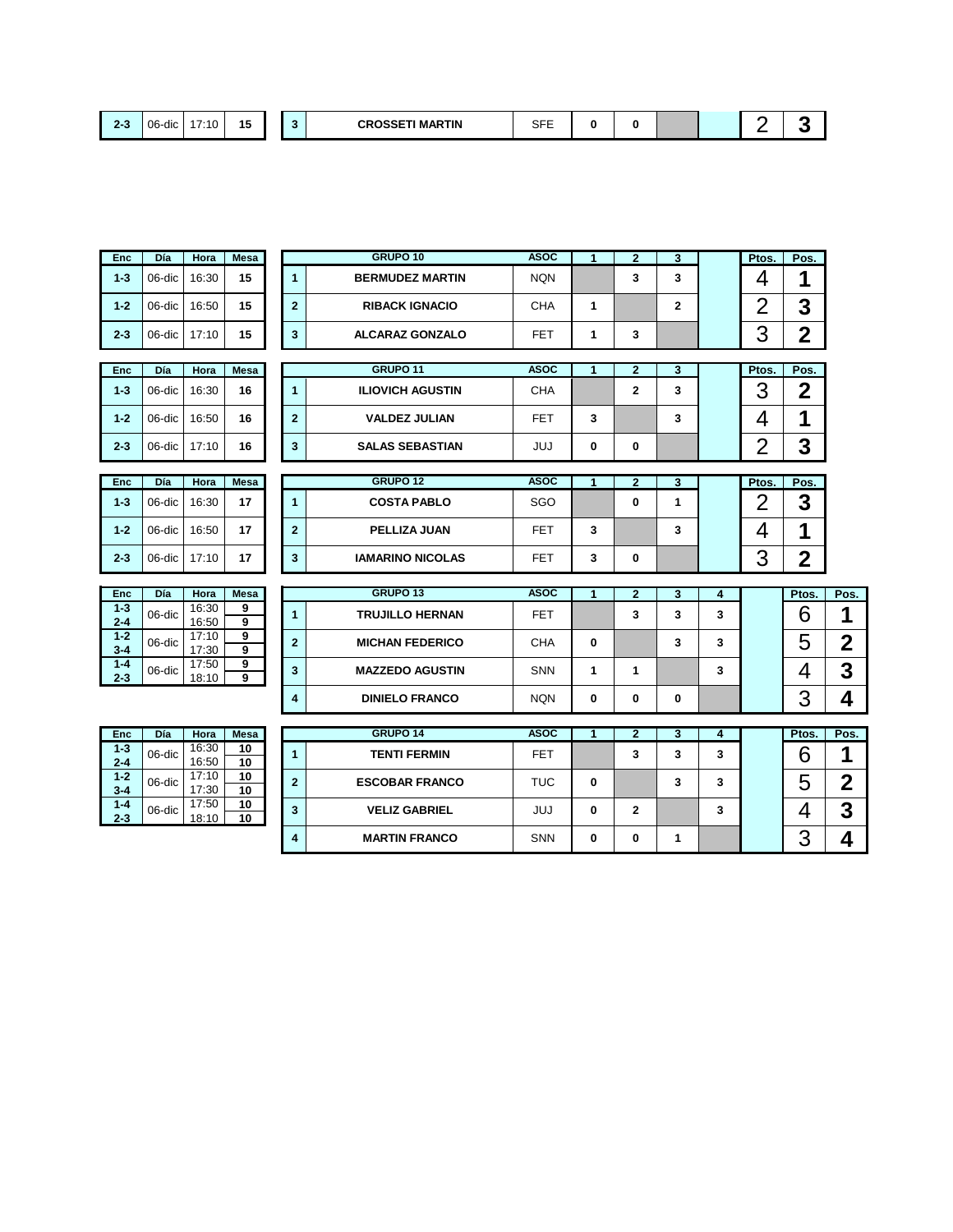|                |               |               |           |                         | <b>CAMPEONATO</b>                       |                     |              |                   |              | <b>CABALLEROS SUB 18</b> |                  |
|----------------|---------------|---------------|-----------|-------------------------|-----------------------------------------|---------------------|--------------|-------------------|--------------|--------------------------|------------------|
| Enc            | Día           | Hora          | Mesa      |                         | GRUPO <sub>1</sub>                      | <b>ASOC</b>         | 1            | $\mathbf{2}$      | 3            | Ptos.                    | Pos.             |
| $1 - 3$        | 07-dic        | 09:00         | 1         | $\mathbf{1}$            | <b>TEPLIZKY ARIEL</b>                   | FET                 |              | 3                 | 3            | 4                        | 1                |
| $1 - 2$        | 07-dic        | 09:20         | 1         | $\mathbf{2}$            | <b>DE SIMONE MARIANO</b>                | FET                 | 0            |                   | 3            | 3                        | 2                |
| $2 - 3$        | 07-dic        | 09:40         | 1         | $\mathbf{3}$            | <b>COQUOZ JOAQUIN</b>                   | E.R.                | 0            | 2                 |              | $\overline{2}$           | 3                |
|                |               |               |           |                         |                                         |                     |              |                   |              |                          |                  |
| Enc            | Día           | Hora          | Mesa      |                         | <b>GRUPO 2</b>                          | <b>ASOC</b>         | 1            | $\mathbf{2}$      | 3            | Ptos.                    | Pos.             |
| $1 - 3$        | 07-dic        | 09:00         | 2         | $\mathbf{1}$            | <b>GILABERT RODRIGO</b>                 | FET                 |              | 3                 | 3            | 1<br>4                   |                  |
| $1 - 2$        | 07-dic        | 09:20         | 2         | $\mathbf{2}$            | <b>ACCIARESI MARIANO</b>                | FET                 | 0            |                   | 3            | 3                        | $\mathbf 2$      |
| $2 - 3$        | 07-dic        | 09:40         | 2         | 3                       | <b>VAZQUEZ GABRIEL</b>                  | <b>COR</b>          | 0            | 0                 |              | 2                        | 3                |
| Enc            | Día           | Hora          | Mesa      |                         | GRUPO 3                                 | ASOC                | $\mathbf{1}$ | $\mathbf{2}$      | 3            | Ptos.                    | Pos.             |
| $1 - 3$        | 07-dic        | 09:00         | 3         | $\mathbf{1}$            | <b>BACA EMIR</b>                        | FET                 |              | 3                 | 3            | 1<br>4                   |                  |
| $1 - 2$        | 07-dic        | 09:20         | 3         | $\overline{2}$          | <b>SALINAS FEDERICO</b>                 | FET                 | 0            |                   | $\mathbf{2}$ | 2                        | 3                |
| $2 - 3$        | 07-dic        | 09:40         | 3         | $\mathbf{3}$            | <b>CASTRO MAURICIO</b>                  | <b>COR</b>          | 0            | 3                 |              | 3                        | $\boldsymbol{2}$ |
| Enc            | Día           | Hora          | Mesa      |                         | GRUPO 4                                 | <b>ASOC</b>         | 1            | $\overline{2}$    | 3            | Ptos.                    | Pos.             |
| $1 - 3$        | 07-dic        | 09:00         | 4         | $\mathbf{1}$            | ROLDAN GONZALO                          | SAL                 |              | $\mathbf{2}$      | 3            | 3                        | $\mathbf 2$      |
| $1 - 2$        | 07-dic        | 09:20         | 4         | $\overline{\mathbf{2}}$ | <b>BURSTEIN, JULIAN</b>                 | FET                 | 3            |                   | 3            | 4                        | 1                |
| $2 - 3$        | 07-dic        | 09:40         | 4         | 3                       | <b>D ALESSANDRO TOMAS</b>               | FET                 | 0            | 1                 |              | 2                        | 3                |
|                |               |               |           |                         |                                         |                     |              |                   |              |                          |                  |
| Enc            | Día           | Hora          | Mesa      |                         | GRUPO 5                                 | <b>ASOC</b>         | 1            | $\boldsymbol{2}$  | 3            | Ptos.<br>Pos.            |                  |
| $1 - 3$        | 07-dic        | 09:00         | 5         | $\overline{1}$          | <b>BAYONA LUCAS</b>                     | FET                 |              | 3                 | 3            | 4                        | 1                |
| $1 - 2$        | 07-dic        | 09:20         | 5         | $\mathbf{2}$            | <b>DONCEL CARLOS</b>                    | SJN                 | 0            |                   | 3            | 3                        | $\mathbf 2$      |
| $2 - 3$        | 07-dic        | 09:40         | 5         | 3                       | <b>MENDEZ GONZALO</b>                   | FET                 | 0            | 0                 |              | $\overline{2}$           | 3                |
| <b>Enc</b>     | Día           | Hora          | Mesa      |                         | <b>GRUPO 6</b>                          | <b>ASOC</b>         | 1            | $\mathbf{2}$      | 3            | Ptos.<br>Pos.            |                  |
| $1 - 3$        | 07-dic        | 09:00         | 6         | $\mathbf{1}$            | <b>SOLANO JONATHAN</b>                  | <b>NQN</b>          |              | 3                 | 3            | 1<br>4                   |                  |
| $1 - 2$        | 07-dic        | 09:20         | 6         | $\mathbf{2}$            | <b>PEREZ IGNACIO</b>                    | FET                 | 0            |                   | 3            | 3                        | $\mathbf 2$      |
| $2 - 3$        | 07-dic        | 09:40         | 6         | $\mathbf{3}$            | <b>VON TURKE MATIAS</b>                 | <b>SNN</b>          | 0            | 0                 |              | $\overline{2}$           | 3                |
|                |               |               |           |                         |                                         |                     |              |                   |              |                          |                  |
| Enc<br>$1 - 3$ | Día<br>07-dic | Hora<br>09:00 | Mesa<br>7 | $\mathbf{1}$            | <b>GRUPO 7</b><br><b>SARAGOVI PABLO</b> | <b>ASOC</b><br>FET. | 1            | $\mathbf{2}$<br>3 | 3<br>3       | Ptos.                    | Pos.             |
| $1 - 2$        | 07-dic        | 09:20         | 7         | $\mathbf{2}$            | <b>CESPEDEZ LUIS</b>                    | BAR                 |              |                   |              | 1<br>4                   | 3                |
| $2 - 3$        | 07-dic 09:40  |               | 7         | 3                       | <b>CARACCIOLO GASPAR</b>                | COR                 | $\mathbf 0$  | 3                 |              | wo<br>3                  | າ                |
|                |               |               |           |                         |                                         |                     |              |                   |              |                          | ▴                |
| Enc            | Día           | Hora          | Mesa      |                         | <b>GRUPO 8</b>                          | <b>ASOC</b>         | 1            | $\mathbf{2}$      | 3            | Ptos.                    | Pos.             |
| $1 - 3$        | 07-dic        | 09:00         | 8         | $\mathbf{1}$            | <b>CARRIZO MATIAS</b>                   | SGO                 |              | 3                 | 3            | 4                        | 1                |
| $1 - 2$        | 07-dic        | 09:20         | 8         | $\mathbf{2}$            | <b>BERARDI FERNANDO</b>                 | SJN                 | 0            |                   | 1            | 2                        | 3                |
| $2 - 3$        | 07-dic        | 09:40         | 8         | 3                       | LARA JUAN                               | <b>MZA</b>          | 0            | 3                 |              | 3                        | $\boldsymbol{2}$ |
|                |               |               |           |                         |                                         |                     |              |                   |              |                          |                  |
| Enc            | Día           | Hora          | Mesa      |                         | GRUPO <sub>9</sub>                      | <b>ASOC</b>         | 1            | $\mathbf{2}$      | 3            | Ptos.                    | Pos.             |
| $1 - 3$        | 07-dic        | 09:00         | 9         | $\mathbf{1}$            | DI SALVO ADRIEL                         | FET                 |              | 3                 | 3            | 4                        | 1                |
| $1 - 2$        | 07-dic        | 09:20         | 9         | $\mathbf{2}$            | <b>GALVANO NICOLAS</b>                  | <b>SFE</b>          | 0            |                   | 3            | 3                        | $\mathbf 2$      |
| $2 - 3$        | 07-dic        | 09:40         | 9         | 3                       | <b>DONCEL EZEQUIEL</b>                  | SJN                 | 0            | 1                 |              | 2                        | 3                |
| Enc            | Día           | Hora          | Mesa      |                         | GRUPO 10                                | <b>ASOC</b>         | $\mathbf{1}$ | $\mathbf{2}$      | 3            | Ptos.<br>Pos.            |                  |
| $1 - 3$        | 07-dic        | 09:00         | 10        | $\mathbf{1}$            | <b>NEEDLMAN LUCAS</b>                   | MZA                 |              | 3                 | 1            | 3                        | $\mathbf 2$      |
| $1 - 2$        | 07-dic        | 09:20         | 10        | $\mathbf{2}$            | <b>TENTI BENJAMIN</b>                   | FET.                | 3            |                   | 3            | 4                        | 1                |
| $2 - 3$        | 07-dic        | 09:40         | 10        | 3                       | <b>PIGHINI MATIAS</b>                   | FET                 | 1            | 0                 |              | $\overline{2}$           | 3                |
|                |               |               |           |                         |                                         |                     |              |                   |              |                          |                  |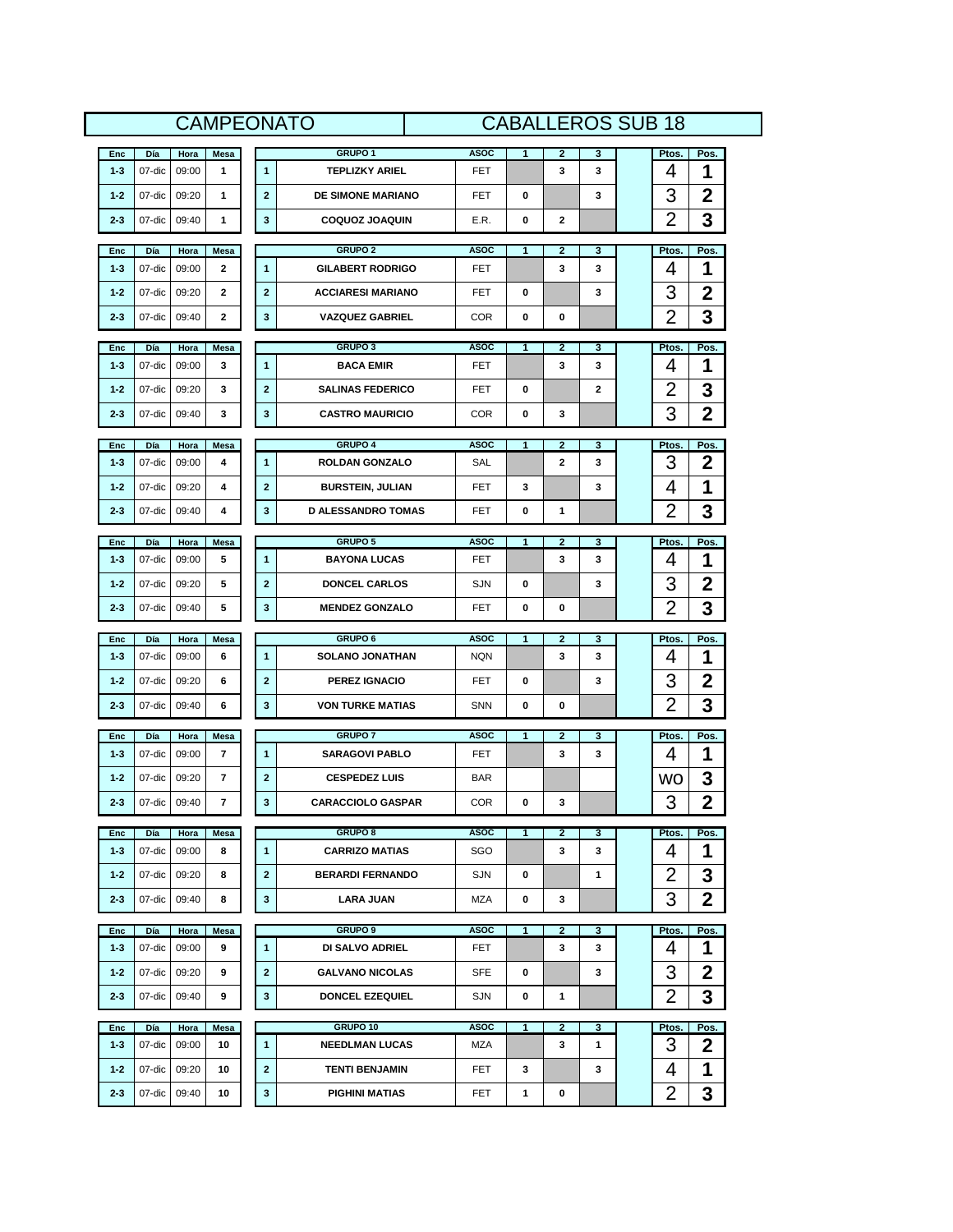|                    |        |                |             |                         | <b>CAMPEONATO</b>            |             |   | <b>DAMAS SUB 11</b> |          |   |                |                |                |
|--------------------|--------|----------------|-------------|-------------------------|------------------------------|-------------|---|---------------------|----------|---|----------------|----------------|----------------|
| Enc                | Día    | Hora           | <b>Mesa</b> |                         | GRUPO <sub>1</sub>           | <b>ASOC</b> | 1 | $\overline{2}$      | 3        |   | Ptos.          | Pos.           |                |
| $1 - 3$            | 07-dic | 11:00          | 13          | $\blacktriangleleft$    | ILIOVICH, LUCIA              | <b>CHA</b>  |   | 3                   | 3        |   | 4              | 1              |                |
| $1 - 2$            | 07-dic | 11:20          | 13          | $\overline{2}$          | <b>KAIZOJI, CAMILA</b>       | <b>FET</b>  | 0 |                     | 1        |   | $\overline{2}$ | 3              |                |
| $2 - 3$            | 07-dic | 11:40          | 13          | 3                       | PEREZ, CANDELA               | <b>FET</b>  | 0 | 3                   |          |   | 3              | $\mathbf 2$    |                |
| Enc                | Día    | <b>Hora</b>    | <b>Mesa</b> |                         | <b>GRUPO 2</b>               | <b>ASOC</b> | 1 | $\overline{2}$      | 3        |   | Ptos.          | Pos.           |                |
| $1 - 3$            | 07-dic | 11:00          | 14          | 1                       | ARMELI, MARIANELA            | <b>NQN</b>  |   | 3                   | 3        |   | 4              | 1              |                |
| $1 - 2$            | 07-dic | 11:20          | 14          | $\overline{2}$          | <b>ZAPATERO HEIT, DANIEL</b> | <b>JUJ</b>  | 0 |                     | 3        |   | 3              | $\overline{2}$ |                |
| $2 - 3$            | 07-dic | 11:40          | 14          | 3                       | <b>CRUZ, CAROLINA</b>        | <b>FET</b>  | 0 | $\mathbf{2}$        |          |   | $\overline{2}$ | 3              |                |
| Enc                | Día    | Hora           | <b>Mesa</b> |                         | <b>GRUPO 3</b>               | <b>ASOC</b> | 1 | $\overline{2}$      | 3        | 4 |                | Ptos.          | Pos.           |
| $1 - 3$<br>$2 - 4$ | 07-dic | 11:00<br>11:20 | 15<br>15    | $\blacktriangleleft$    | ZAPATERO HEIT, ANA LAURA     | JUJ         |   | 3                   | 3        | 3 |                | 6              | 1              |
| $1 - 2$<br>$3 - 4$ | 07-dic | 11:40<br>12:00 | 15<br>15    | $\overline{2}$          | <b>TSUNODA, VALENTINA</b>    | <b>FET</b>  | 0 |                     | $\bf{0}$ | 3 |                | 4              | 3              |
| $1 - 4$<br>$2 - 3$ | 07-dic | 12:20<br>12:40 | 15<br>15    | $\overline{\mathbf{3}}$ | <b>ROA, PIERINA</b>          | <b>CHA</b>  | 0 | 3                   |          | 3 |                | 5              | $\overline{2}$ |
|                    |        |                |             | 4                       | PEREZ, MICAELA               | <b>FET</b>  | 0 | 0                   | 0        |   |                | 3              | 4              |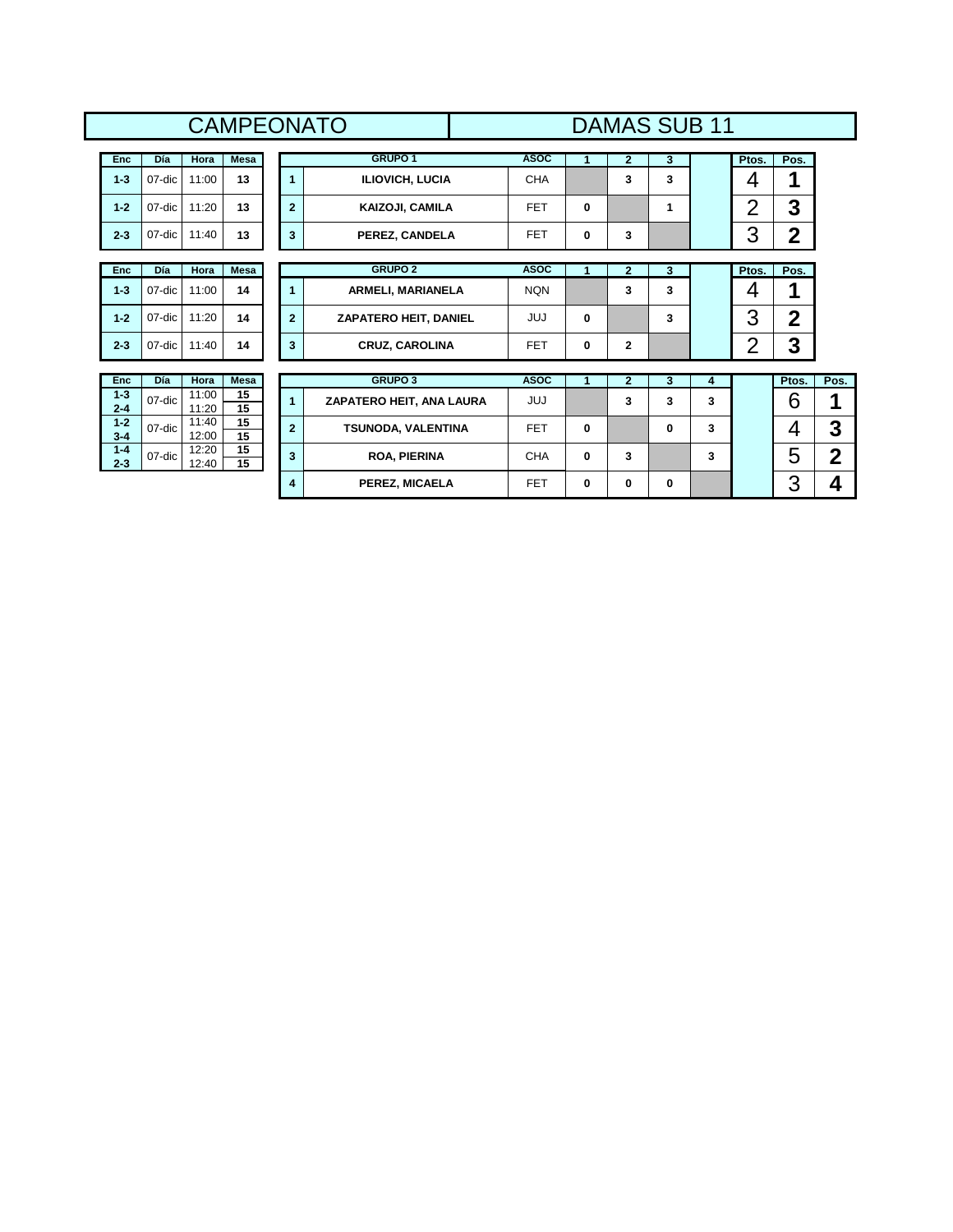|                    |        |                | <b>CAMPEONATO</b>     |                         |                          |             |              | <b>DAMAS SUB 13</b>     |              |        |                |                |             |
|--------------------|--------|----------------|-----------------------|-------------------------|--------------------------|-------------|--------------|-------------------------|--------------|--------|----------------|----------------|-------------|
| Enc                | Día    | Hora           | <b>Mesa</b>           |                         | GRUPO <sub>1</sub>       | <b>ASOC</b> | $\mathbf{1}$ | $\overline{2}$          | 3            |        | Ptos.          | Pos.           |             |
| $1 - 3$            | 07-dic | 09:00          | 14                    | $\blacktriangleleft$    | <b>ILIOVICH, LUCIA</b>   | <b>CHA</b>  |              | 3                       | 3            |        | 4              | 1              |             |
| $1 - 2$            | 07-dic | 09:20          | 14                    | $\overline{2}$          | TSUNODA, VALENTINA       | <b>FET</b>  | 0            |                         | 3            |        | 3              | $\mathbf 2$    |             |
| $2 - 3$            | 07-dic | 09:40          | 14                    | $\mathbf{3}$            | <b>MORETTI, ALDANA</b>   | <b>SFE</b>  |              |                         |              |        | <b>WO</b>      | 3              |             |
| Enc                | Día    | <b>Hora</b>    | <b>Mesa</b>           |                         | <b>GRUPO 2</b>           | <b>ASOC</b> | 1            | $\overline{2}$          | 3            |        | Ptos.          | Pos.           |             |
| $1 - 3$            | 07-dic | 09:00          | 15                    | $\overline{1}$          | <b>ARMELI, CANDELA</b>   | <b>NQN</b>  |              | 3                       | 3            |        | 4              | 1              |             |
| $1 - 2$            | 07-dic | 09:20          | 15                    | $\overline{2}$          | KAIZOJI, CAMILA          | <b>FET</b>  | 0            |                         | 3            |        | 3              | $\mathbf 2$    |             |
| $2 - 3$            | 07-dic | 09:40          | 15                    | $\mathbf{3}$            | <b>AEL, ANGELES</b>      | FET         | 0            | 0                       |              |        | $\overline{2}$ | 3              |             |
| Enc                | Día    | <b>Hora</b>    | <b>Mesa</b>           |                         | <b>GRUPO 3</b>           | <b>ASOC</b> | $\mathbf{1}$ | $\overline{\mathbf{2}}$ | $\mathbf{3}$ |        | Ptos.          | Pos.           |             |
| $1 - 3$            | 07-dic | 09:00          | 16                    | $\overline{1}$          | <b>CHIAPA, SABRINA</b>   | <b>PDL</b>  |              |                         |              |        | <b>WO</b>      | 3              |             |
| $1 - 2$            | 07-dic | 09:20          | 16                    | $\overline{2}$          | ZAPATERO HEIT, DANIELA   | <b>JUJ</b>  | 3            |                         | $\mathbf{0}$ |        | 3              | $\overline{2}$ |             |
| $2 - 3$            | 07-dic | 09:40          | 16                    | $\mathbf{3}$            | YAMAMOTO, IRINA          | <b>FET</b>  | 3            | 3                       |              |        | 4              | 1              |             |
| Enc                | Día    | Hora           | <b>Mesa</b>           |                         | <b>GRUPO 4</b>           | <b>ASOC</b> | 1            | $\overline{2}$          | 3            |        | Ptos.          | Pos.           |             |
| $1 - 3$            | 07-dic | 09:00          | 17                    | $\mathbf{1}$            | ZAPATERO HEIT, ANA LAURA | <b>JUJ</b>  |              | 3                       | 3            |        | 4              | 1              |             |
| $1 - 2$            | 07-dic | 09:20          | 17                    | $\overline{\mathbf{2}}$ | <b>MOLERO, CANDELA</b>   | FET.        | 0            |                         | $\mathbf 0$  |        | $\overline{2}$ | 3              |             |
| $2 - 3$            | 07-dic | 09:40          | 17                    | $\overline{\mathbf{3}}$ | VITULLO, GIULLIANA       | <b>FET</b>  | 0            | 3                       |              |        | 3              | $\overline{2}$ |             |
| Enc                | Día    | Hora           | <b>Mesa</b>           |                         | <b>GRUPO 5</b>           | <b>ASOC</b> | $\mathbf{1}$ | $\overline{\mathbf{2}}$ |              |        |                | Ptos.          | Pos.        |
| $1 - 3$            | 07-dic | 09:00          | 18                    | $\mathbf{1}$            | ARMELI, MARIANELA        | <b>NQN</b>  |              | 3                       | 3<br>3       | 4<br>3 |                | 6              | 1           |
| $2 - 4$<br>$1-2$   | 07-dic | 09:20<br>09:40 | 18<br>$\overline{18}$ | $\overline{2}$          | RAMIREZ, ANABELLA        | <b>PDL</b>  |              |                         |              |        |                |                |             |
| $3 - 4$<br>$1 - 4$ |        | 10:00<br>10:20 | $\overline{18}$<br>18 |                         |                          |             |              |                         |              |        |                | <b>WO</b>      |             |
| $2 - 3$            | 07-dic | 10:40          | 18                    | $\mathbf{3}$            | <b>CANALES, ROMINA</b>   | <b>FET</b>  |              |                         |              |        |                | <b>WO</b>      |             |
|                    |        |                |                       | 4                       | <b>FADEL, ANAT</b>       | <b>FET</b>  | 0            | 3                       | 3            |        |                | 5              | $\mathbf 2$ |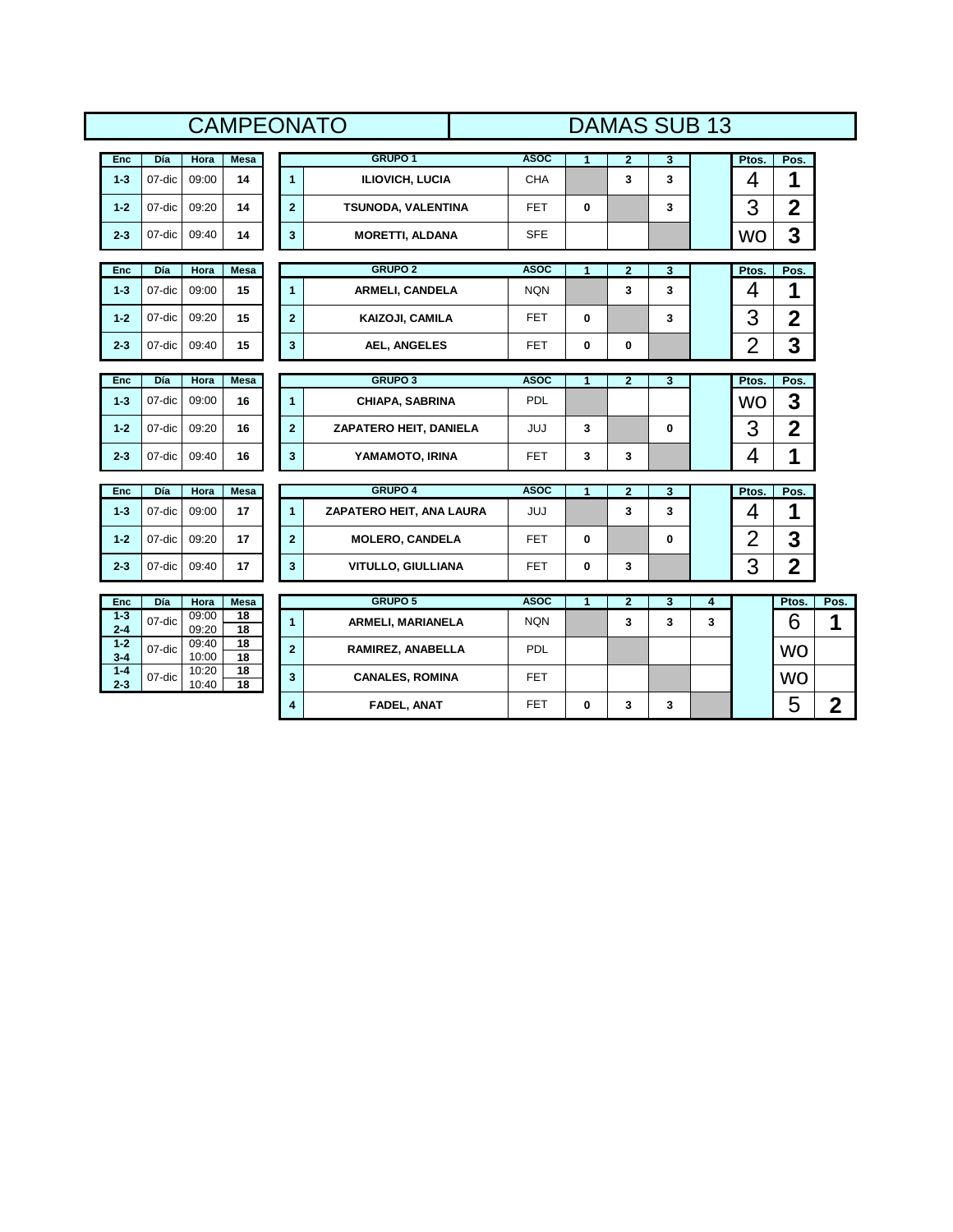|                    |        |                |             |                | <b>CAMPEONATO</b>       |             |              |                | <b>DAMAS SUB 15</b> |           |                |              |                |
|--------------------|--------|----------------|-------------|----------------|-------------------------|-------------|--------------|----------------|---------------------|-----------|----------------|--------------|----------------|
| <b>Enc</b>         | Día    | Hora           | <b>Mesa</b> |                | GRUPO 1                 | <b>ASOC</b> | 1            | $\overline{2}$ | 3                   |           | Ptos.          | Pos.         |                |
| $1 - 3$            | 07-dic | 11:00          | 16          | 1              | <b>AGUERRE, MARIA</b>   | <b>MZA</b>  |              | 3              | 3                   |           | 4              | 1            |                |
| $1 - 2$            | 07-dic | 11:20          | 16          | $\overline{2}$ | HARIMA, MAIA            | <b>FET</b>  | $\mathbf{2}$ |                | 3                   |           | 3              | $\mathbf 2$  |                |
| $2 - 3$            | 07-dic | 11:40          | 16          | 3              | ARMELI, CANDELA         | <b>NQN</b>  | 0            | 0              |                     |           | $\overline{2}$ | 3            |                |
| <b>Enc</b>         | Día    | Hora           | <b>Mesa</b> |                | <b>GRUPO 2</b>          | <b>ASOC</b> | 1            | $\overline{2}$ | 3                   |           | Ptos.          | Pos.         |                |
| $1 - 3$            | 07-dic | 11:00          | 17          | 1              | <b>VALDEZ, VIRGINIA</b> | <b>CHA</b>  |              | 3              | 3                   |           | 4              | 1            |                |
| $1 - 2$            | 07-dic | 11:20          | 17          | $\overline{2}$ | <b>IWASA, LAURA</b>     | <b>FET</b>  | 1            |                | 3                   |           | 3              | $\mathbf{2}$ |                |
| $2 - 3$            | 07-dic | 11:40          | 17          | 3              | <b>CHIAPA, SABRINA</b>  | <b>PDL</b>  | <b>WO</b>    | <b>WO</b>      |                     |           |                |              |                |
| Enc                | Día    | Hora           | <b>Mesa</b> |                | <b>GRUPO 3</b>          | <b>ASOC</b> | 1            | $\overline{2}$ | 3                   | 4         |                | Ptos.        | Pos.           |
| $1 - 3$<br>$2 - 4$ | 07-dic | 11:00<br>11:20 | 18<br>18    | 1              | <b>IWASA, AGUSTINA</b>  | <b>FET</b>  |              | 3              | 3                   | 3         |                | 6            | 1              |
| $1 - 2$<br>$3 - 4$ | 07-dic | 11:40<br>12:00 | 18<br>18    | $\overline{2}$ | <b>RAMIREZ, PAOLA</b>   | PDL         | <b>WO</b>    |                | <b>WO</b>           | <b>WO</b> |                |              | 4              |
| $1 - 4$<br>$2 - 3$ | 07-dic | 12:20<br>12:40 | 18<br>18    | 3              | <b>OCHOA, MALENA</b>    | <b>FET</b>  | $\bf{0}$     | 3              |                     | $\bf{0}$  |                | 4            | 3              |
|                    |        |                |             | 4              | <b>VAZQUEZ, EVELIN</b>  | CBA         | 0            | 3              | 3                   |           |                | 5            | $\overline{2}$ |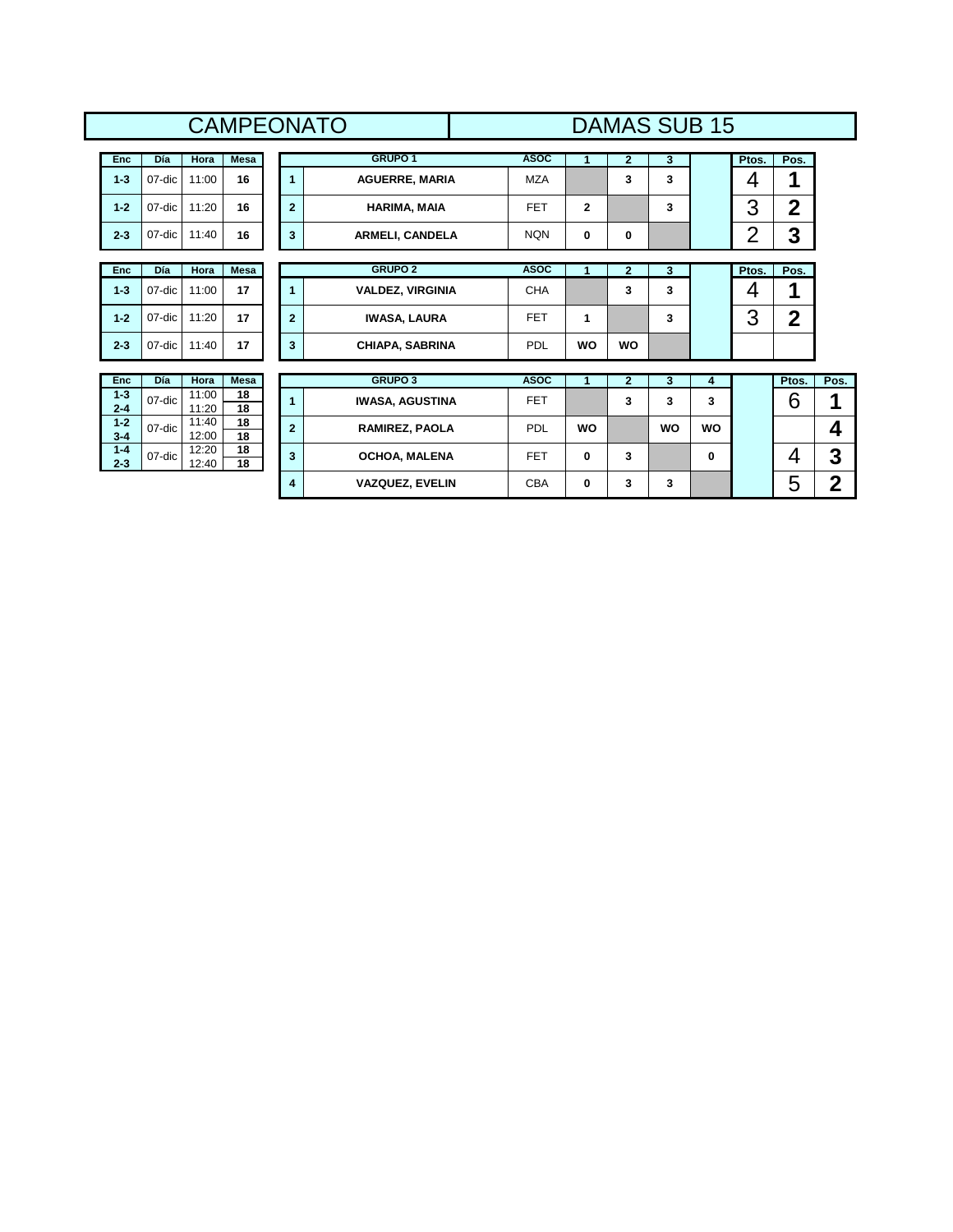|         |        |             |             |                | <b>CAMPEONATO</b>        |             |             | <b>DAMAS SUB 18</b>     |   |                |             |
|---------|--------|-------------|-------------|----------------|--------------------------|-------------|-------------|-------------------------|---|----------------|-------------|
| Enc     | Día    | Hora        | <b>Mesa</b> |                | GRUPO 1                  | <b>ASOC</b> | 1           | $\mathbf{2}$            | 3 | Ptos.          | Pos.        |
| $1 - 3$ | 07-dic | 09:00       | 11          | $\mathbf{1}$   | <b>GONZALEZ, PAULINA</b> | <b>BAR</b>  |             | 3                       | 3 | 4              | 1           |
| $1 - 2$ | 07-dic | 09:20       | 11          | $\overline{2}$ | <b>BRAVO, ROCIO</b>      | SGO         | $\bf{0}$    |                         | 0 | $\overline{2}$ | 3           |
| $2 - 3$ | 07-dic | 09:40       | 11          | $\mathbf{3}$   | <b>KONIG, MARIANELA</b>  | <b>CHA</b>  | $\bf{0}$    | 3                       |   | 3              | $\mathbf 2$ |
| Enc     | Día    | <b>Hora</b> | <b>Mesa</b> |                | <b>GRUPO 2</b>           | <b>ASOC</b> | 1           | $\overline{2}$          | 3 | Ptos.          | Pos.        |
| $1 - 3$ | 07-dic | 09:00       | 12          | $\mathbf{1}$   | <b>KONIG, KAREN</b>      | <b>CHA</b>  |             | 3                       | 3 | 4              | 1           |
| $1 - 2$ | 07-dic | 09:20       | 12          | $\overline{2}$ | <b>VITTORI, SOFIA</b>    | <b>MZA</b>  | $\mathbf 0$ |                         | 3 | 3              | $\mathbf 2$ |
| $2 - 3$ | 07-dic | 09:40       | 12          | 3              | <b>RAMIREZ, PAOLA</b>    | <b>PDL</b>  |             |                         |   | <b>WO</b>      | 3           |
| Enc     | Día    | Hora        | <b>Mesa</b> |                | <b>GRUPO 3</b>           | <b>ASOC</b> | 1           | $\overline{\mathbf{2}}$ | 3 | Ptos.          | Pos.        |
| $1 - 3$ | 07-dic | 09:00       | 13          | $\mathbf{1}$   | PAEZ, WANDA              | <b>NQN</b>  |             | 0                       | 3 | 3              | $\mathbf 2$ |
| $1 - 2$ | 07-dic | 09:20       | 13          | $\overline{2}$ | <b>IWASA, AGUSTINA</b>   | <b>FET</b>  | 3           |                         | 3 | 4              | 1           |
| $2 - 3$ | 07-dic | 09:40       | 13          | 3              | <b>VELIZ, ANDREA</b>     | <b>JUJ</b>  | $\bf{0}$    | $\mathbf{0}$            |   | $\overline{2}$ | 3           |
|         |        |             |             |                | <b>GRUPO 4</b>           | <b>ASOC</b> |             |                         |   | Ptos.          | Pos.        |
|         |        |             |             |                |                          |             | 1           | $\overline{2}$          | 3 |                |             |
| Enc     | Día    | Hora        | <b>Mesa</b> |                |                          |             |             |                         |   |                |             |
| $1 - 3$ | 07-dic | 09:00       | 13          | $\mathbf{1}$   | <b>AGUERRE, MARIA</b>    | <b>MZA</b>  |             | $\mathbf{0}$            | 1 | $\overline{2}$ | 3           |
| $1 - 2$ | 07-dic | 09:20       | 13          | $\overline{2}$ | <b>VALDEZ, VIRGINIA</b>  | <b>CHA</b>  | 3           |                         | 3 | 4              | 1           |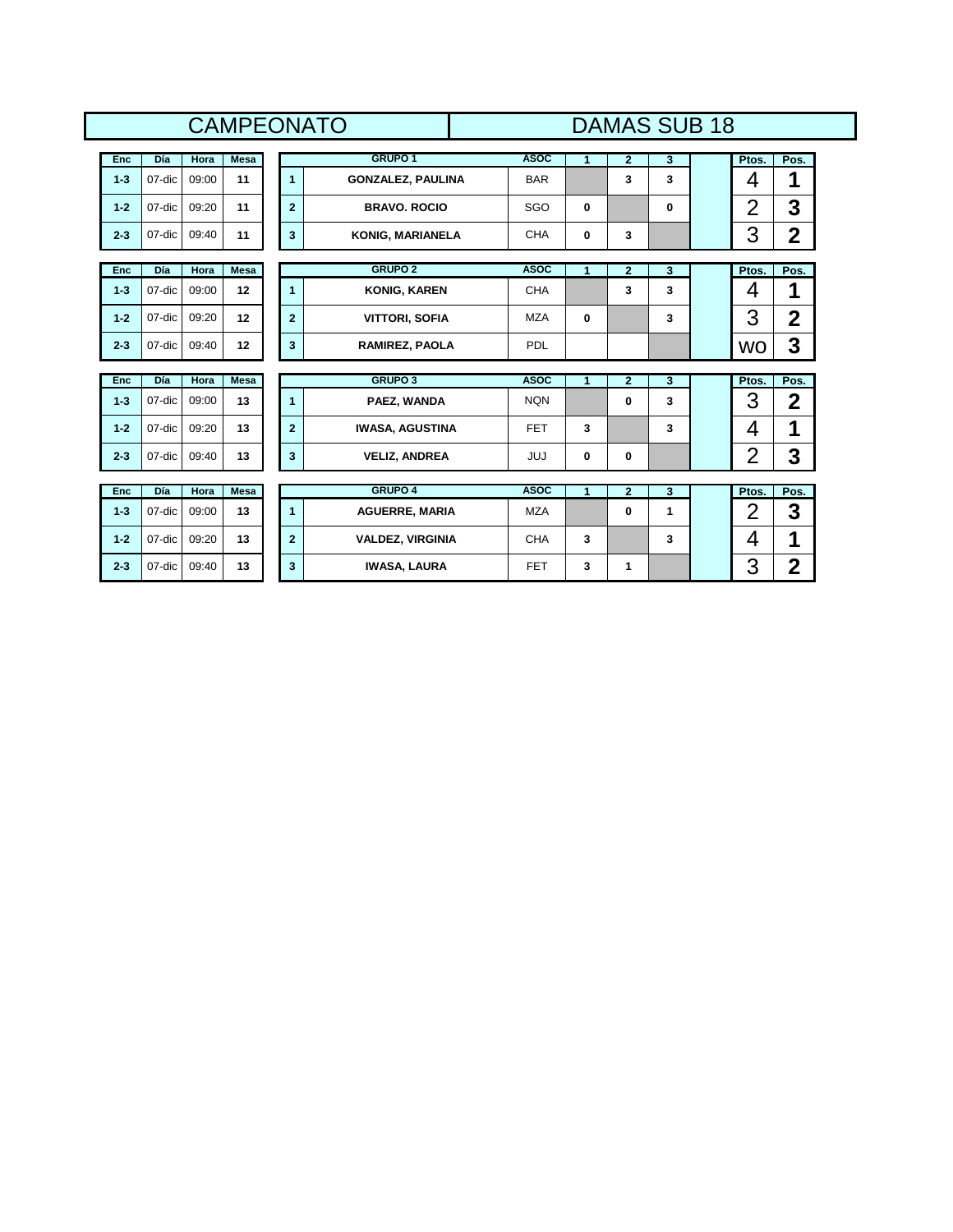|         |        |       |             |                | <b>CLASIFICACION</b>        |             | <b>CABALLEROS SUB 21</b> |                |   |                |                |
|---------|--------|-------|-------------|----------------|-----------------------------|-------------|--------------------------|----------------|---|----------------|----------------|
| Enc     | Día    | Hora  | <b>Mesa</b> |                | <b>GRUPO 1</b>              | <b>ASOC</b> | 1                        | $\overline{2}$ | 3 | Ptos.          | Pos.           |
| $1 - 3$ | 07-dic | 14:30 | 10          | $\mathbf{1}$   | <b>CORONEL, MAXIMILIANO</b> | <b>TUC</b>  |                          | 1              | 3 | 3              | $\mathbf 2$    |
| $1 - 2$ | 07-dic | 14:50 | 10          | $\overline{2}$ | <b>GARCIA, ALAN</b>         | <b>FET</b>  | 3                        |                | 3 | 4              | 1              |
| $2 - 3$ | 07-dic | 15:10 | 10          | 3              | <b>FERNANDEZ, AXEL</b>      | <b>FET</b>  | $\mathbf 0$              | 0              |   | $\overline{2}$ | 3              |
| Enc     | Día    | Hora  | <b>Mesa</b> |                | <b>GRUPO 2</b>              | <b>ASOC</b> | $\overline{1}$           | $\overline{2}$ | 3 | Ptos.          | Pos.           |
| $1 - 3$ | 07-dic | 14:30 | 11          | $\mathbf{1}$   | <b>BARAK, GONZALO</b>       | <b>FET</b>  |                          | 3              | 3 | 4              | 1              |
| $1 - 2$ | 07-dic | 14:50 | 11          | $\overline{2}$ | <b>CODINA, GASTÓN</b>       | <b>CHA</b>  | $\mathbf 0$              |                | 3 | 3              | $\overline{2}$ |
| $2 - 3$ | 07-dic | 15:10 | 11          | $\mathbf{3}$   | <b>MARCHEGIANI, ARIEL</b>   | <b>FET</b>  | $\mathbf{2}$             | 1              |   | $\overline{2}$ | 3              |
|         |        |       |             |                |                             |             |                          |                |   |                |                |
| Enc     | Día    | Hora  | <b>Mesa</b> |                | <b>GRUPO 3</b>              | <b>ASOC</b> | 1                        | $\overline{2}$ | 3 | Ptos.          | Pos.           |
| $1 - 3$ | 07-dic | 14:30 | 12          | $\mathbf{1}$   | <b>SUAREZ, GONZALO</b>      | <b>CHA</b>  |                          | 0              | 0 | $\overline{2}$ | 3              |
| $1 - 2$ | 07-dic | 14:50 | 12          | $\overline{2}$ | DE FRANCESCO, NICOLAS       | <b>FET</b>  | 3                        |                | 3 | 4              | 1              |
| $2 - 3$ | 07-dic | 15:10 | 12          | 3              | <b>OCAMPOS, JUAN</b>        | <b>FET</b>  | 3                        | 0              |   | 3              | $\mathbf 2$    |
| Enc     | Día    | Hora  | <b>Mesa</b> |                | <b>GRUPO 4</b>              | <b>ASOC</b> | 1                        | $\overline{2}$ | 3 | Ptos.          | Pos.           |
| $1 - 3$ | 07-dic | 14:30 | 17          | $\mathbf{1}$   | <b>MESSAD, MARTIN</b>       | SGO         |                          | 1              | 1 | $\overline{2}$ | 3              |
| $1 - 2$ | 07-dic | 14:50 | 17          | $\overline{2}$ | <b>LOPEZ, NICOLAS</b>       | <b>CHA</b>  | 3                        |                | 1 | 3              | $\overline{2}$ |
| $2 - 3$ | 07-dic | 15:10 | 17          | 3              | <b>NOVITZKY, PABLO</b>      | <b>FET</b>  | 3                        | 3              |   | 4              | 1              |
| Enc     | Día    | Hora  | <b>Mesa</b> |                | <b>GRUPO 5</b>              | <b>ASOC</b> | $\overline{1}$           | $\mathbf{2}$   | 3 | Ptos.          | Pos.           |
| $1 - 3$ | 07-dic | 14:30 | 18          | $\mathbf{1}$   | <b>CERRIZUELA, SANTIAGO</b> | SGO         |                          | 3              | 3 | 4              | 1              |
| $1 - 2$ | 07-dic | 14:50 | 18          | $\overline{2}$ | <b>LUSENHOFF, PATRICIO</b>  | <b>FET</b>  | $\mathbf{2}$             |                | 3 | 3              | $\mathbf 2$    |
| $2 - 3$ | 07-dic | 15:10 | 18          | 3              | <b>TENTI, JOAQUIN</b>       | <b>FET</b>  | <b>WO</b>                | <b>WO</b>      |   |                | 3              |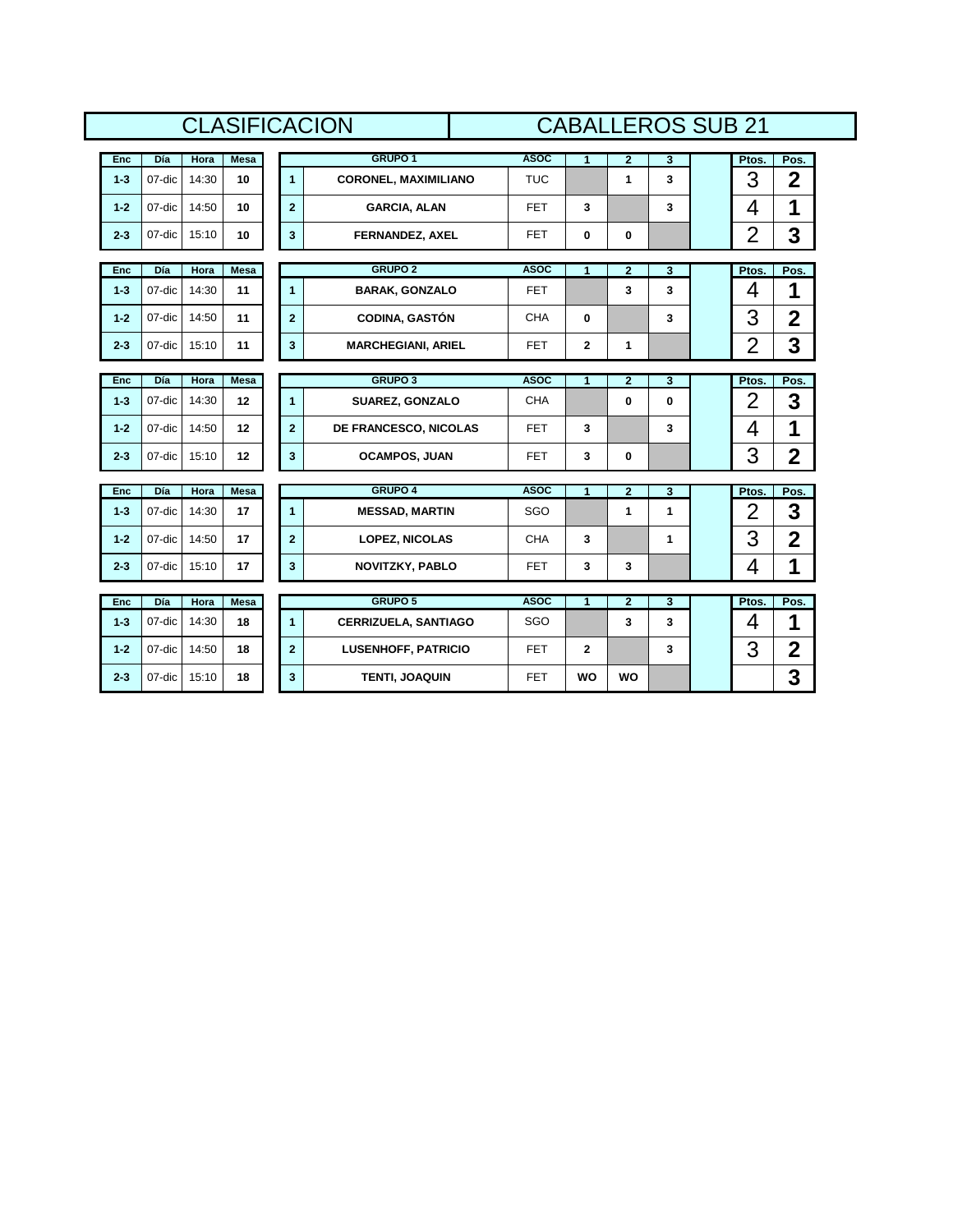|         |        |       |                |                         | <b>CAMPEONATO</b>            |             |                | <b>CABALLEROS SUB 21</b> |              |                |                         |
|---------|--------|-------|----------------|-------------------------|------------------------------|-------------|----------------|--------------------------|--------------|----------------|-------------------------|
| Enc     | Día    | Hora  | Mesa           |                         | GRUPO <sub>1</sub>           | <b>ASOC</b> | $\mathbf{1}$   | $\mathbf{2}$             | 3            | Ptos.          | Pos.                    |
| $1 - 3$ | 07-dic | 17:30 | 4              | $\overline{1}$          | <b>CILLIS, JAVIER</b>        | <b>FET</b>  |                | 3                        | 3            | 4              | 1                       |
| $1 - 2$ | 07-dic | 17:50 | 4              | $\overline{\mathbf{2}}$ | <b>NOVITZKY, PABLO</b>       | <b>FET</b>  | $\mathbf 0$    |                          | $\mathbf{2}$ | $\overline{2}$ | 3                       |
| $2 - 3$ | 07-dic | 18:10 | 4              | $\mathbf{3}$            | <b>CERRIZUELA, SANTIAGO</b>  | SGO         | 2              | 3                        |              | 3              | $\overline{2}$          |
|         |        |       |                |                         |                              |             |                |                          |              |                |                         |
| Enc     | Día    | Hora  | <b>Mesa</b>    |                         | <b>GRUPO 2</b>               | <b>ASOC</b> | $\overline{1}$ | $\overline{2}$           | 3            | Ptos.          | Pos.                    |
| $1 - 3$ | 07-dic | 17:30 | 5              | $\overline{1}$          | <b>KANASHIRO, MARTIN</b>     | <b>FET</b>  |                | 1                        | $\mathbf 2$  | $\overline{2}$ | 3                       |
| $1 - 2$ | 07-dic | 17:50 | 5              | $\overline{2}$          | <b>DE FRANCESCO, NICOLAS</b> | <b>FET</b>  | 3              |                          | 3            | 4              | 1                       |
| $2 - 3$ | 07-dic | 18:10 | 5              | $\mathbf{3}$            | <b>CODINA, GASTON</b>        | <b>CHA</b>  | 3              | $\mathbf 0$              |              | 3              | $\overline{\mathbf{2}}$ |
| Enc     | Día    | Hora  | <b>Mesa</b>    |                         | <b>GRUPO 3</b>               | <b>ASOC</b> | $\mathbf{1}$   | $\overline{2}$           | 3            | Ptos.          | Pos.                    |
| $1 - 3$ | 07-dic | 17:30 | 6              | $\overline{1}$          | SZLIT, JOEL                  | <b>FET</b>  |                | $\mathbf 0$              | 3            | 3              | $\overline{2}$          |
|         |        |       |                |                         |                              |             |                |                          |              |                |                         |
| $1 - 2$ | 07-dic | 17:50 | 6              | $\mathbf{2}$            | <b>BARAK, GONZALO</b>        | <b>FET</b>  | 3              |                          | 3            | 4              | 1                       |
| $2 - 3$ | 07-dic | 18:10 | 6              | 3                       | <b>LOPEZ, NICOLAS</b>        | <b>CHA</b>  | $\mathbf{1}$   | $\mathbf{1}$             |              | $\overline{2}$ | 3                       |
| Enc     | Día    | Hora  | Mesa           |                         | <b>GRUPO 4</b>               | <b>ASOC</b> | 1              | $\overline{2}$           | 3            | Ptos.          | Pos.                    |
| $1 - 3$ | 07-dic | 17:30 | 7              | $\mathbf{1}$            | <b>GENNARI, FRANCO</b>       | <b>MZA</b>  |                | 3                        | 1            | 3              | $\boldsymbol{2}$        |
| $1 - 2$ | 07-dic | 17:50 | $\overline{7}$ | $\overline{2}$          | <b>GARCIA, ALAN</b>          | <b>FET</b>  | $\mathbf{1}$   |                          | $\mathbf{1}$ | $\overline{2}$ | 3                       |
| $2 - 3$ | 07-dic | 18:10 | 7              | $\mathbf{3}$            | <b>OCAMPOS, JUAN</b>         | <b>FET</b>  | 3              | 3                        |              | 4              | 1                       |
| Enc     | Día    | Hora  | <b>Mesa</b>    |                         | <b>GRUPO 5</b>               | <b>ASOC</b> | $\overline{1}$ | $\mathbf{2}$             | 3            | Ptos.          | Pos.                    |
| $1 - 3$ | 07-dic | 17:30 | 8              | $\overline{1}$          | <b>GUREVICH, ARIEL</b>       | <b>FET</b>  |                | 3                        | 3            | 4              | 1                       |
|         |        |       |                |                         |                              |             |                |                          |              |                |                         |
| $1 - 2$ | 07-dic | 17:50 | 8              | $\mathbf{2}$            | <b>BANSZCZYK, BRIAN</b>      | CBA         | 0              |                          | $\mathbf{2}$ | $\overline{2}$ | 3                       |
| $2 - 3$ | 07-dic | 18:10 | 8              | $\mathbf{3}$            | <b>CORONEL, MAXIMILIANO</b>  | <b>TUC</b>  | 0              | 3                        |              | 3              | $\overline{2}$          |
| Enc     | Día    | Hora  | Mesa           |                         | <b>GRUPO 6</b>               | <b>ASOC</b> | 1              | $\overline{2}$           | 3            | Ptos.          | Pos.                    |
|         | 07-dic | 17:30 | 9              | $\overline{1}$          | <b>BANGERTES, SEBASTIAN</b>  | CHA         |                | $\mathbf{2}$             | $\mathbf{1}$ | 2              | 3                       |
| $1 - 3$ |        |       |                |                         |                              |             |                |                          |              |                |                         |
| $1 - 2$ | 07-dic | 17:50 | 9              | $\overline{\mathbf{2}}$ | <b>LUQUEZ, GASTON</b>        | <b>MZA</b>  | 3              |                          | 3            | 4              | 1                       |

a l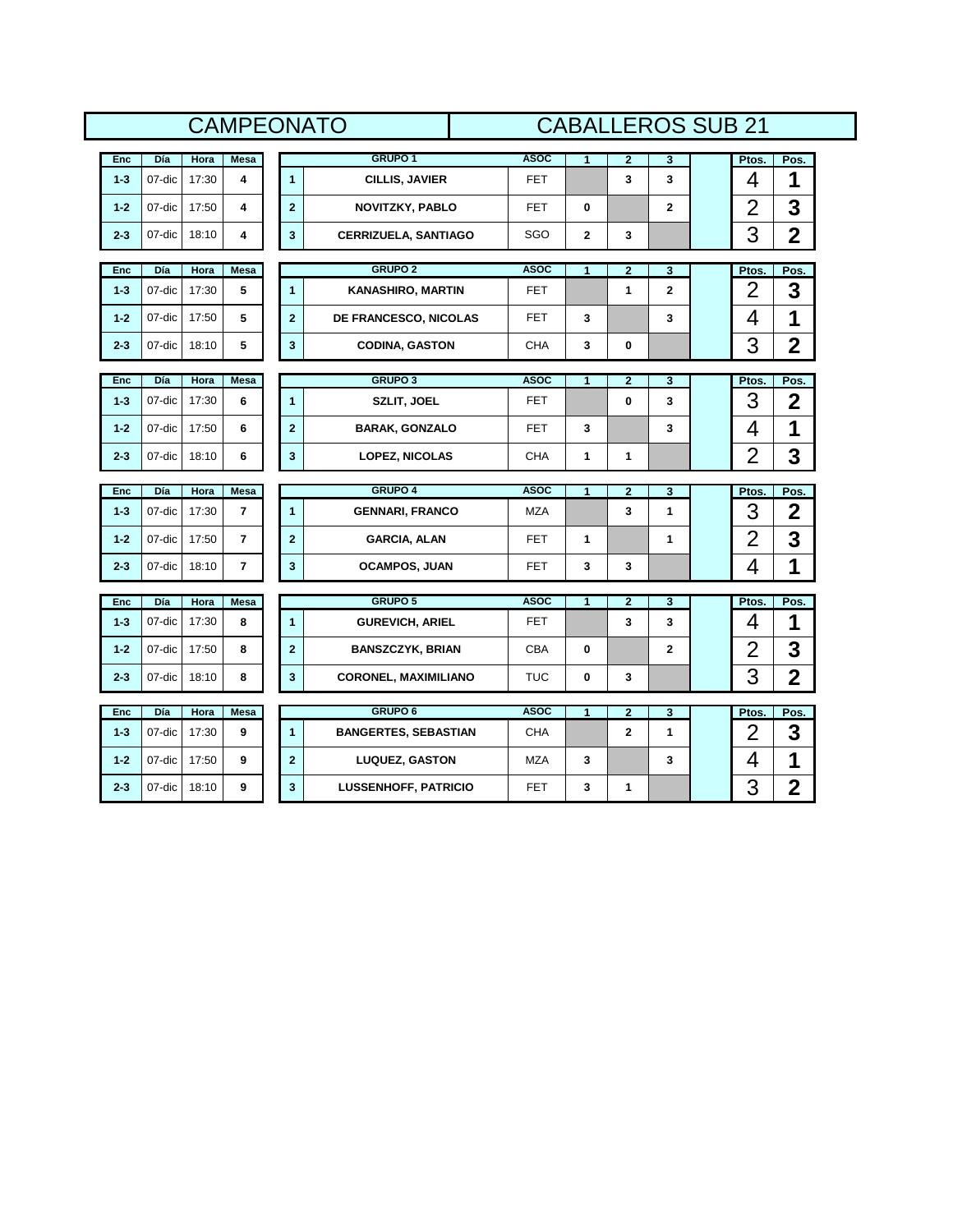|                |               |               |                |              | <b>CLASIFICACION</b>                    | <b>CABALLEROS MAYORES</b> |                      |                   |                   |                |                |
|----------------|---------------|---------------|----------------|--------------|-----------------------------------------|---------------------------|----------------------|-------------------|-------------------|----------------|----------------|
| Enc            | Día           | Hora          | Mesa           |              | <b>GRUPO 1</b>                          | <b>ASOC</b>               | $\blacktriangleleft$ | $\mathbf{2}$      | 3                 | Ptos.          | Pos.           |
| $1 - 3$        | 07-dic        | 16:30         | 6              | $\mathbf{1}$ | <b>AGUDO JOSE</b>                       | <b>SNN</b>                |                      | 3                 | 3                 | 4              | 1              |
| $1 - 2$        | $07$ -dic     | 16:50         | 6              | $\mathbf{2}$ | <b>LAVARELLO NAHUEL</b>                 | E.R                       |                      |                   |                   | WO             | 3              |
| $2 - 3$        | 07-dic        | 17:10         | 6              | 3            | <b>BRONSTEIN LEANDRO</b>                | FET                       | 1                    | 3                 |                   | 3              | $\overline{2}$ |
|                |               |               |                |              |                                         |                           |                      |                   |                   |                |                |
| Enc            | Día           | Hora          | Mesa           |              | <b>GRUPO 2</b>                          | <b>ASOC</b>               | 1                    | $\overline{2}$    | 3                 | Ptos.          | Pos.           |
| $1 - 3$        | 07-dic        | 16:30         | 7              | $\mathbf{1}$ | <b>SECO VERGARA CLAUDIO</b>             | E.R.                      |                      | 3                 | 0                 | 3              | $\mathbf 2$    |
| $1 - 2$        | $07$ -dic     | 16:50         | $\overline{7}$ | $\mathbf{2}$ | <b>LORENZO FABIO</b>                    | MZA                       | 0                    |                   | 0                 | $\overline{2}$ | 3              |
| $2 - 3$        | 07-dic        | 17:10         | 7              | $\mathbf{3}$ | TCHINTCHINIAN MARIANO                   | <b>FET</b>                | 3                    | 3                 |                   | 4              | 1              |
| Enc            | Día           | Hora          | Mesa           |              | <b>GRUPO 3</b>                          | <b>ASOC</b>               | 1                    | $\mathbf{2}$      | 3                 | Ptos.          | Pos.           |
| $1 - 3$        | 07-dic        | 16:30         | 8              | $\mathbf{1}$ | <b>CHARLES MENGEON PABLO</b>            | E.R                       |                      | 0                 | 0                 | 2              | 3              |
| $1 - 2$        | $07$ -dic     | 16:50         | 8              | $\mathbf{2}$ | <b>GERONIMO RAMIRO</b>                  | <b>CBA</b>                | 3                    |                   | 0                 | 3              | $\overline{2}$ |
| $2 - 3$        | 07-dic        | 17:10         | 8              | $\mathbf{3}$ | <b>CANDELA MARTIN</b>                   | FET                       | 3                    | 3                 |                   | 4              | 1              |
|                |               |               |                |              |                                         |                           |                      |                   |                   |                |                |
| Enc<br>$1 - 3$ | Día<br>07-dic | Hora<br>16:30 | Mesa<br>9      | $\mathbf{1}$ | <b>GRUPO 4</b><br><b>CARRIZO MATIAS</b> | <b>ASOC</b><br>SGO        | $\mathbf{1}$         | $\mathbf{2}$<br>3 | 3<br>$\mathbf{2}$ | Ptos.<br>3     | Pos.<br>2      |
|                | $07$ -dic     |               |                |              |                                         |                           | 0                    |                   |                   | $\overline{2}$ | 3              |
| $1 - 2$        |               | 16:50         | 9              | $\mathbf{2}$ | <b>RODRIGUEZ PABLO</b>                  | E.R                       |                      |                   | 1                 |                |                |
| $2 - 3$        | 07-dic        | 17:10         | 9              | 3            | <b>CONSTANTINO DANIEL</b>               | FET                       | 3                    | 3                 |                   | 4              | 1              |
| Enc            | Día           | Hora          | Mesa           |              | <b>GRUPO 5</b>                          | <b>ASOC</b>               | $\mathbf 1$          | 2                 | 3                 | Ptos.          | Pos.           |
| $1-3$          | 07-dic        | 16:30         | 10             | $\mathbf{1}$ | <b>GAMBANDE LUCIO</b>                   | FET                       |                      | 3                 | 3                 | 4              | 1              |
| $1 - 2$        | 07-dic        | 16:50         | 10             | $\mathbf{2}$ | <b>RAJMIL ANDRES</b>                    | <b>SFE</b>                | 0                    |                   | 3                 | 3              | $\mathbf 2$    |
| $2 - 3$        | 07-dic        | 17:10         | 10             | $\mathbf{3}$ | <b>REICHEL HERNAN</b>                   | E.R                       | 0                    | 0                 |                   | $\overline{2}$ | 3              |
| Enc            | Día           | Hora          | Mesa           |              | <b>GRUPO 6</b>                          | <b>ASOC</b>               | $\mathbf{1}$         | $\mathbf{2}$      | 3                 | Ptos.          | Pos.           |
| $1 - 3$        | 07-dic        | 16:30         | 11             | $\mathbf{1}$ | <b>SOTELO CAMILO</b>                    | E.R                       |                      | 3                 | 0                 | 3              | $\mathbf{2}$   |
| $1 - 2$        | 07-dic        | 16:50         | 11             | $\mathbf{2}$ | <b>SAVANCO MARCOS</b>                   | <b>NQN</b>                |                      |                   |                   | <b>WO</b>      | 3              |
| $2 - 3$        | 07-dic        | 17:10         | 11             | $\mathbf{3}$ | <b>FALICOF IVAN</b>                     | FET                       | 3                    | 3                 |                   | 4              | 1              |
|                |               |               |                |              |                                         |                           |                      |                   |                   |                |                |
| Enc.           | Día           | Hora          | Mesa           |              | <b>GRUPO 7</b>                          | <b>ASOC</b>               | 1                    | $\mathbf{2}$      | 3                 | Ptos.          | Pos.           |
| $1 - 3$        | 07-dic        | 16:30         | 12             | 1            | <b>KEKEDJIAN MARTIN</b>                 | <b>SFE</b>                |                      | 0                 | 0                 | $\overline{2}$ | 3              |
| $1 - 2$        | 07-dic        | 16:50         | 12             | $\mathbf{2}$ | <b>TASSARA FERNANDO</b>                 | SNN                       | 3                    |                   | 3                 | 4              | 1              |
| $2 - 3$        | 07-dic        | 17:10         | 12             | $\mathbf 3$  | <b>MON HERNAN</b>                       | FET                       | 1                    | 3                 |                   | 3              | $\overline{2}$ |
| Enc            | Día           | Hora          | Mesa           |              | <b>GRUPO 8</b>                          | <b>ASOC</b>               | $\mathbf{1}$         | $\mathbf{2}$      | 3                 | Ptos.          | Pos.           |
| $1 - 3$        | 07-dic        | 16:30         | 13             | $\mathbf{1}$ | <b>SPINI GERMAN</b>                     | <b>SFE</b>                |                      | 0                 | 3                 | 3              | 2              |
| $1 - 2$        | 07-dic        | 16:50         | 13             | $\mathbf{2}$ | <b>NAGATA SEBASTIAN</b>                 | <b>FET</b>                | 3                    |                   | 3                 | 4              | 1              |
| $2 - 3$        | 07-dic        | 17:10         | 13             | $\mathbf{3}$ | <b>ESCOBAR RAMIRO</b>                   | <b>SFE</b>                | 0                    | 0                 |                   | $\overline{2}$ | 3              |
|                | Día           | Hora          |                |              | <b>GRUPO 9</b>                          | <b>ASOC</b>               | $\mathbf{1}$         | $\mathbf{2}$      | 3                 | Ptos.          | Pos.           |
| Enc<br>$1 - 3$ | 07-dic        | 16:30         | Mesa<br>14     | 1            | <b>ROSA ADRIAN</b>                      | CBA                       |                      | 2                 | 3                 | 3              | 2              |
| $1 - 2$        | 07-dic        | 16:50         | 14             | $\mathbf{2}$ | <b>MARTIN ADRIAN</b>                    | <b>SFE</b>                | 3                    |                   | 3                 | 4              | 1              |
| $2 - 3$        | 07-dic        | 17:10         | 14             | 3            | <b>ZARATE ADRIAN</b>                    | SNN                       | 0                    | 0                 |                   | 2              | 3              |
|                |               |               |                |              |                                         |                           |                      |                   |                   |                |                |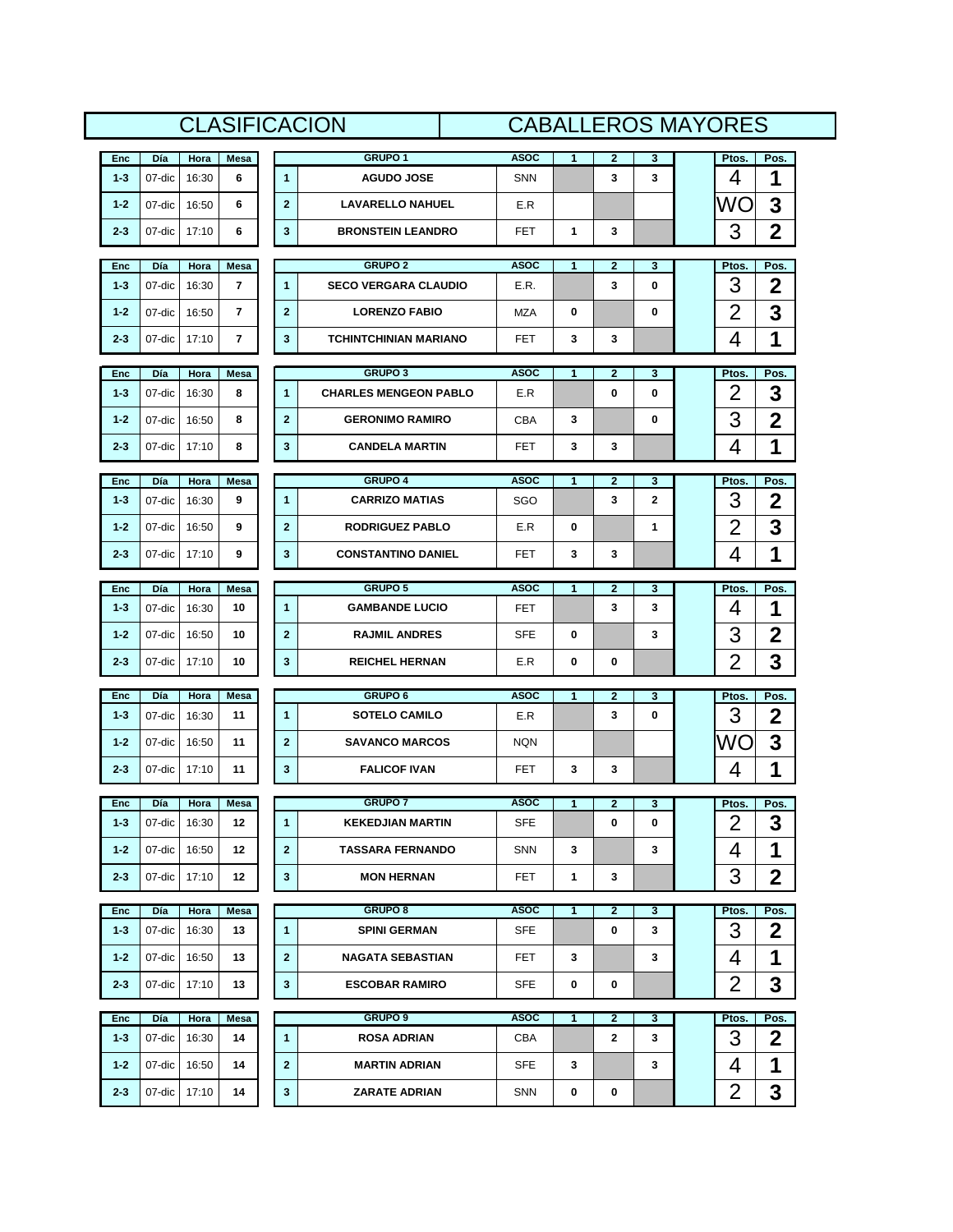|                |                  |               |                |                         | <b>CAMPEONATO</b>                         | <b>CABALLEROS MAYORES</b> |                      |                     |              |                |                         |  |
|----------------|------------------|---------------|----------------|-------------------------|-------------------------------------------|---------------------------|----------------------|---------------------|--------------|----------------|-------------------------|--|
| Enc            | Día              | Hora          | Mesa           |                         | <b>GRUPO 1</b>                            | <b>ASOC</b>               | 1                    | $\overline{2}$      | 3            | Ptos.          | Pos.                    |  |
| $1 - 3$        | $07$ -dic        | 19:30         | 1              | $\mathbf{1}$            | <b>TABACHNIK, PABLO</b>                   | <b>SJN</b>                |                      | 3                   | 3            | 4              | 1                       |  |
| $1 - 2$        | $07$ -dic        | 19:50         | 1              | $\overline{2}$          | <b>NIZETICH, PATRICIO</b>                 | FET                       | $\bf{0}$             |                     | 3            | 3              | $\mathbf{2}$            |  |
| $2 - 3$        | $07$ -dic        | 20:10         | 1              | $\mathbf{3}$            | <b>AGUDO, JOSE</b>                        | <b>SNN</b>                | 0                    | 0                   |              | $\overline{2}$ | 3                       |  |
| Enc            | Día              | Hora          | Mesa           |                         | <b>GRUPO 2</b>                            | <b>ASOC</b>               | 1                    | $\overline{2}$      | 3            | Ptos.          | Pos.                    |  |
| $1 - 3$        | $07$ -dic        | 19:30         | $\mathbf{2}$   | $\mathbf{1}$            | ALTO, GASTON                              | <b>MZA</b>                |                      | $\mathbf 0$         | 3            | 3              | $\overline{2}$          |  |
| $1 - 2$        | $07$ -dic        | 19:50         | $\mathbf{2}$   | $\overline{\mathbf{2}}$ | <b>REMON, JUAN PABLO</b>                  | FET                       | 3                    |                     | 3            | 4              | 1                       |  |
| $2 - 3$        | $07$ -dic        | 20:10         | $\mathbf{2}$   | $\mathbf{3}$            | <b>TASSARA, FERNANDO</b>                  | <b>SNN</b>                | 0                    | $\mathbf{1}$        |              | $\overline{2}$ | 3                       |  |
| Enc            | Día              | Hora          | Mesa           |                         | <b>GRUPO 3</b>                            | <b>ASOC</b>               | 1                    | $\overline{2}$      | 3            | Ptos.          | Pos.                    |  |
| $1 - 3$        | $07$ -dic        | 19:30         | 3              | $\mathbf{1}$            | <b>BRIZUELA, HERNAN</b>                   | FET                       |                      | 3                   | 3            | 4              | 1                       |  |
| $1 - 2$        | $07$ -dic        | 19:50         | 3              | $\overline{2}$          | <b>STERN, DANIEL</b>                      | <b>BAR</b>                | 0                    |                     | 1            | $\overline{2}$ | 3                       |  |
| $2 - 3$        | $07$ -dic        | 20:10         | 3              | $\mathbf{3}$            | <b>MARTIN, ADRIAN</b>                     | <b>SFE</b>                | 0                    | 3                   |              | 3              | $\overline{2}$          |  |
| Enc            | Día              | Hora          | Mesa           |                         | <b>GRUPO 4</b>                            | <b>ASOC</b>               | 1                    | $\overline{2}$      | 3            | Ptos.          | Pos.                    |  |
| $1 - 3$        | $07$ -dic        | 19:30         | 4              | $\mathbf{1}$            | <b>GILABERT, RODRIGO</b>                  | FET                       |                      | 3                   | 3            | 4              | 1                       |  |
| $1 - 2$        | $07$ -dic        | 19:50         | 4              | $\mathbf{2}$            | <b>BAS, PABLO</b>                         | <b>BAR</b>                | $\bf{0}$             |                     | $\mathbf 0$  | 2              | 3                       |  |
| $2 - 3$        | $07$ -dic        | 20:10         | 4              | $\mathbf{3}$            | <b>BRONSTEIN, LEANDRO</b>                 | FET                       | 0                    | 3                   |              | 3              | $\overline{2}$          |  |
|                |                  |               |                |                         |                                           |                           |                      |                     |              |                |                         |  |
| Enc<br>$1 - 3$ | Día<br>$07$ -dic | Hora<br>19:30 | Mesa<br>5      | $\mathbf{1}$            | <b>GRUPO 5</b><br><b>TEPLITZKY, ARIEL</b> | <b>ASOC</b><br>FET        | 1                    | $\overline{2}$<br>3 | 3<br>3       | Ptos.<br>4     | Pos.<br>1               |  |
| $1 - 2$        | $07$ -dic        | 19:50         | 5              | $\mathbf{2}$            | <b>SANCHI, PABLO</b>                      | MZA                       | 0                    |                     | 1            | $\overline{2}$ | 3                       |  |
| $2 - 3$        | $07$ -dic        | 20:10         | 5              | $\overline{\mathbf{3}}$ | <b>SECO VERGARA, CLAUDIO</b>              | E.R.                      | 0                    | 3                   |              | 3              | $\overline{\mathbf{2}}$ |  |
|                |                  |               |                |                         |                                           |                           |                      |                     |              |                |                         |  |
| Enc            | Día              | Hora          | Mesa           |                         | <b>GRUPO 6</b>                            | <b>ASOC</b>               | 1                    | $\overline{2}$      | 3            | Ptos.          | Pos.                    |  |
| $1 - 3$        | $07$ -dic        | 19:30         | 6              | $\mathbf{1}$            | <b>SOTELO, JEREMIAS</b>                   | MZA                       |                      | 3                   | 3            | 4              | 1                       |  |
| $1 - 2$        | $07$ -dic        | 19:50         | 6              | $\mathbf{2}$            | <b>KOATZ, ANDRES</b>                      | FET                       | 0                    |                     | 3            | 3              | $\mathbf{2}$            |  |
| $2 - 3$        |                  | 07-dic 20:10  | 6              | 3                       | <b>GERONIMO, RAMIRO</b>                   | CBA                       | 0                    | $\bf{0}$            |              | $\overline{2}$ | 3                       |  |
| Enc            | Día              | Hora          | Mesa           |                         | GRUPO 7                                   | <b>ASOC</b>               | $\blacktriangleleft$ | $\overline{2}$      | 3            | Ptos.          | Pos.                    |  |
| $1 - 3$        | $07$ -dic        | 19:30         | $\overline{7}$ | $\mathbf{1}$            | <b>SZLIT, JOEL</b>                        | <b>FET</b>                |                      | 3                   | $\mathbf{3}$ | 4              | 1                       |  |
| $1 - 2$        | $07$ -dic        | 19:50         | $\overline{7}$ | $\overline{2}$          | <b>AGUDO. ALEJANDRO</b>                   | <b>TUC</b>                | 0                    |                     | 0            | $\overline{2}$ | 3                       |  |
| $2 - 3$        | $07$ -dic        | 20:10         | $\overline{7}$ | 3                       | <b>CARRIZO, MATIAS</b>                    | SGO                       | 0                    | 3                   |              | 3              | $\overline{2}$          |  |
| Enc            | Día              | Hora          | Mesa           |                         | <b>GRUPO 8</b>                            | <b>ASOC</b>               | $\overline{1}$       | $\overline{2}$      | 3            | Ptos.          | Pos.                    |  |
| $1 - 3$        | $07$ -dic        | 19:30         | 8              | $\mathbf{1}$            | <b>CILIS, JAVIER</b>                      | <b>FET</b>                |                      | 3                   | $\mathbf{3}$ | 4              | 1                       |  |
| $1 - 2$        | $07$ -dic        | 19:50         | 8              | $\overline{2}$          | <b>ESPOSITO, NORBERTO</b>                 | SJN                       | 0                    |                     | 0            | $\overline{2}$ | 3                       |  |
| $2 - 3$        | $07$ -dic        | 20:10         | 8              | $\mathbf{3}$            | <b>RAJMIL, ANDRES</b>                     | SFE                       | $\mathbf{2}$         | 3                   |              | 3              | $\overline{2}$          |  |
| Enc            | Día              | Hora          | Mesa           |                         | <b>GRUPO 9</b>                            | <b>ASOC</b>               | $\overline{1}$       | $\overline{2}$      | 3            | Ptos.          | Pos.                    |  |
| $1 - 3$        | $07$ -dic        | 19:30         | 9              | $\mathbf{1}$            | <b>BACA, EMIR</b>                         | <b>FET</b>                |                      | 3                   | $\mathbf{3}$ | 4              | 1                       |  |
| $1 - 2$        | $07$ -dic        | 19:50         | 9              | $\overline{\mathbf{2}}$ | TULA, HUGO                                | <b>TUC</b>                | 1                    |                     | 3            | 3              | $\overline{2}$          |  |
|                |                  |               |                |                         |                                           |                           |                      |                     |              |                |                         |  |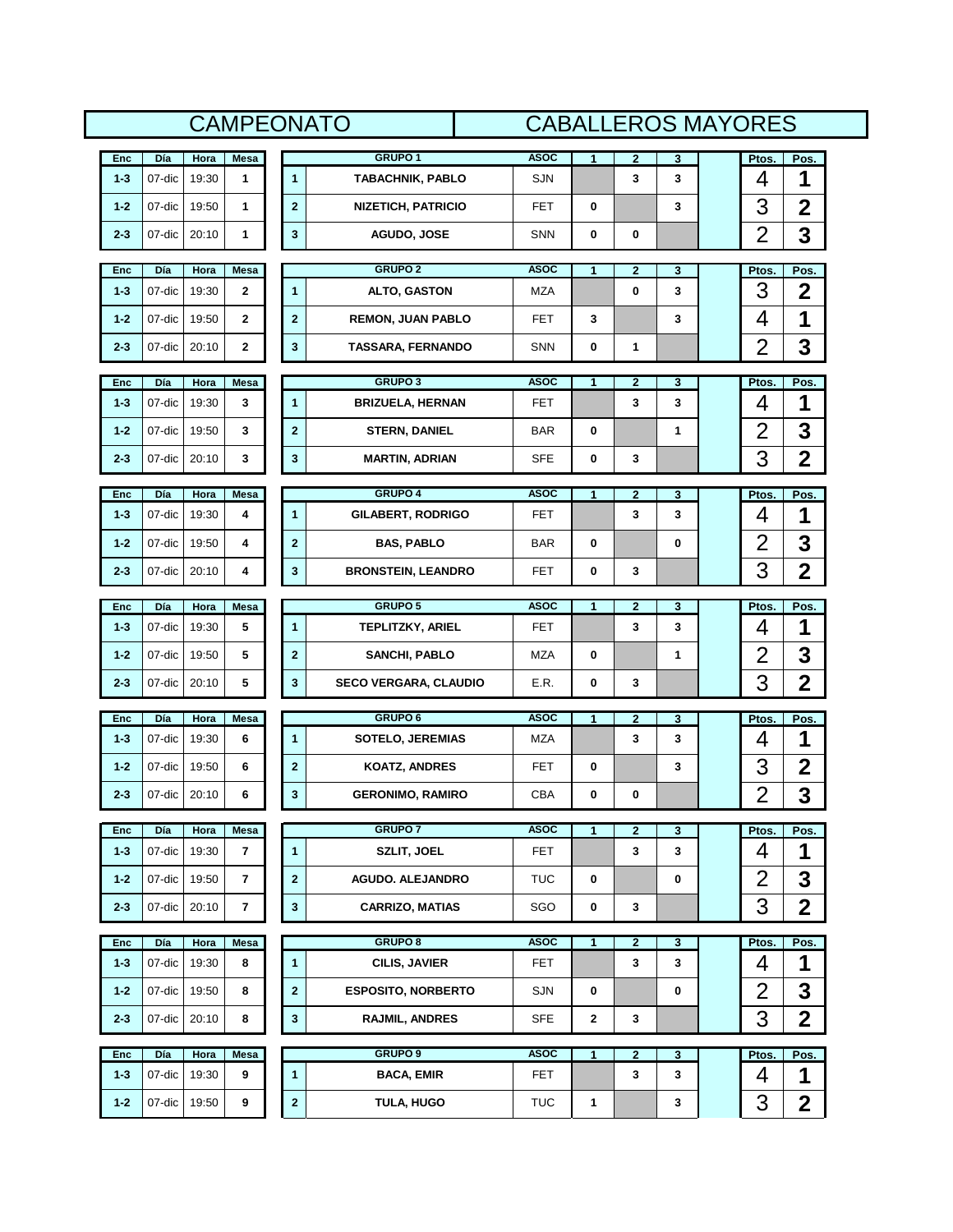| $2 - 3$ | $-$<br>$\cdots$<br>7-dic<br>v | 20:10 |  | . .<br> | $\sim$ $\sim$ $\sim$ $\sim$ $\sim$<br>ິ<br>, CAMILO<br><b>SUILLU</b> | $ -$<br>---- |  |  |  |
|---------|-------------------------------|-------|--|---------|----------------------------------------------------------------------|--------------|--|--|--|

| Enc                | Día    | Hora           | Mesa              |                         | GRUPO 10                    | <b>ASOC</b> | $\mathbf{1}$ | $\mathbf{2}$ | 3            |   | Ptos.          | Pos.             |                         |
|--------------------|--------|----------------|-------------------|-------------------------|-----------------------------|-------------|--------------|--------------|--------------|---|----------------|------------------|-------------------------|
| $1 - 3$            | 07-dic | 19:30          | 10                | $\mathbf{1}$            | <b>GONZALEZ, OSCAR</b>      | <b>MZA</b>  |              | 3            | 3            |   | 4              | 1                |                         |
| $1 - 2$            | 07-dic | 19:50          | 10                | $\mathbf{2}$            | <b>BANGERTES, SEBASTIAN</b> | <b>CHA</b>  | 0            |              | 0            |   | $\overline{2}$ | 3                |                         |
| $2 - 3$            | 07-dic | 20:10          | 10                | 3                       | TCHINTCHINIAN, MARIANO      | FET.        | 0            | 3            |              |   | 3              | $\overline{2}$   |                         |
| Enc                | Día    | Hora           | Mesa              |                         | GRUPO <sub>11</sub>         | <b>ASOC</b> | 1            | $\mathbf{2}$ | 3            |   | Ptos.          | Pos.             |                         |
| $1 - 3$            | 07-dic | 19:30          | 11                | $\mathbf{1}$            | ROLDAN, GONZALO             | SAL         |              | 3            | 3            |   | 4              | 1                |                         |
| $1 - 2$            | 07-dic | 19:50          | 11                | $\mathbf{2}$            | <b>GONZALEZ, JORGE</b>      | <b>BAR</b>  | $\mathbf{2}$ |              | 3            |   | 3              | $\overline{2}$   |                         |
| $2 - 3$            | 07-dic | 20:10          | 11                | 3                       | <b>CANDELA, MARTIN</b>      | FET.        | $\mathbf{2}$ | 2            |              |   | $\overline{2}$ | 3                |                         |
|                    |        |                |                   |                         |                             |             |              |              |              |   |                |                  |                         |
| Enc                | Día    | Hora           | <b>Mesa</b>       |                         | GRUPO <sub>12</sub>         | <b>ASOC</b> | 1            | 2            | 3            |   | Ptos.          | Pos.             |                         |
| $1 - 3$            | 07-dic | 19:30          | 12                | $\mathbf{1}$            | RAJMIL, DAMIAN              | <b>SFE</b>  |              | 3            | 0            |   | 3              | $\boldsymbol{2}$ |                         |
| $1 - 2$            | 07-dic | 19:50          | 12                | $\mathbf{2}$            | COSTA, LUCIO (H)            | SGO         | 0            |              | 0            |   | $\overline{2}$ | 3                |                         |
| $2 - 3$            | 07-dic | 20:10          | 12                | 3                       | <b>COSTANTINO, DANIEL</b>   | FET.        | 3            | 3            |              |   | 4              | 1                |                         |
| Enc                | Día    | Hora           | Mesa              |                         | GRUPO 13                    | <b>ASOC</b> | 1            | 2            | 3            |   | Ptos.          | Pos.             |                         |
| $1 - 3$            | 07-dic | 19:30          | 13                | $\mathbf{1}$            | <b>GENNARI, FRANCO</b>      | MZA         |              | 3            | 0            |   | 3              | $\boldsymbol{2}$ |                         |
| $1 - 2$            | 07-dic | 19:50          | 13                | $\mathbf{2}$            | LOPEZ, GUSTAVO              | SGO         | $\mathbf{2}$ |              | 0            |   | $\overline{2}$ | 3                |                         |
| $2 - 3$            | 07-dic | 20:10          | 13                | 3                       | <b>GAMBANDE, LUCIO</b>      | FET.        | 3            | 3            |              |   | 4              | 1                |                         |
|                    |        |                |                   |                         |                             |             |              |              |              |   |                |                  |                         |
| Enc                | Día    | Hora           | Mesa              |                         | GRUPO 14                    | <b>ASOC</b> | 1            | 2            | 3            |   | Ptos.          | Pos.             |                         |
| $1 - 3$            | 07-dic | 19:30          | 14                | $\mathbf{1}$            | <b>BOIKO, DIEGO</b>         | SJN         |              | 3            | 3            |   | 4              | 1                |                         |
| $1 - 2$            | 07-dic | 19:50          | 14                | $\mathbf{2}$            | <b>ARCHUA, JUAN</b>         | MZA         | 1            |              | 3            |   | 3              | $\boldsymbol{2}$ |                         |
| $2 - 3$            | 07-dic | 20:10          | 14                | 3                       | <b>FALICOFF, IVAN</b>       | <b>FET</b>  | 0            | 1            |              |   | $\overline{2}$ | 3                |                         |
| Enc                | Día    | Hora           | Mesa              |                         | GRUPO 15                    | <b>ASOC</b> | 1            | $\mathbf 2$  | 3            | 4 |                | Ptos.            | Pos.                    |
| $1 - 3$<br>$2 - 4$ | 07-dic | 19:30<br>19:50 | 15<br>15          | $\mathbf{1}$            | KANASHIRO, MARTIN           | <b>FET</b>  |              | 3            | 3            | 3 |                | 6                | 1                       |
| $1-2$<br>$3 - 4$   | 07-dic | 20:10<br>20:30 | 15<br>15          | $\overline{2}$          | <b>ARMELI, ERNESTO</b>      | <b>NQN</b>  | 1            |              | $\mathbf{2}$ | 3 |                | 4                | 3                       |
| $1 - 4$<br>$2 - 3$ | 07-dic | 20:50<br>21:10 | 15<br>15          | $\mathbf{3}$            | <b>MON, HERNAN</b>          | <b>FET</b>  | 0            | 3            |              | 2 |                | 4                | $\overline{\mathbf{2}}$ |
|                    |        |                |                   | 4                       | <b>SPINI, GERMAN</b>        | SFE         | 0            | 2            | 3            |   |                | 4                | 3                       |
|                    |        |                |                   |                         |                             |             |              |              |              |   |                |                  |                         |
| Enc<br>$1 - 3$     | Día    | Hora<br>19:30  | <b>Mesa</b><br>16 |                         | GRUPO 16                    | <b>ASOC</b> | 1            | 2            | 3            | 4 |                | Ptos.            | Pos.                    |
| $2 - 4$            | 07-dic | 19:50          | 16                | $\mathbf{1}$            | SOLANO, JONATHAN            | <b>NQN</b>  |              | 1            | 3            | 3 |                | 5                | $\mathbf 2$             |
| $1 - 2$<br>$3 - 4$ | 07-dic | 20:10<br>20:30 | 16<br>16          | $\overline{2}$          | <b>TABACHNIK, GUSTAVO</b>   | SJN         | 3            |              | 3            | 3 |                | 6                | 1                       |
| $1 - 4$<br>$2 - 3$ | 07-dic | 20:50<br>21:10 | 16<br>16          | $\overline{\mathbf{3}}$ | NAGATA, SEBASTIAN           | FET         | 1            | 2            |              | 3 |                | 4                | 3                       |
|                    |        |                |                   | 4                       | <b>ROSA, ADRIAN</b>         | CBA         | 0            | 0            | 0            |   |                | 3                | 4                       |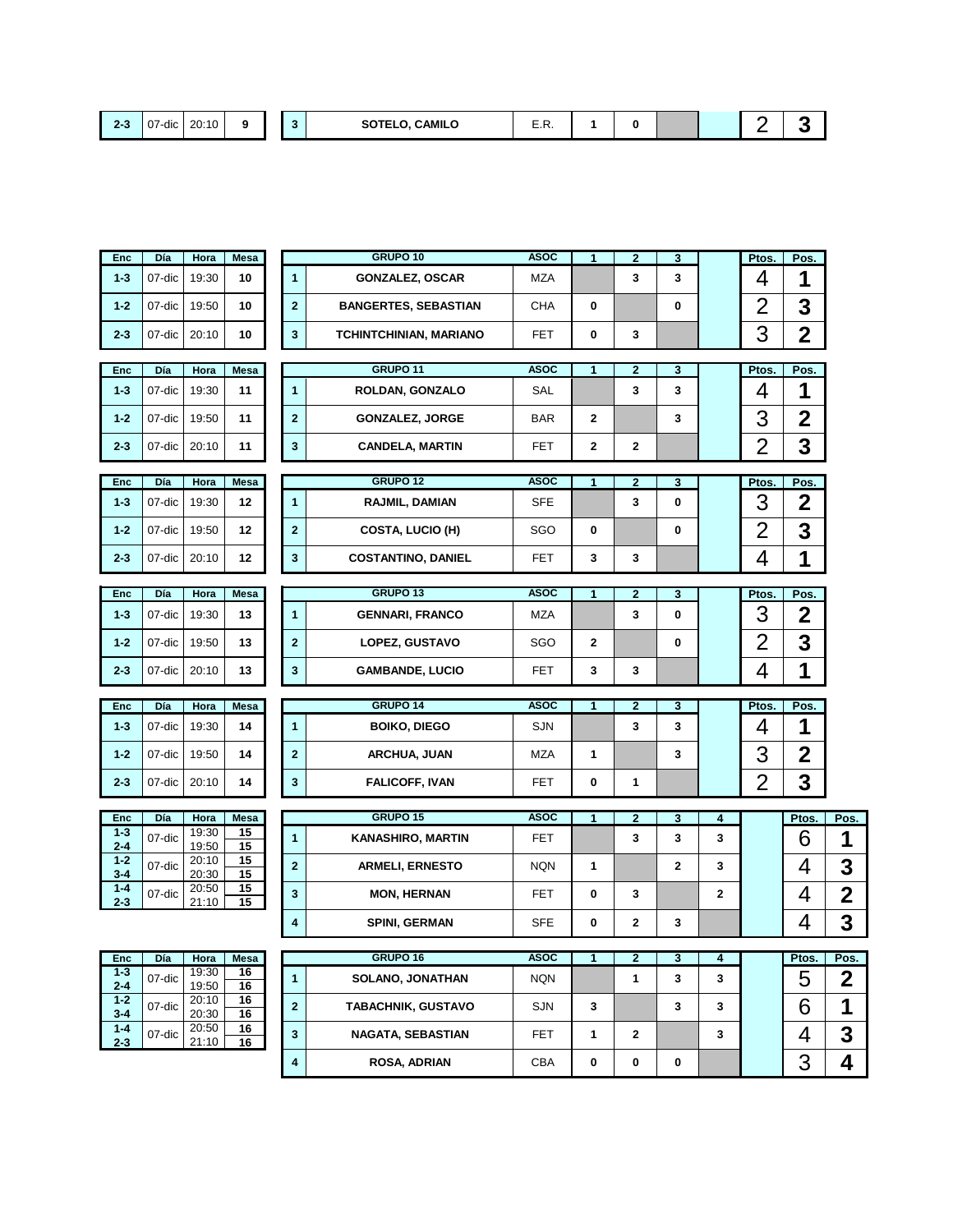## CAMPEONATO | SUB 21 DAM

| Enc     | Día    | Hora  | Mesa |
|---------|--------|-------|------|
| $1 - 3$ | 08-dic | 09:00 |      |
| $2 - 4$ |        | 09:20 |      |
| $1 - 2$ | 08-dic | 09:40 |      |
| $3 - 4$ |        | 10:00 |      |
| $1 - 4$ |        | 10:20 |      |
| $2 - 3$ | 08-dic | 10:40 |      |

| <b>Enc</b> | Día    | Hora  | <b>Mesa</b> |   | <b>GRUPO 1</b>                | <b>ASOC</b> |   |   |    |  | Ptos. | Pos.          |
|------------|--------|-------|-------------|---|-------------------------------|-------------|---|---|----|--|-------|---------------|
| $1 - 3$    | 08-dic | 09:00 |             |   | <b>SOLARES, MARCELA</b>       | <b>MZA</b>  |   | 3 | 3  |  | ∽     | $\rightarrow$ |
| $2 - 4$    |        | 09:20 |             |   |                               |             |   |   |    |  |       |               |
| $1 - 2$    | 08-dic | 09:40 |             | 2 | <b>HURTADO, ROCIO</b>         | <b>SAL</b>  |   |   |    |  |       | ◠             |
| $3 - 4$    |        | 10:00 |             |   |                               |             |   |   | v. |  |       | ື             |
| $1 - 4$    | 08-dic | 10:20 |             | 3 | <b>CHARLES MENGEON, MAIRA</b> | E.R.        | 0 | 0 |    |  | ⌒     |               |
| $2 - 3$    |        | 10:40 |             |   |                               |             |   |   |    |  |       |               |
|            |        |       |             | 4 | <b>GUTIERREZ, GABRIELA</b>    | FET         | 3 | 3 | 3  |  |       |               |
|            |        |       |             |   |                               |             |   |   |    |  |       |               |

|                    |           |                |                                  | $\overline{4}$ | <b>GUTIERREZ, GABRIELA</b> | <b>FET</b>  | 3            | 3         | 3         |   | 6     |      |
|--------------------|-----------|----------------|----------------------------------|----------------|----------------------------|-------------|--------------|-----------|-----------|---|-------|------|
| <b>Enc</b>         | Día       | Hora           | <b>Mesa</b>                      |                | <b>GRUPO 2</b>             | <b>ASOC</b> |              |           |           | 4 | Ptos. | Pos. |
| $1 - 3$<br>$2 - 4$ | $08$ -dic | 09:00<br>09:20 | $\overline{2}$<br>$\overline{2}$ |                | <b>ESCOTORIN, ROCIO</b>    | JUJ         |              | 3         | 3         |   | 6     | ◢    |
| $1 - 2$<br>$3 - 4$ | $08$ -dic | 09:40<br>10:00 | $\mathbf{2}$<br>2                | 2              | <b>CARABAJAL, CECILIA</b>  | SGO         | 0            |           |           |   |       | 3    |
| $1 - 4$<br>$2 - 3$ | 08-dic    | 10:20<br>10:40 | $\overline{2}$<br>$\mathbf{2}$   | 3              | <b>FABAS, FLORENCIA</b>    | <b>FET</b>  | $\mathbf{2}$ | 3         |           |   | ხ     | ົ    |
|                    |           |                |                                  | 4              | <b>CHAMPOMIER TAMARA</b>   | E.R.        | WO           | <b>WO</b> | <b>WO</b> |   |       |      |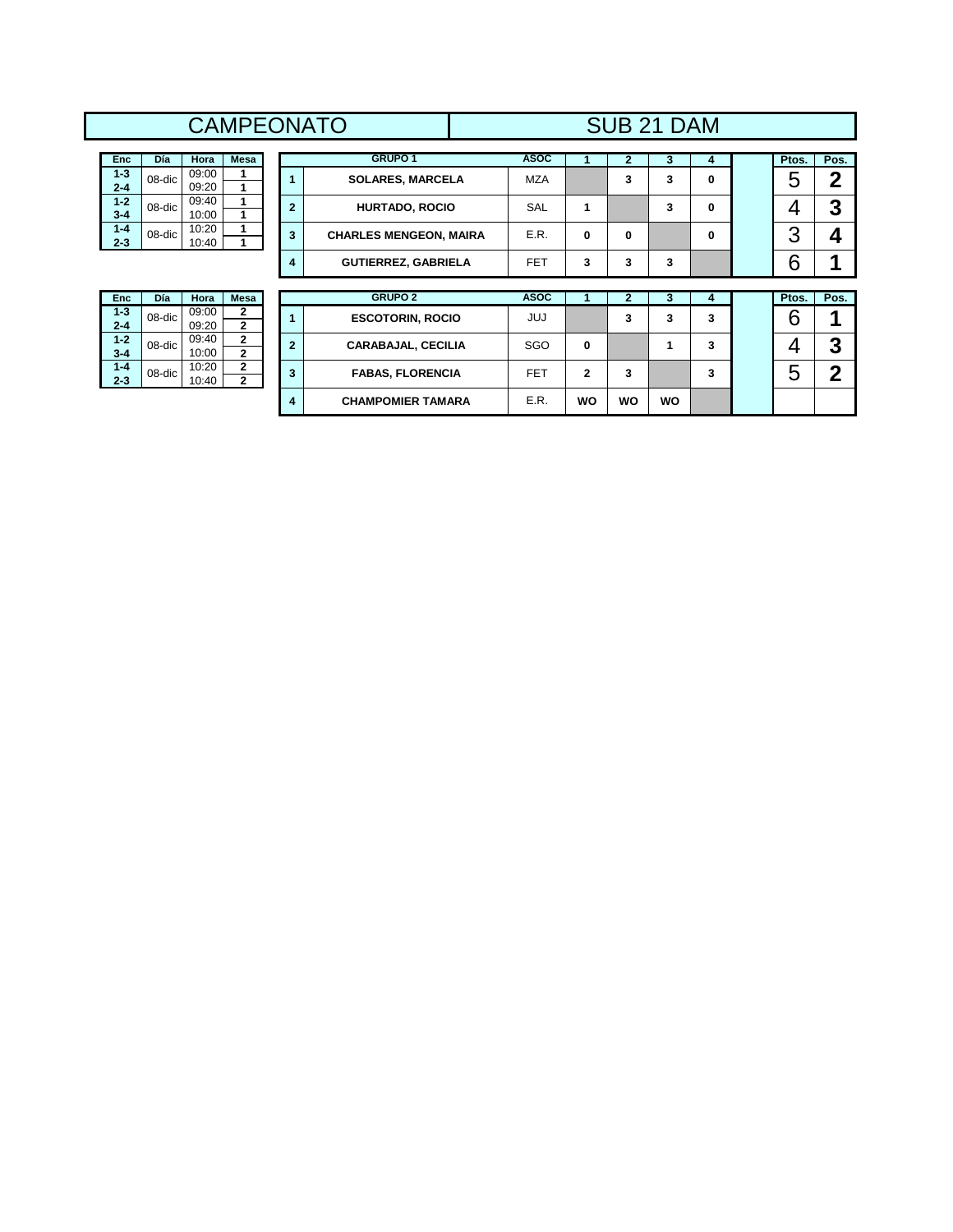|                    |        |                |                       |                         | <b>CLASIFICACION</b>          |             | <b>DAMAS MAYORES</b> |                |                         |   |                |                         |                |
|--------------------|--------|----------------|-----------------------|-------------------------|-------------------------------|-------------|----------------------|----------------|-------------------------|---|----------------|-------------------------|----------------|
| Enc                | Día    | Hora           | <b>Mesa</b>           |                         | GRUPO 1                       | <b>ASOC</b> | $\blacktriangleleft$ | $\overline{2}$ | $\mathbf{3}$            |   | Ptos.          | Pos.                    |                |
| $1 - 3$            | 07-dic | 16:30          | 4                     | $\blacktriangleleft$    | <b>HURTADO ROCIO</b>          | <b>SAL</b>  |                      | $\mathbf{0}$   | $\overline{\mathbf{3}}$ |   | 3              | $\overline{\mathbf{2}}$ |                |
| $1 - 2$            | 07-dic | 16:50          | 4                     | $\overline{2}$          | <b>MUÑOZ, GISELLE</b>         | <b>FET</b>  |                      |                |                         |   | WO             | 3                       |                |
| $2 - 3$            | 07-dic | 17:10          | 4                     | $\mathbf{3}$            | <b>BRAVO MIANA, ROCIO</b>     | SGO         | 3                    | 3              |                         |   | 4              | 1                       |                |
|                    |        |                |                       |                         |                               |             |                      |                |                         |   |                |                         |                |
| Enc                | Día    | Hora           | <b>Mesa</b>           |                         | <b>GRUPO 2</b>                | <b>ASOC</b> | 1                    | $\overline{2}$ | 3                       |   | Ptos.          | Pos.                    |                |
| $1 - 3$            | 07-dic | 16:30          | 15                    | $\mathbf{1}$            | <b>TENZI, SOLEDAD</b>         | <b>MZA</b>  |                      | 3              | 3                       |   | 4              | 1                       |                |
| $1 - 2$            | 07-dic | 16:50          | 15                    | $\overline{2}$          | SHIBA OYAMA, CHILDURU         | <b>FET</b>  | $\mathbf 0$          |                | $\mathbf{1}$            |   | $\overline{2}$ | 3                       |                |
| $2 - 3$            | 07-dic | 17:10          | 15                    | $\mathbf{3}$            | <b>GOMEZ, MARIA</b>           | <b>FET</b>  | 0                    | 3              |                         |   | 3              | $\mathbf 2$             |                |
| Enc                | Día    | Hora           | <b>Mesa</b>           |                         | <b>GRUPO 3</b>                | <b>ASOC</b> | $\blacktriangleleft$ | $\overline{2}$ | 3                       |   | Ptos.          | Pos.                    |                |
|                    |        |                |                       |                         |                               |             |                      |                |                         |   |                |                         |                |
| $1 - 3$            | 07-dic | 16:30          | 16                    | $\blacktriangleleft$    | <b>KIM HAE JA</b>             | <b>FET</b>  |                      | 3              | 3                       |   | 4              | 1                       |                |
| $1 - 2$            | 07-dic | 16:50          | 16                    | $\overline{2}$          | <b>WEBER EVELINA</b>          | <b>FET</b>  | 0                    |                | 3                       |   | 3              | $\overline{2}$          |                |
| $2 - 3$            | 07-dic | 17:10          | 16                    | $\overline{\mathbf{3}}$ | <b>CHARLES MENGEON, MAIRA</b> | E.R         | 0                    | $\mathbf 0$    |                         |   | $\overline{2}$ | 3                       |                |
| <b>Enc</b>         | Día    | Hora           | <b>Mesa</b>           |                         | <b>GRUPO 4</b>                | <b>ASOC</b> | 1                    | $\overline{2}$ | $\overline{\mathbf{3}}$ |   | Ptos.          | Pos.                    |                |
| $1 - 3$            | 07-dic | 16:30          | 17                    | $\blacktriangleleft$    | <b>MIGUEZ, CAROLINA</b>       | <b>FET</b>  |                      | $\mathbf{0}$   | 3                       |   | 3              | $\mathbf 2$             |                |
| $1 - 2$            | 07-dic | 16:50          | 17                    | $\overline{\mathbf{2}}$ | <b>VITULLO, ANABEL</b>        | <b>FET</b>  | 3                    |                | 3                       |   | 4              | 1                       |                |
| $2 - 3$            | 07-dic | 17:10          | 17                    | $\mathbf{3}$            | <b>ESCOTORIN, ROCIO</b>       | <b>JUJ</b>  | $\mathbf{2}$         | 1              |                         |   | $\overline{2}$ | 3                       |                |
|                    |        |                |                       |                         |                               |             |                      |                |                         |   |                |                         |                |
| Enc                | Día    | Hora<br>16:30  | <b>Mesa</b>           |                         | <b>GRUPO 5</b>                | <b>ASOC</b> | $\overline{1}$       | $\overline{2}$ | $\overline{\mathbf{3}}$ | 4 |                | Ptos.                   | Pos.           |
| $1 - 3$<br>$2 - 4$ | 07-dic | 16:50          | 18<br>18              | $\overline{1}$          | <b>BAUTISTA JULIANA</b>       | <b>SFE</b>  |                      | 3              | 3                       | 3 |                | 6                       | 1              |
| $1 - 2$<br>$3 - 4$ | 07-dic | 17:10<br>17:30 | $\overline{18}$<br>18 | $\overline{2}$          | <b>CARABAJAL, CECILIA</b>     | SGO         | $\mathbf 0$          |                | $\mathbf{2}$            | 3 |                | 4                       | 3              |
| $1 - 4$<br>$2 - 3$ | 07-dic | 17:50<br>18:10 | 18<br>18              | 3                       | LONGHI, ANALIA                | FET.        | $\bf{0}$             | 3              |                         | 3 |                | 5                       | $\overline{2}$ |
|                    |        |                |                       | 4                       | <b>MAKISHI, MARTA</b>         | <b>FET</b>  | $\mathbf{2}$         | $\overline{2}$ | 0                       |   |                | 3                       | 4              |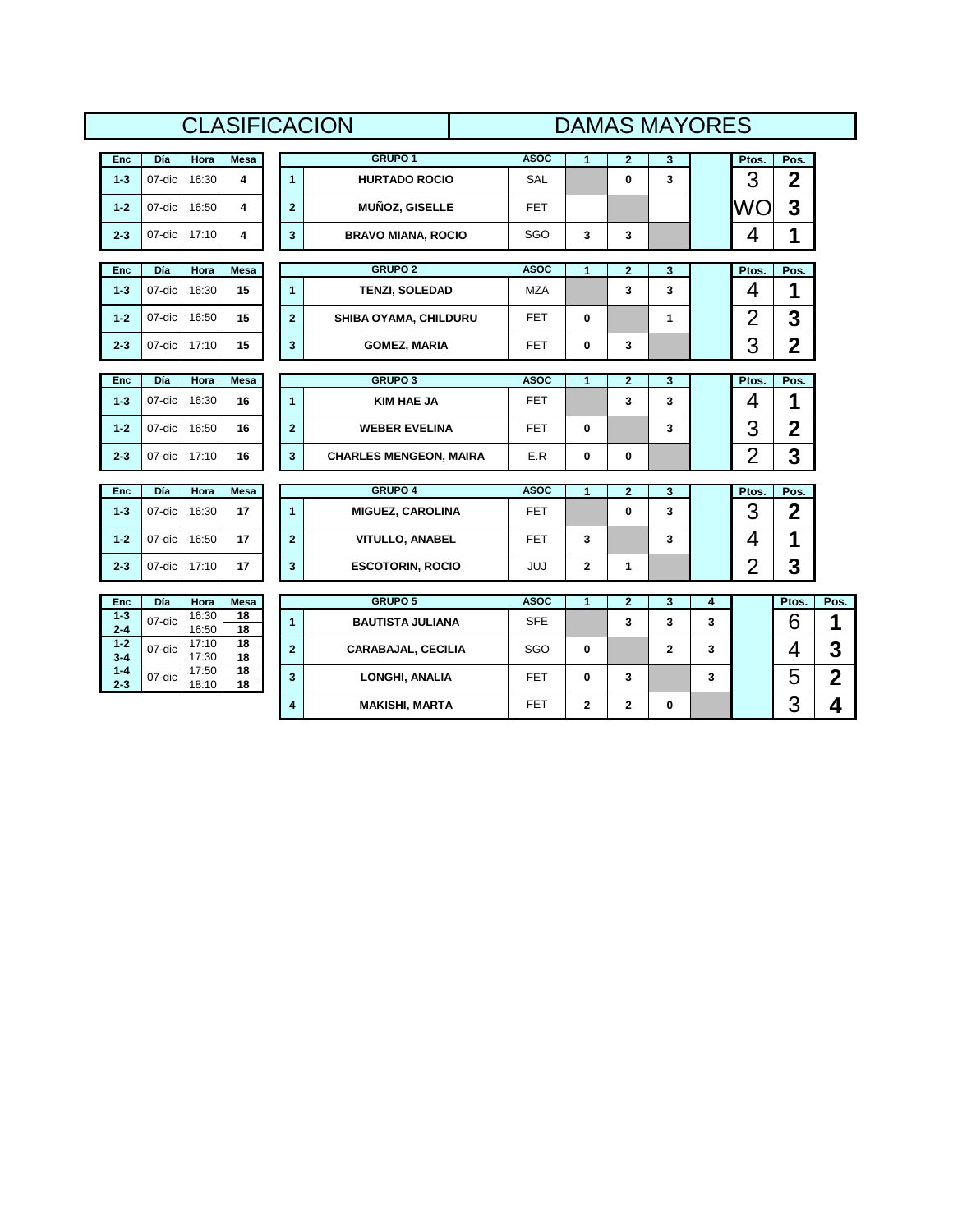|            |           |       |                |                         | <b>CAMPEONATO</b>         |             |                |                |   | <b>DAMAS MAYORES</b> |                |                         |
|------------|-----------|-------|----------------|-------------------------|---------------------------|-------------|----------------|----------------|---|----------------------|----------------|-------------------------|
| Enc        | Día       | Hora  | <b>Mesa</b>    |                         | <b>GRUPO 1</b>            | <b>ASOC</b> | $\mathbf{1}$   | $\mathbf{2}$   | 3 |                      | Ptos.          | Pos.                    |
| $1 - 3$    | 07-dic    | 20:30 | 1              | $\overline{1}$          | <b>CODINA, ANA MARTA</b>  | <b>CHA</b>  |                | 3              | 3 |                      | 4              | $\mathbf 1$             |
| $1 - 2$    | 07-dic    | 20:50 | $\mathbf{1}$   | $\overline{2}$          | <b>VITULLO, ANABEL</b>    | <b>FET</b>  | 0              |                | 3 |                      | 3              | $\mathbf 2$             |
| $2 - 3$    | 07-dic    | 21:00 | $\mathbf{1}$   | 3                       | <b>BAUTISTA, JULIANA</b>  | <b>SFE</b>  | 0              | 0              |   |                      | $\overline{2}$ | 3                       |
| Enc        | Día       | Hora  | <b>Mesa</b>    |                         | <b>GRUPO 2</b>            | <b>ASOC</b> | $\mathbf{1}$   | $\overline{2}$ | 3 |                      | <b>Ptos</b>    | Pos.                    |
| $1 - 3$    | 07-dic    | 20:30 | $\overline{2}$ | $\mathbf{1}$            | <b>LAZCANO, CRISTINA</b>  | <b>NQN</b>  |                | 0              | 3 |                      | 3              | $\overline{\mathbf{2}}$ |
| $1 - 2$    | 07-dic    | 20:50 | $\mathbf{2}$   | $\overline{2}$          | KIM, HAE JA               | <b>FET</b>  | 3              |                | 3 |                      | 4              | 1                       |
| $2 - 3$    | 07-dic    | 21:00 | $\mathbf{2}$   | $\mathbf 3$             | HURTADO, ROCIO            | <b>SAL</b>  | 0              | 0              |   |                      | $\overline{2}$ | 3                       |
| Enc        | Día       | Hora  | <b>Mesa</b>    |                         | <b>GRUPO 3</b>            | <b>ASOC</b> | 1              | $\mathbf{2}$   | 3 |                      | Ptos.          | Pos.                    |
| $1 - 3$    | 07-dic    | 20:30 | 3              | $\mathbf{1}$            | PAEZ, WANDA               | <b>NQN</b>  |                | $\mathbf{2}$   | 3 |                      | 3              | $\mathbf 2$             |
| $1 - 2$    | 07-dic    | 20:50 | 3              | $\overline{2}$          | <b>TENZI, SOLEDAD</b>     | <b>MZA</b>  | 3              |                | 3 |                      | 4              | 1                       |
| $2 - 3$    | 07-dic    | 21:00 | 3              | $\mathbf 3$             | LONGHI, ANALIA            | <b>FET</b>  | 0              | 0              |   |                      | $\overline{2}$ | 3                       |
| Enc        | Día       | Hora  | <b>Mesa</b>    |                         | <b>GRUPO 4</b>            | <b>ASOC</b> | 1              | $\mathbf{2}$   | 3 |                      | Ptos.          | Pos.                    |
| $1 - 3$    | 07-dic    | 20:30 | 4              | $\mathbf{1}$            | <b>KONIG, KAREN</b>       | <b>CHA</b>  |                | 3              | 3 |                      | 4              | 1                       |
| $1 - 2$    | 07-dic    | 20:50 | 4              | $\mathbf 2$             | <b>SOLARES, MARCELA</b>   | <b>MZA</b>  | 1              |                | 3 |                      | 3              | $\overline{2}$          |
| $2 - 3$    | $07$ -dic | 21:00 | 4              | $\mathbf 3$             |                           | <b>FET</b>  | 0              | 0              |   |                      | $\overline{2}$ | 3                       |
|            |           |       |                |                         | <b>MIGUEZ, CAROLINA</b>   |             |                |                |   |                      |                |                         |
| Enc        | Día       | Hora  | <b>Mesa</b>    |                         | <b>GRUPO 5</b>            | <b>ASOC</b> | $\mathbf{1}$   | $\overline{2}$ | 3 |                      | Ptos.          | Pos.                    |
| $1 - 3$    | 07-dic    | 20:30 | 5              | $\mathbf{1}$            | <b>VITTORI, SOFIA</b>     | <b>MZA</b>  |                | 3              | 3 |                      | 4              | 1                       |
| $1 - 2$    | 07-dic    | 20:50 | 5              | $\overline{2}$          | <b>BRAVO MIANA, ROCIO</b> | SGO         | 1              |                | 3 |                      | 3              | $\overline{2}$          |
| $2 - 3$    | 07-dic    | 21:00 | 5              | $\mathbf 3$             | <b>WEBER, EVELINA</b>     | <b>FET</b>  | 0              | 0              |   |                      | $\overline{2}$ | 3                       |
|            |           |       |                |                         |                           |             |                |                |   |                      |                |                         |
| <b>Enc</b> | Día       | Hora  | <b>Mesa</b>    |                         | <b>GRUPO 6</b>            | <b>ASOC</b> | $\overline{1}$ | $\overline{2}$ | 3 |                      |                |                         |
| $1 - 3$    | 07-dic    | 20:30 | 6              | $\mathbf{1}$            | <b>GONZALEZ, PAULINA</b>  | <b>BAR</b>  |                | 3              | 3 |                      | Ptos.<br>4     | Pos.<br>1               |
| $1 - 2$    | 07-dic    | 20:50 | 6              | $\overline{\mathbf{2}}$ | <b>GONZALEZ, MARIA A</b>  | <b>SJN</b>  | 0              |                | 1 |                      | $\overline{2}$ | 3                       |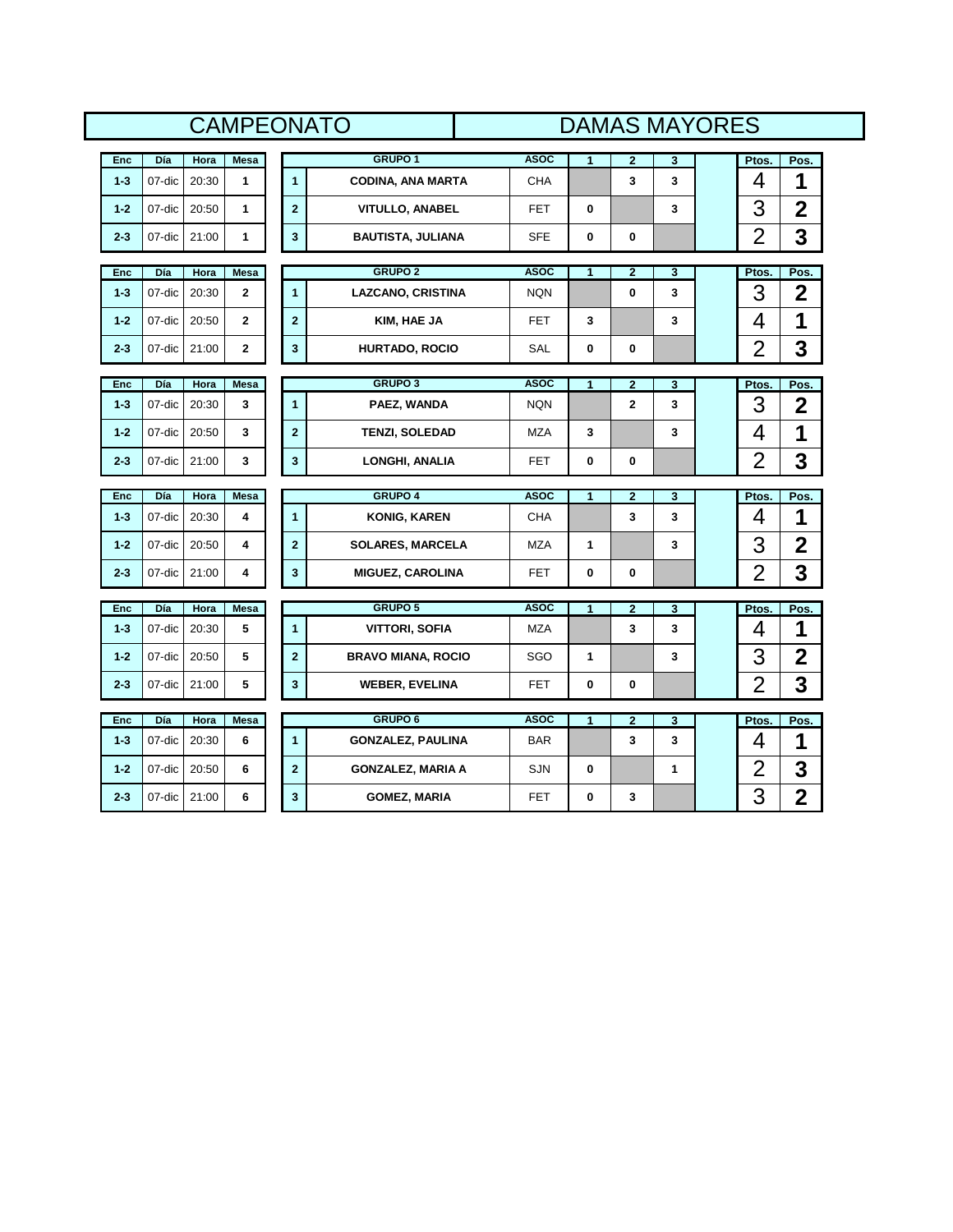# CAMPEONATO DAMAS MAXI 40

| Enc     | <b>D</b> ía   | Hora  | <b>Mesa</b> |         | <b>GRUPO 1</b>          | <b>ASOC</b> |   | -      | w | Ptos. | Pos. |
|---------|---------------|-------|-------------|---------|-------------------------|-------------|---|--------|---|-------|------|
| $1 - 3$ | $08$ -dic $ $ | 09:00 | 3           |         | <b>VITULLO, ANABEL</b>  | <b>FET</b>  |   | ◠<br>J |   |       |      |
| $1 - 2$ | $08$ -dic     | 09:20 |             | ົ       | <b>WEBER, EVELINA</b>   | <b>FET</b>  | 0 |        |   | ⊾     | m    |
| $2 - 3$ | 08-dic l      | 09:40 |             | ◠<br>۰J | <b>ANGHEBEN, YANINA</b> | FET         |   |        |   |       | ື    |

| Enc     | Día    | Hora  | Mesa |
|---------|--------|-------|------|
| $1 - 3$ | 08-dic | 09:00 | 4    |
| $2 - 4$ |        | 09:20 | 4    |
| $1 - 2$ | 08-dic | 09:40 | 4    |
| $3 - 4$ |        | 10:00 | 4    |
| $1 - 4$ | 08-dic | 10:20 | 4    |
| $2 - 3$ |        | 10:40 |      |

| $2 - 3$            | $08$ -dic | 09:40          | 3           | 3              | ANGHEBEN, YANINA             | <b>FET</b>  | 0 |   |              |  | 3     |      |
|--------------------|-----------|----------------|-------------|----------------|------------------------------|-------------|---|---|--------------|--|-------|------|
| <b>Enc</b>         | Día       | Hora           | <b>Mesa</b> |                | <b>GRUPO 2</b>               | <b>ASOC</b> |   |   |              |  | Ptos. | Pos. |
| $1 - 3$<br>$2 - 4$ | 08-dic    | 09:00<br>09:20 | 4           |                | <b>GONZALEZ, MARIA</b>       | <b>SJN</b>  |   | 3 |              |  | ວ     | ŋ    |
| $1 - 2$<br>$3 - 4$ | 08-dic    | 09:40<br>10:00 | 4           | $\overline{2}$ | <b>SHIBA OYAMA, CHILDURU</b> | <b>FET</b>  |   |   | 0            |  |       | າ    |
| $1 - 4$<br>$2 - 3$ | 08-dic    | 10:20<br>10:40 |             | 3              | <b>MAKISHI, MARTA</b>        | FET         | 3 | 3 |              |  | 6     |      |
|                    |           |                |             | 4              | ZANUY, GABRIELA              | <b>FET</b>  | 0 | 0 | $\mathbf{2}$ |  | ◠     |      |

| Enc     | Día    | Hora  | <b>Mesa</b> |  |
|---------|--------|-------|-------------|--|
| $1 - 3$ | 08-dic | 09:00 | 5           |  |
| $2 - 4$ |        | 09:20 | 5           |  |
| $1 - 2$ | 08-dic | 09.40 | 5           |  |
| $3 - 4$ |        | 10:00 | 5           |  |
| $1 - 4$ | 08-dic | 10.20 | 5           |  |
| $2 - 3$ |        | 10:40 |             |  |

|         |           |       |             |   | - - -                   |             |   |   |    |   | ັ     |      |
|---------|-----------|-------|-------------|---|-------------------------|-------------|---|---|----|---|-------|------|
|         |           |       |             |   |                         |             |   |   |    |   |       |      |
| Enc     | Día       | Hora  | <b>Mesa</b> |   | <b>GRUPO 3</b>          | <b>ASOC</b> |   |   | J. |   | Ptos. | Pos. |
| $1 - 3$ | $08$ -dic | 09:00 | 5           |   | <b>ALAGIA, VIRGINIA</b> | <b>FET</b>  |   | 3 | 3  | 3 | 6     |      |
| $2 - 4$ |           | 09:20 | 5           |   |                         |             |   |   |    |   |       |      |
| $1 - 2$ | 08-dic    | 09:40 | 5           | 2 | <b>GALVAN, ISABEL</b>   | <b>NQN</b>  | 0 |   | 0  | 0 | ◠     |      |
| $3 - 4$ |           | 10:00 | 5           |   |                         |             |   |   |    |   | J     |      |
| $1 - 4$ |           | 10:20 | 5           |   |                         |             |   |   |    |   |       | ŋ    |
| $2 - 3$ |           | 10:40 | 5           |   |                         |             |   |   |    |   |       | w    |
|         |           |       |             | 4 | <b>VERGARA, CARMEN</b>  | FET         |   | 3 | 3  |   | 5     | e    |
|         | $08$ -dic |       |             | 3 | <b>MERCADO, SILVIA</b>  | FET         |   | 3 |    |   |       |      |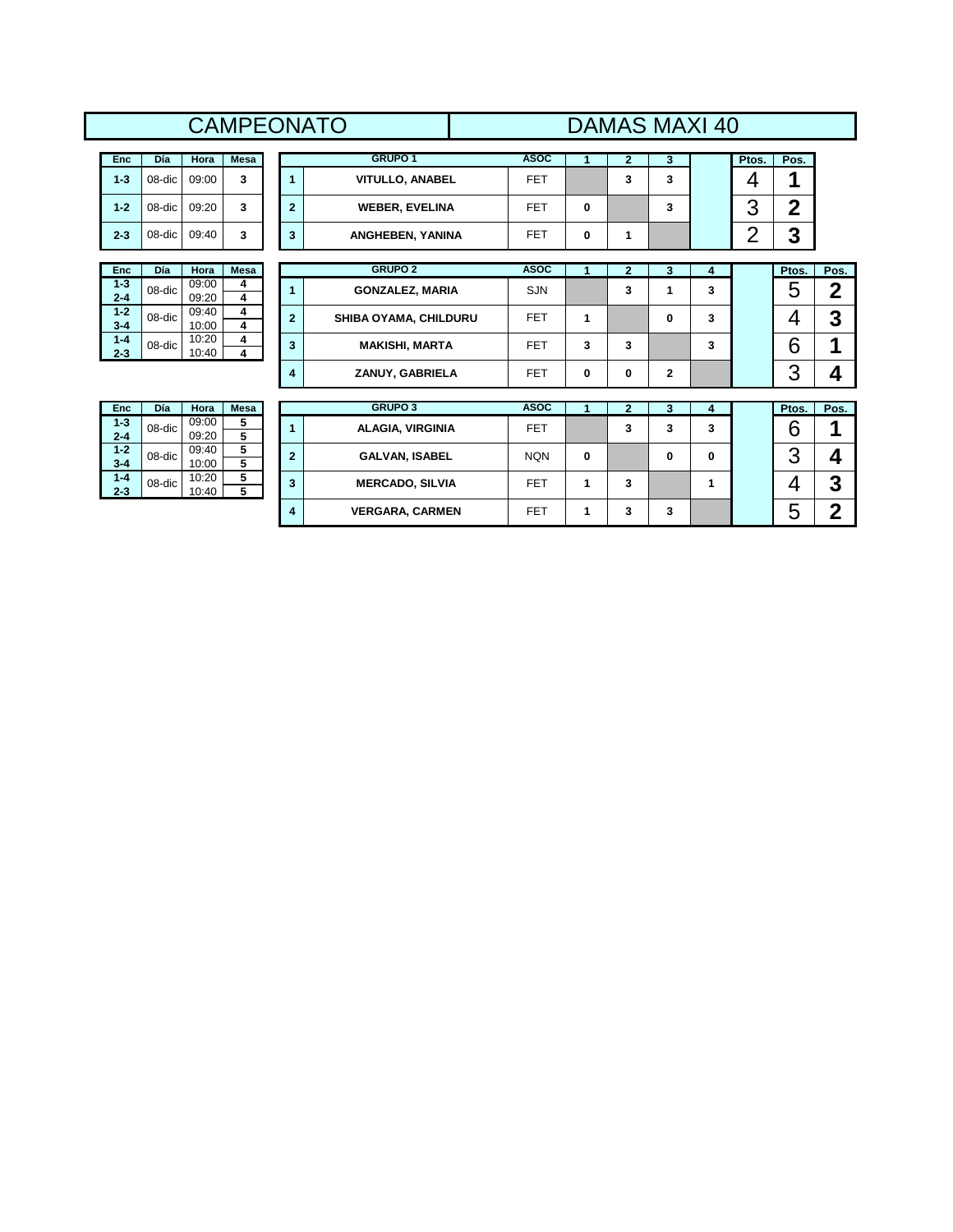|         |           |             |             |                      | <b>CLASIFICACION</b>         |             |              |                |                | <b>CABALLEROS MAXI 40</b> |                  |
|---------|-----------|-------------|-------------|----------------------|------------------------------|-------------|--------------|----------------|----------------|---------------------------|------------------|
| Enc     | Día       | Hora        | <b>Mesa</b> |                      | <b>GRUPO 1</b>               | <b>ASOC</b> | 1            | $\overline{2}$ | 3              | Ptos.                     | Pos.             |
| $1 - 3$ | 07-dic    | 15:30       | 10          | $\blacktriangleleft$ | <b>TRIGO, FERNANDO</b>       | <b>FET</b>  |              | $\mathbf{2}$   | 3              | 3                         | $\mathbf 2$      |
| $1 - 2$ | 07-dic    | 15:50       | 10          | $\overline{2}$       | PIGHINI, PABLO               | <b>FET</b>  | 3            |                | 3              | 4                         | 1                |
| $2 - 3$ | 07-dic    | 16:10       | 10          | 3                    | VIGOLO, ALEJANDRO            | <b>FET</b>  | 0            | 0              |                | $\overline{2}$            | 3                |
| Enc     | Día       | <b>Hora</b> | <b>Mesa</b> |                      | <b>GRUPO 2</b>               | <b>ASOC</b> | 1            | $\overline{2}$ | 3              | Ptos.                     | Pos.             |
| $1 - 3$ | 07-dic    | 15:30       | 11          | $\blacktriangleleft$ | DI PIERRI, CARLOS            | <b>SFE</b>  |              | 0              | 3              | 3                         | $\mathbf 2$      |
| $1 - 2$ | 07-dic    | 15:50       | 11          | $\overline{2}$       | <b>BELOQUI, RAMON</b>        | <b>FET</b>  | 3            |                | 3              | 4                         | 1                |
| $2 - 3$ | 07-dic    | 16:10       | 11          | 3                    | PEKELIS, PABLO               | <b>FET</b>  | $\mathbf{0}$ | 0              |                | $\overline{2}$            | 3                |
| Enc     | Día       | Hora        | <b>Mesa</b> |                      | <b>GRUPO 3</b>               | <b>ASOC</b> |              | $\overline{2}$ | 3              | Ptos.                     | Pos.             |
| $1 - 3$ | 07-dic    | 15:30       | 12          | $\blacktriangleleft$ | PICHOT, DANIEL               | <b>FET</b>  |              | 3              | 3              | 4                         | 1                |
| $1 - 2$ | $07$ -dic | 15:50       | 12          | $\overline{2}$       | <b>ACOSTA, GONZALO</b>       | <b>FET</b>  | $\mathbf{0}$ |                | $\mathbf{2}$   | $\overline{2}$            | 3                |
| $2 - 3$ | 07-dic    | 16:10       | 12          | 3                    | <b>BATTAGLINI, ALEJANDRO</b> | <b>FET</b>  | 0            | 3              |                | 3                         | $\overline{2}$   |
| Enc     | Día       | <b>Hora</b> | <b>Mesa</b> |                      | <b>GRUPO 4</b>               | <b>ASOC</b> | 1            | $\overline{2}$ | 3              | Ptos.                     | Pos.             |
| $1 - 3$ | 07-dic    | 15:30       | 13          | $\blacktriangleleft$ | SOTO, LUIS                   | <b>FET</b>  |              | 0              | $\overline{2}$ | $\overline{2}$            | 3                |
| $1 - 2$ | 07-dic    | 15:50       | 13          | $\overline{2}$       | <b>BERARDO, FERNANDO</b>     | <b>SFE</b>  | 3            |                | 3              | 4                         | 1                |
| $2 - 3$ | 07-dic    | 16:10       | 13          | 3                    | ZALAZAR, BRAULIO             | <b>FET</b>  | 3            | 0              |                | 3                         | $\boldsymbol{2}$ |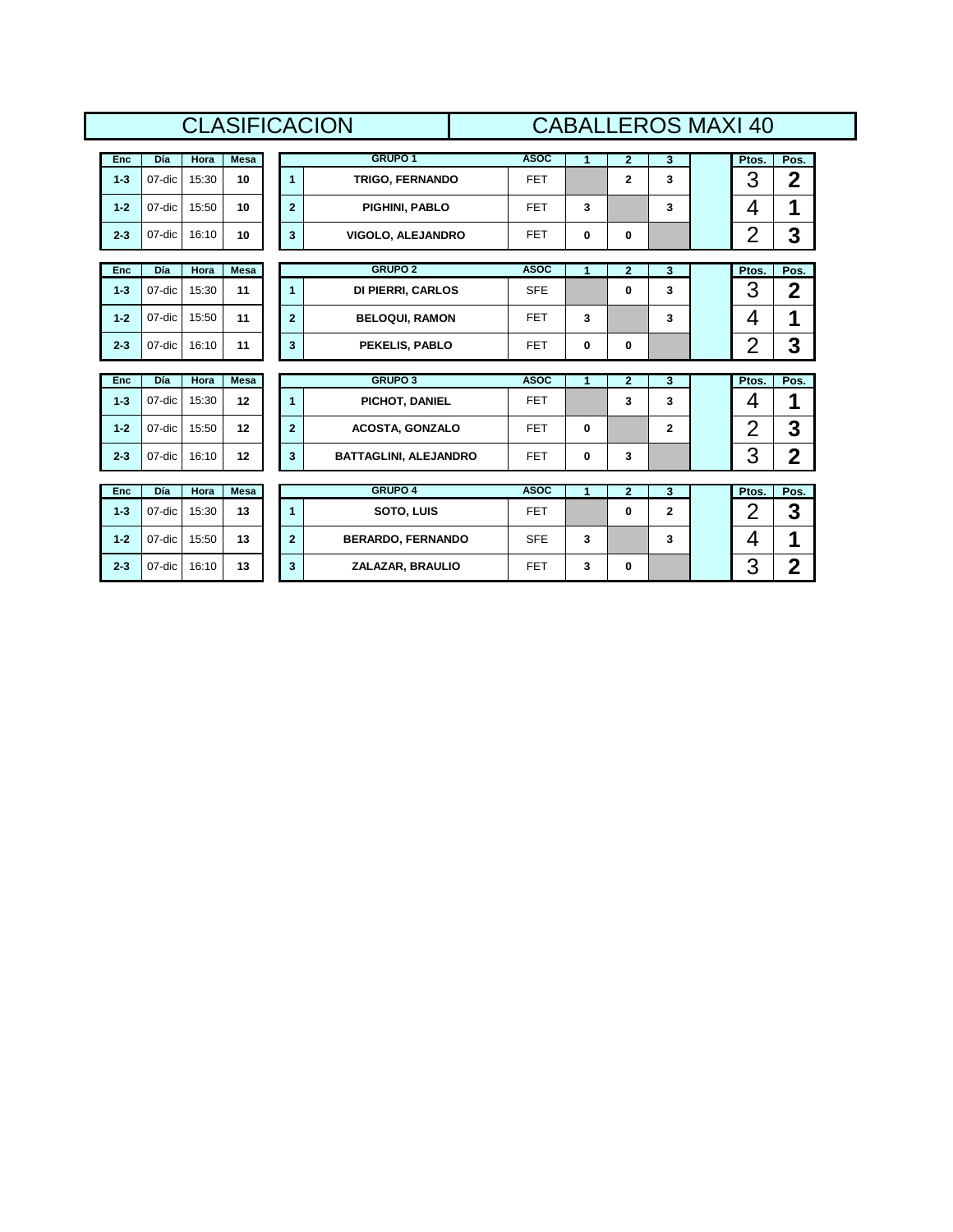| <b>CAMPEONATO</b><br><b>CABALLEROS MAXI 40</b> |               |               |             |                         |                              |             |                      |                         |                   |                |                         |  |
|------------------------------------------------|---------------|---------------|-------------|-------------------------|------------------------------|-------------|----------------------|-------------------------|-------------------|----------------|-------------------------|--|
| Enc                                            | Día           | Hora          | <b>Mesa</b> |                         | <b>GRUPO 1</b>               | <b>ASOC</b> | $\blacktriangleleft$ | $\mathbf{2}$            | 3                 | Ptos.          | Pos.                    |  |
| $1 - 3$                                        | 07-dic        | 18:00         | 10          | $\mathbf{1}$            | <b>BRIZUELA, HERNAN</b>      | <b>FET</b>  |                      | 3                       | 3                 | 4              | 1                       |  |
| $1 - 2$                                        | 07-dic        | 18:20         | 10          | $\overline{\mathbf{2}}$ | <b>ESCOBAR, JAVIER</b>       | <b>TUC</b>  | 0                    |                         | 0                 | $\overline{2}$ | 3                       |  |
| $2 - 3$                                        | 07-dic        | 18:40         | 10          | $\mathbf{3}$            | <b>BERARDI, FERNANDO</b>     | SJN         | 0                    | 3                       |                   | 3              | $\overline{\mathbf{2}}$ |  |
| Enc                                            | Día           | Hora          | Mesa        |                         | <b>GRUPO 2</b>               | <b>ASOC</b> | $\blacktriangleleft$ | $\mathbf{2}$            | 3                 | Ptos.          | Pos.                    |  |
| $1 - 3$                                        | 07-dic        | 18:00         | 11          | 1                       | ARCHUA, JUAN                 | <b>MZA</b>  |                      | 3                       | 3                 | 4              | 1                       |  |
| $1 - 2$                                        | 07-dic        | 18:20         | 11          | $\mathbf{2}$            | <b>SLININ, JULIO</b>         | <b>FET</b>  | $\mathbf 0$          |                         | 0                 | 2              | 3                       |  |
| $2 - 3$                                        | 07-dic        | 18:40         | 11          | $\mathbf{3}$            | DI PIERRI, CARLOS            | <b>SFE</b>  | $\mathbf{2}$         | 3                       |                   | 3              | $\mathbf 2$             |  |
|                                                |               |               |             |                         |                              |             |                      |                         |                   |                |                         |  |
| Enc                                            | Día           | Hora          | Mesa        |                         | <b>GRUPO 3</b>               | <b>ASOC</b> | $\blacktriangleleft$ | $\overline{2}$          | 3                 | Ptos.          | Pos.                    |  |
| $1 - 3$                                        | 07-dic        | 18:00         | 12          | $\mathbf{1}$            | <b>ROLDAN, JORGE</b>         | SAL         |                      | 3                       | 3                 | 4              | 1                       |  |
| $1 - 2$                                        | 07-dic        | 18:20         | 12          | $\mathbf{2}$            | ZARATE, ADRIAN               | <b>SNN</b>  | 0                    |                         | 0                 | $\overline{2}$ | 3                       |  |
| $2 - 3$                                        | 07-dic        | 18:40         | 12          | $\mathbf{3}$            | PIGHINI, PABLO               | <b>FET</b>  | $\mathbf{2}$         | 3                       |                   | 3              | $\overline{\mathbf{2}}$ |  |
| Enc                                            | Día           | Hora          | Mesa        |                         | <b>GRUPO 4</b>               | <b>ASOC</b> | $\blacktriangleleft$ | $\mathbf{2}$            | 3                 | Ptos.          | Pos.                    |  |
| $1 - 3$                                        | 07-dic        | 18:00         | 13          | $\mathbf{1}$            | <b>CASTILLO, DANIEL</b>      | <b>NQN</b>  |                      | 3                       | 3                 | 4              | 1                       |  |
| $1 - 2$                                        | 07-dic        | 18:20         | 13          | $\mathbf{2}$            | VAZQUEZ, ALEJANDRO           | FET         | $\bf{0}$             |                         | 1                 | $\overline{2}$ | 3                       |  |
| $2 - 3$                                        | 07-dic        | 18:40         | 13          | $\mathbf{3}$            | <b>BATTAGLINI, ALEJANDRO</b> | FET         | $\mathbf 0$          | 3                       |                   | 3              | $\overline{\mathbf{2}}$ |  |
| Enc                                            | Día           | Hora          | Mesa        |                         | <b>GRUPO 5</b>               | <b>ASOC</b> | $\blacktriangleleft$ | $\overline{\mathbf{2}}$ | 3                 | Ptos.          | Pos.                    |  |
| $1 - 3$                                        | 07-dic        | 18:00         | 14          | $\mathbf{1}$            | PEREYRA, HUGO                | <b>SFE</b>  |                      | 3                       | 3                 | 4              | 1                       |  |
| $1 - 2$                                        | 07-dic        | 18:20         | 14          | $\overline{2}$          | SILVA, ALFREDO               | <b>FET</b>  | $\mathbf{1}$         |                         | 3                 | 3              | $\mathbf{2}$            |  |
| $2 - 3$                                        | 07-dic        | 18:40         | 14          | 3                       | <b>SALAZAR, BRAULIO</b>      | <b>FET</b>  | $\mathbf 0$          | 0                       |                   | $\overline{2}$ | 3                       |  |
|                                                |               |               |             |                         |                              |             |                      |                         |                   |                |                         |  |
| Enc                                            | Día           | Hora          | Mesa        |                         | <b>GRUPO 6</b>               | <b>ASOC</b> | $\blacktriangleleft$ | $\overline{2}$          | $\mathbf{3}$      | Ptos.          | Pos.                    |  |
| $1 - 3$                                        | 07-dic        | 18:00         | 15          | $\mathbf{1}$            | <b>GONZALEZ, JORGE</b>       | <b>BAR</b>  |                      | 3                       | 3                 | 4              | 1                       |  |
| $1 - 2$                                        | 07-dic        | 18:20         | 15          | $\mathbf{2}$            | <b>ROSITO, PABLO</b>         | <b>SFE</b>  | $\bf{0}$             |                         | 0                 | $\overline{2}$ | 3                       |  |
| $2 - 3$                                        | 07-dic        | 18:40         | 15          | 3                       | <b>BELOQUI, RAMON</b>        | <b>FET</b>  | $\mathbf 2$          | 3                       |                   | 3              | $\overline{2}$          |  |
| Enc                                            | Día           | Hora          | Mesa        |                         | <b>GRUPO 7</b>               | <b>ASOC</b> | $\blacktriangleleft$ | $\bf{2}$                | $\mathbf{3}$      | Ptos.          | Pos.                    |  |
| $1 - 3$                                        | 07-dic        | 18:00         | 16          | $\mathbf{1}$            | <b>JOFRE, FERNANDO</b>       | <b>SFE</b>  |                      | 3                       | 0                 | 3              | $\mathbf 2$             |  |
| $1 - 2$                                        | 07-dic        | 18:20         | 16          | $\mathbf{2}$            | <b>STERN, DANIEL</b>         | <b>BAR</b>  | 1                    |                         | 1                 | $\overline{2}$ | 3                       |  |
| $2 - 3$                                        | 07-dic        | 18:40         | 16          | $\mathbf{3}$            | PICHOT, DANIEL               | FET         | $\mathbf{3}$         | 3                       |                   | 4              | 1                       |  |
|                                                |               |               |             |                         |                              | <b>ASOC</b> |                      |                         |                   |                |                         |  |
|                                                |               |               |             |                         |                              |             |                      |                         |                   |                |                         |  |
| Enc<br>$1 - 3$                                 | Día<br>07-dic | Hora<br>18:00 | Mesa<br>17  | 1                       | <b>GRUPO 8</b><br>TULA, HUGO | <b>TUC</b>  | 1                    | $\mathbf{2}$<br>3       | 3<br>$\mathbf{2}$ | Ptos.<br>3     | Pos.                    |  |
| $1 - 2$                                        | 07-dic        | 18:20         | 17          | $\mathbf{2}$            | LOPEZ, PEDRO                 | <b>SFE</b>  |                      |                         |                   | <b>WO</b>      | $\mathbf 2$<br>3        |  |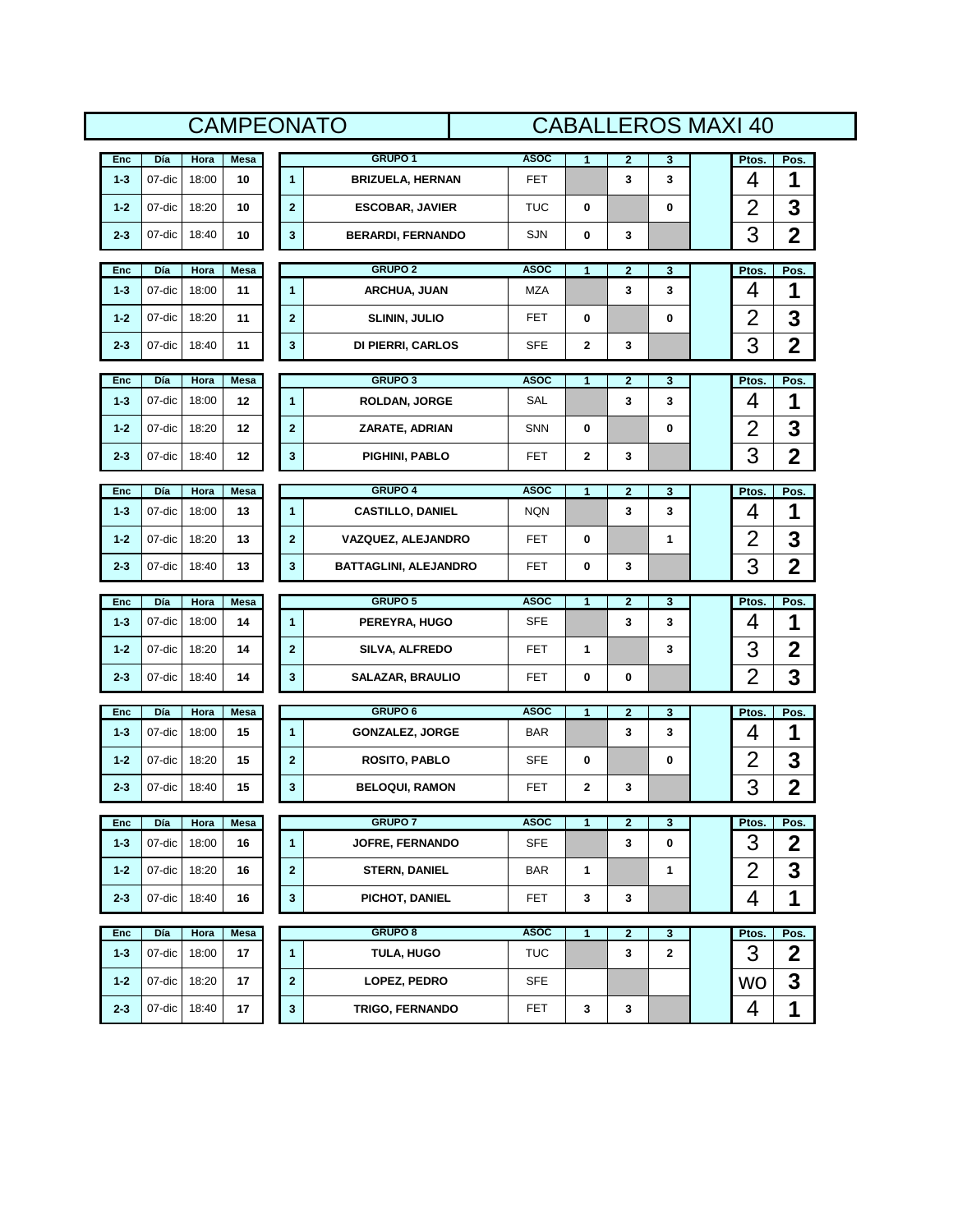| <b>CLASIFICACION</b> | <b>CABALLEROS MAXI 45</b> |
|----------------------|---------------------------|
|                      |                           |

**GRUPO 1** 

| Enc     | Día    | Hora  | Mesa |
|---------|--------|-------|------|
| $1 - 3$ | 07-dic | 17:00 |      |
| $1 - 2$ | 07-dic | 17:20 |      |
| $2 - 3$ | 07-dic | 17:40 |      |

| <b>Enc</b> | Día    | Hora  | <b>Mesa</b> |
|------------|--------|-------|-------------|
| $1 - 3$    | 07-dic | 17:00 | 2           |
| $1 - 2$    | 07-dic | 17:20 | 2           |
| $2 - 3$    | 07-dic | 17:40 | 2           |

| Enc     | Día    | Hora  | Mesa |
|---------|--------|-------|------|
| $1 - 3$ | 07-dic | 17:00 | 3    |
| $2 - 4$ |        | 17:20 | 3    |
| $1 - 2$ | 07-dic | 17.40 | 3    |
| $3 - 4$ |        | 18:00 | 3    |
| $1 - 4$ | 07-dic | 18.20 | 3    |
| $2 - 3$ |        | 18:40 | 3    |

| $1 - 3$ | 07-dic     | 17:00 |              |                | <b>ORQUIN, GUSTAVO</b>  | <b>FET</b>  |   | 0       | 0       |   |       | 3     |      |
|---------|------------|-------|--------------|----------------|-------------------------|-------------|---|---------|---------|---|-------|-------|------|
| $1 - 2$ | 07-dic     | 17:20 |              | $\overline{2}$ | <b>JULIA, MARIO</b>     | <b>SJN</b>  | 3 |         | 3       |   |       |       |      |
| $2 - 3$ | 07-dic     | 17:40 |              | 3              | <b>MOKOREL, ANTONIO</b> | <b>FET</b>  | 3 | 1       |         |   | ◠     | ኅ     |      |
|         |            |       |              |                |                         |             |   |         |         |   |       |       |      |
| Enc     | Día        | Hora  | <b>Mesa</b>  |                | <b>GRUPO 2</b>          | <b>ASOC</b> |   | 2       |         |   | Ptos. | Pos.  |      |
| $1 - 3$ | 07-dic     | 17:00 | $\mathbf{2}$ |                | <b>GRAMAJO, NESTOR</b>  | JUJ.        |   | $\circ$ | $\circ$ |   |       | 3     |      |
| $1 - 2$ | 07-dic     | 17:20 | $\mathbf{2}$ | $\overline{2}$ | AMENDOLA, JULIO         | <b>FET</b>  | 3 |         | 0       |   | 3     | ኅ     |      |
| $2 - 3$ | 07-dic     | 17:40 | $\mathbf{2}$ | 3              | <b>DORADO, ENRIQUE</b>  | <b>FET</b>  | 3 | 3       |         |   |       |       |      |
|         |            |       |              |                |                         |             |   |         |         |   |       |       |      |
| Enc     | <b>Día</b> | Hora  | <b>Mesa</b>  |                | <b>GRUPO 3</b>          | <b>ASOC</b> |   | 2       | 3       | 4 |       | Ptos. | Pos. |
| $\sim$  |            | 17.00 | $\sim$       |                |                         |             |   |         |         |   |       |       |      |

**Enc Día Hora Mesa 1 2 3 Ptos. Pos.**

| Dia.   | пога  | mesa   |   | <b>UNUFUJ</b>              | ASUU.      |   |  | 4 | PIOS. | ros. |
|--------|-------|--------|---|----------------------------|------------|---|--|---|-------|------|
| 07-dic | 17:00 | 3      |   | <b>ARMELI, ERNESTO</b>     | <b>NQN</b> |   |  | 0 |       |      |
|        | 17:20 | ີ      |   |                            |            |   |  |   |       |      |
| 07-dic | 17:40 | 3      | 2 | <b>ANGUILESI, MIGUEL</b>   | <b>FET</b> | O |  | 0 | ◠     |      |
|        | 18:00 | 3      |   |                            |            |   |  |   | w     |      |
| 07-dic | 18:20 | 3      | 3 | <b>BARR, EDUARDO</b>       | <b>FET</b> | 3 |  |   |       |      |
|        | 18:40 | ີ<br>c |   |                            |            |   |  | u |       |      |
|        |       |        | 4 | <b>BETTINOTTI, ALFREDO</b> | <b>FET</b> | 3 |  |   | ∽     |      |
|        |       |        |   |                            |            |   |  |   | w     |      |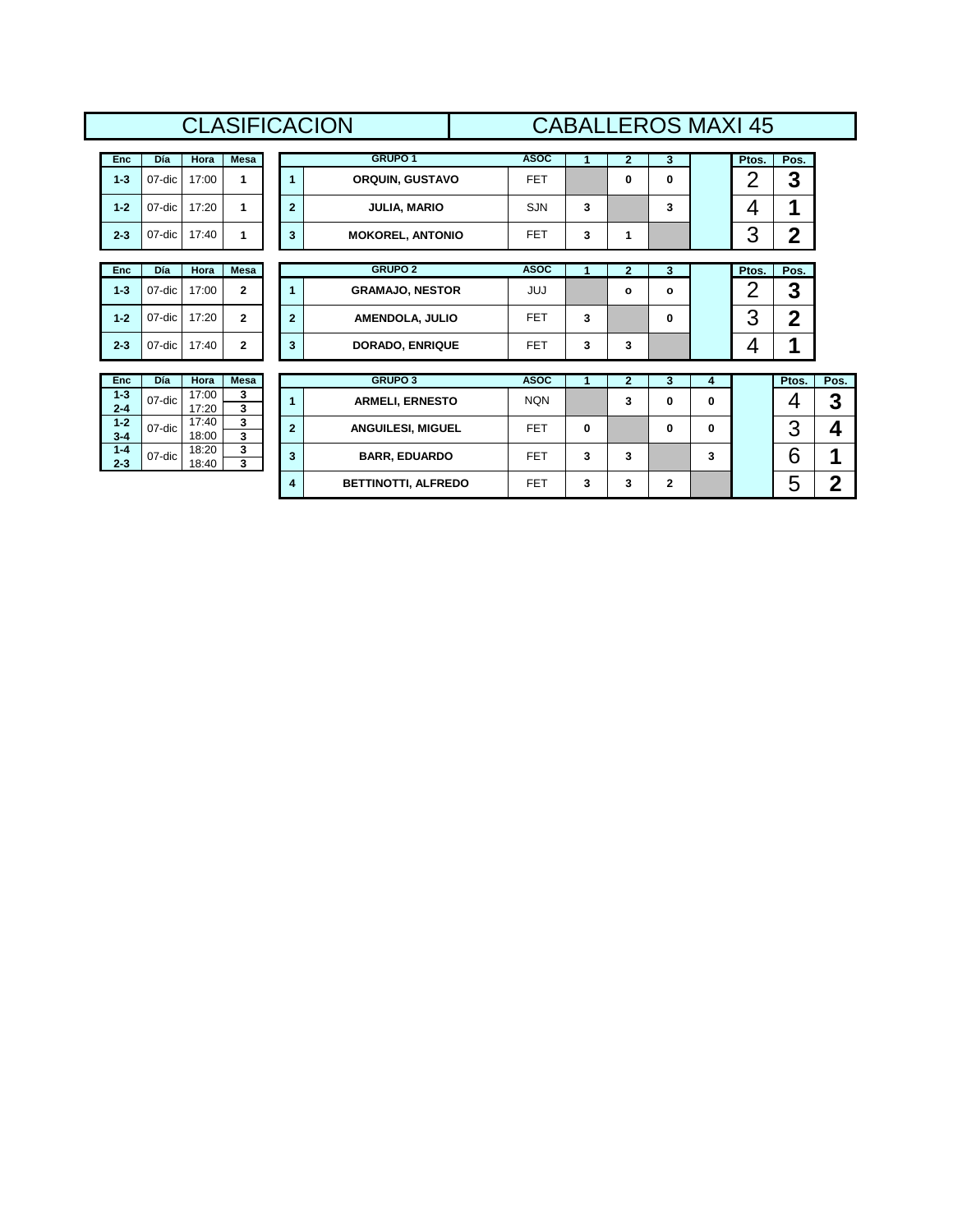|                    |           |                |                |                         | <b>CAMPEONATO</b>         | <b>CABALLEROS MAXI 45</b> |                      |                              |              |              |                |                |                  |  |  |
|--------------------|-----------|----------------|----------------|-------------------------|---------------------------|---------------------------|----------------------|------------------------------|--------------|--------------|----------------|----------------|------------------|--|--|
| Enc                | Día       | Hora           | Mesa           |                         | <b>GRUPO 1</b>            | <b>ASOC</b>               | $\blacktriangleleft$ | $\mathbf{2}$                 | 3            |              | Ptos.          | Pos.           |                  |  |  |
| $1 - 3$            | 07-dic    | 20:30          | $\overline{7}$ | $\mathbf{1}$            | <b>CASTILLO, DANIEL</b>   | <b>NQN</b>                |                      | 3                            | 3            |              | 4              | 1              |                  |  |  |
| $1 - 2$            | 07-dic    | 20:50          | $\overline{7}$ | $\mathbf{2}$            | <b>LORCA, WILLIAM</b>     | <b>FET</b>                |                      |                              |              |              | <b>WO</b>      | 3              |                  |  |  |
| $2 - 3$            | 07-dic    | 21:10          | $\overline{7}$ | $\mathbf{3}$            | <b>CANCINO, NELSON</b>    | JUJ                       | 0                    | 3                            |              |              | 3              | $\mathbf 2$    |                  |  |  |
| Enc                | Día       | Hora           | Mesa           |                         | <b>GRUPO 2</b>            | <b>ASOC</b>               | 1                    | $\mathbf{2}$                 | 3            |              | Ptos.          | Pos.           |                  |  |  |
| $1 - 3$            | 07-dic    | 20:30          | 8              | $\blacktriangleleft$    | PALACIO, ARTURO           | <b>CHA</b>                |                      | $\mathbf 2$                  | 3            |              | 3              | $\overline{2}$ |                  |  |  |
| $1 - 2$            | 07-dic    | 20:50          | 8              | $\mathbf{2}$            | <b>ALTMAN, MARCELO</b>    | <b>FET</b>                | 3                    |                              | 3            |              | 4              | 1              |                  |  |  |
| $2 - 3$            | 07-dic    | 21:10          | 8              | $\mathbf{3}$            | <b>MOKOREL, ANTONIO</b>   | <b>FET</b>                | 1                    | 1                            |              |              | $\overline{2}$ | 3              |                  |  |  |
| Enc                | Día       | Hora           | Mesa           |                         | <b>GRUPO 3</b>            | <b>ASOC</b>               | $\overline{1}$       | $\overline{2}$               | 3            |              | Ptos.          | Pos.           |                  |  |  |
| $1 - 3$            | 07-dic    | 20:30          | 9              | $\mathbf{1}$            | ROLDAN, JORGE             | SAL                       |                      | 3                            | 3            |              | 4              | 1              |                  |  |  |
| $1 - 2$            | 07-dic    | 20:50          | 9              | $\overline{\mathbf{2}}$ | <b>CRUZ, FABIAN</b>       | FET                       |                      |                              |              |              | <b>WO</b>      | 3              |                  |  |  |
| $2 - 3$            | 07-dic    | 21:10          | 9              | 3                       | <b>DORADO, ENRIQUE</b>    | <b>FET</b>                | 1                    | 3                            |              |              | 3              | $\mathbf 2$    |                  |  |  |
| Enc                | Día       | Hora           | Mesa           |                         | GRUPO 4                   | <b>ASOC</b>               | 1                    | $\overline{2}$               | 3            |              | Ptos.          | Pos.           |                  |  |  |
| $1 - 3$            | 07-dic    | 20:30          | 10             | $\mathbf{1}$            | <b>GRECO, JUAN CARLOS</b> | <b>FET</b>                |                      | 3                            | 1            |              | 3              | $\mathbf 2$    |                  |  |  |
| $1 - 2$            | 07-dic    | 20:50          | 10             | $\mathbf{2}$            | PIZZINATO, GUSTAVO        | <b>MZA</b>                | 0                    |                              | 0            |              | $\overline{2}$ | 3              |                  |  |  |
| $2 - 3$            | 07-dic    | 21:10          | 10             | $\mathbf{3}$            | <b>BARR, EDUARDO</b>      | <b>FET</b>                | 3                    | 3                            |              |              | $\overline{4}$ | 1              |                  |  |  |
| Enc                | Día       | Hora           | Mesa           |                         | <b>GRUPO 5</b>            | <b>ASOC</b>               | $\mathbf{1}$         | $\overline{2}$               | 3            |              | Ptos.          | Pos.           |                  |  |  |
| $1 - 3$            | 07-dic    | 20:30          | 11             | $\blacktriangleleft$    | <b>EPELBAUM, MAURICIO</b> | CHA                       |                      | 3                            | 3            |              | 4              | 1              |                  |  |  |
| $1 - 2$            | 07-dic    | 20:50          | 11             | $\mathbf{2}$            | <b>SANTUCHO, DARDO</b>    | <b>FET</b>                | 0                    |                              | 3            |              | 3              | $\mathbf 2$    |                  |  |  |
| $2 - 3$            | 07-dic    | 21:10          | 11             | $\mathbf{3}$            | AMENDOLA, JULIO           | FET                       | 0                    | 1                            |              |              | $\overline{2}$ | 3              |                  |  |  |
| Enc                | Día       | Hora           | Mesa           |                         | <b>GRUPO 6</b>            | <b>ASOC</b>               | $\mathbf{1}$         | $\overline{2}$               | $\mathbf{3}$ |              | Ptos.          | Pos.           |                  |  |  |
| $1 - 3$            | 07-dic    | 20:30          | 12             | $\mathbf{1}$            | <b>ROLDAN, CARLOS</b>     | <b>NQN</b>                |                      | $\mathbf 0$                  | $\mathbf 0$  |              | $\overline{2}$ | 3              |                  |  |  |
| $1 - 2$            | 07-dic    | 20:50          | 12             | $\mathbf{2}$            | <b>NUNEZ, RAUL</b>        | <b>TUC</b>                | 3                    |                              | 2            |              | 3              | $\overline{2}$ |                  |  |  |
| $2 - 3$            | $07$ -dic | 21:10          | 12             | 3                       | TITOLO, JOSE              | FET                       | 3                    | 3                            |              |              | 4              | 1              |                  |  |  |
| Enc                | Día       | Hora           | Mesa           |                         | <b>GRUPO 7</b>            | <b>ASOC</b>               | $\mathbf{1}$         |                              |              |              |                |                |                  |  |  |
| $1 - 3$            | 07-dic    | 20:30          | 13             | $\blacktriangleleft$    | <b>BERARDI, RICARDO</b>   | <b>SJN</b>                |                      | $\mathbf{2}$<br>$\mathbf{3}$ | 3<br>3       | 4<br>3       |                | Ptos.<br>6     | Pos.<br>1        |  |  |
| $2 - 4$<br>$1 - 2$ | 07-dic    | 20:50<br>21:10 | 13<br>13       | $\mathbf{2}$            | <b>FERRER, JAVIER</b>     | FET                       | $\mathbf{1}$         |                              | 3            | $\mathbf{1}$ |                | 4              | 3                |  |  |
| $3 - 4$<br>$1 - 4$ | 07-dic    | 21:30<br>21:50 | 13<br>13       | $\mathbf{3}$            | <b>JULIA, MARIO</b>       | <b>SJN</b>                | $\mathbf{1}$         | 0                            |              | 0            |                | 3              | 4                |  |  |
| $2 - 3$            |           | 22:10          | 13             | 4                       | <b>BETTINOTI, ALFREDO</b> | FET                       | $\mathbf{1}$         | 3                            | 3            |              |                | 5              | $\boldsymbol{2}$ |  |  |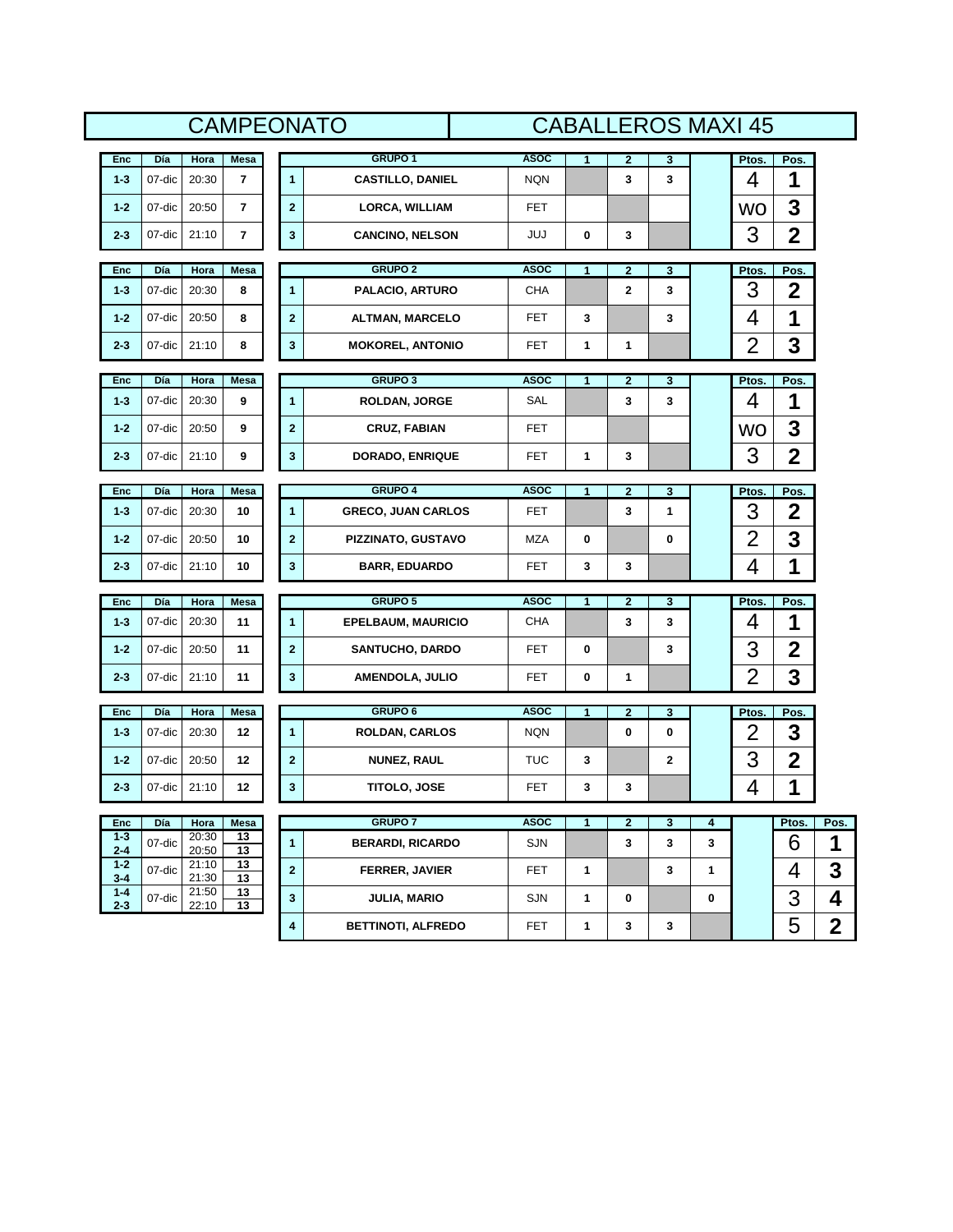|            |           |             |                | <b>CLASIFICACION</b>                             | <b>CABALLEROS MAXI 50</b> |             |                |                |              |  |                |                |  |
|------------|-----------|-------------|----------------|--------------------------------------------------|---------------------------|-------------|----------------|----------------|--------------|--|----------------|----------------|--|
| Enc        | Día       | Hora        | <b>Mesa</b>    | <b>GRUPO 1</b>                                   |                           | <b>ASOC</b> | 1              | $\overline{2}$ | 3            |  | Ptos.          | Pos.           |  |
| $1 - 3$    | 07-dic    | 15:00       | $\overline{7}$ | $\mathbf{1}$<br>SANTAMARIA, MANUEL               |                           | <b>FET</b>  |                | <b>WO</b>      | <b>WO</b>    |  | <b>WO</b>      | 3              |  |
| $1 - 2$    | $07$ -dic | 15:20       | $\overline{7}$ | $\overline{2}$<br><b>TOLOSA, JORGE</b>           |                           | <b>TUC</b>  | 3              |                | 0            |  | 3              | $\mathbf 2$    |  |
| $2 - 3$    | 07-dic    | 15:40       | $\overline{7}$ | 3<br><b>CEVALLOS, IVAN</b>                       |                           | <b>FET</b>  | 3              | 3              |              |  | 4              | 1              |  |
| Enc        | Día       | <b>Hora</b> | <b>Mesa</b>    | <b>GRUPO 2</b>                                   |                           | <b>ASOC</b> | $\blacksquare$ | $\mathbf{2}$   | 3            |  | Ptos.          | Pos.           |  |
| $1 - 3$    | 07-dic    | 15:00       | 8              | <b>JEREZ, HECTOR</b><br>1                        |                           | SGO         |                | $\mathbf{2}$   | 0            |  | $\overline{2}$ | 3              |  |
| $1 - 2$    | $07$ -dic | 15:20       | 8              | $\overline{2}$<br><b>RODRIGUEZ MAINZ, MIGUEL</b> |                           | <b>FET</b>  | 3              |                | 1            |  | 3              | $\overline{2}$ |  |
| $2 - 3$    | 07-dic    | 15:40       | 8              | 3<br><b>MAZZONI, GERMAN</b>                      |                           | <b>FET</b>  | 3              | 3              |              |  | 4              | 1              |  |
| Enc        | Día       | Hora        | <b>Mesa</b>    | <b>GRUPO 3</b>                                   |                           | <b>ASOC</b> | 1              | $\overline{2}$ | 3            |  | Ptos.          | Pos.           |  |
| $1 - 3$    | 07-dic    | 15:00       | 9              | 1<br>LITVAK, RAUL                                |                           | <b>FET</b>  |                | 0              | 0            |  | 3              | 3              |  |
| $1 - 2$    | 07-dic    | 15:20       | 9              | $\overline{2}$<br><b>GARCIA, CARLOS</b>          |                           | <b>FET</b>  | 3              |                | $\mathbf{2}$ |  | 1              | $\mathbf{2}$   |  |
| $2 - 3$    | 07-dic    | 15:40       | 9              | 3<br><b>MOLOCHNIK, CLAUDIO</b>                   |                           | <b>FET</b>  | 3              | 3              |              |  | $\overline{2}$ | 1              |  |
|            |           |             |                |                                                  |                           |             |                |                |              |  |                |                |  |
| <b>Enc</b> | Día       | Hora        | <b>Mesa</b>    | <b>GRUPO 4</b>                                   |                           | <b>ASOC</b> | 1              | $\overline{2}$ | 3            |  | Ptos.          | Pos.           |  |
| $1 - 3$    | 07-dic    | 15:00       | 15             | 1<br><b>LOUTAF, ALFREDO</b>                      |                           | <b>JUJ</b>  |                | $\Omega$       | 0            |  | 2              | 3              |  |
| $1 - 2$    | 07-dic    | 15:20       | 15             | $\overline{2}$<br><b>MELILLO, PABLO</b>          |                           | <b>FET</b>  | 3              |                | 0            |  | 3              | $\mathbf 2$    |  |
| $2 - 3$    | 07-dic    | 15:40       | 15             | 3 <sup>1</sup><br><b>OVEJERO, FERNANDO</b>       |                           | <b>FET</b>  | 3              | 3              |              |  | 4              | 1              |  |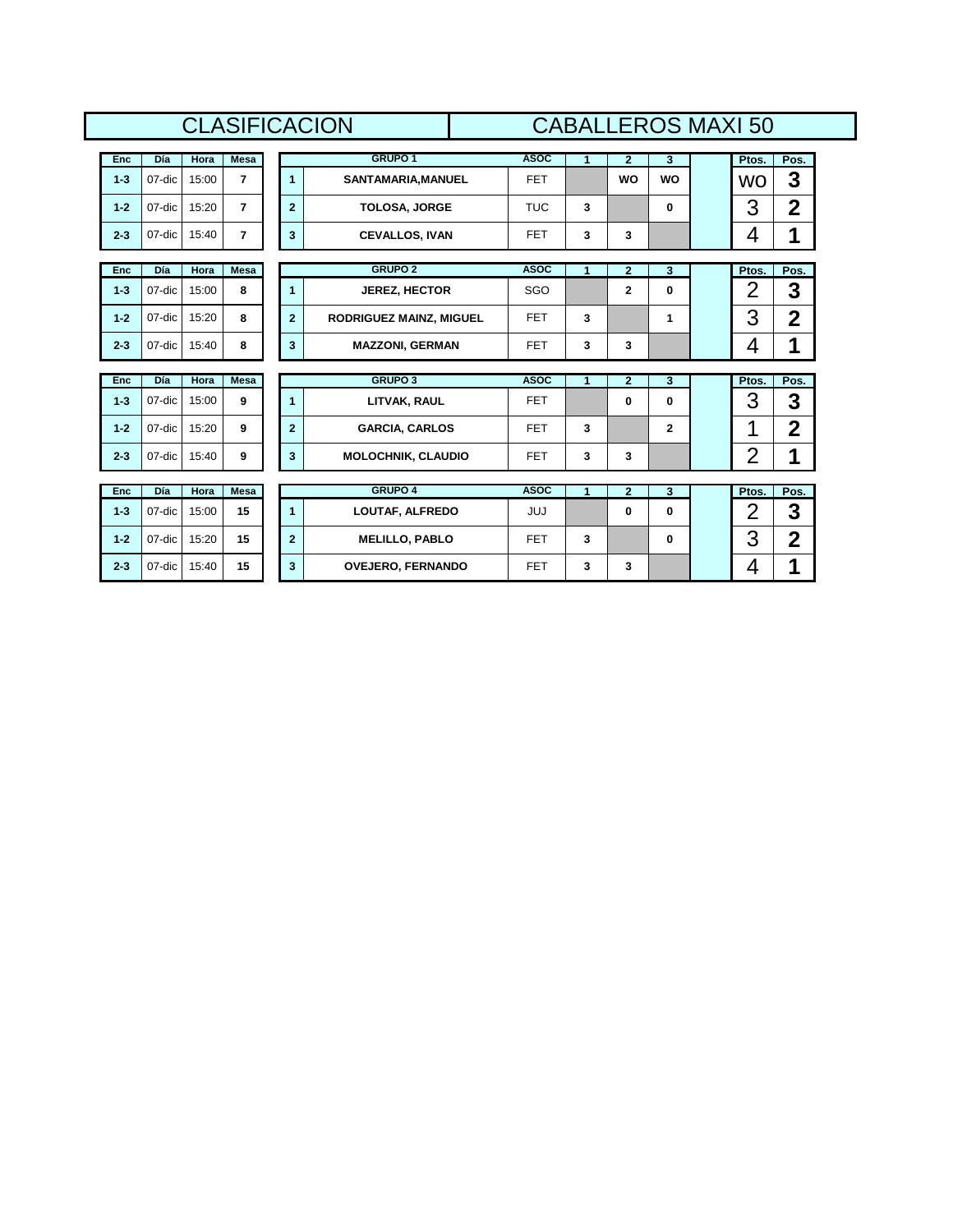| <b>CAMPEONATO</b><br><b>CABALLEROS MAXI 50</b> |            |       |                |  |                         |                            |  |             |                      |                |              |                |                         |  |
|------------------------------------------------|------------|-------|----------------|--|-------------------------|----------------------------|--|-------------|----------------------|----------------|--------------|----------------|-------------------------|--|
| Enc                                            | Día        | Hora  | <b>Mesa</b>    |  |                         | <b>GRUPO 1</b>             |  | <b>ASOC</b> | 1                    | $\mathbf{2}$   | 3            | Ptos.          | Pos.                    |  |
| $1 - 3$                                        | 07-dic     | 18:30 | 1              |  | $\mathbf{1}$            | PALACIO, ARTURO            |  | <b>CHA</b>  |                      | 3              | 3            | 4              | 1                       |  |
| $1 - 2$                                        | 07-dic     | 18:50 | 1              |  | $\overline{\mathbf{2}}$ | <b>JUAREZ, MARIO</b>       |  | JUJ         | 0                    |                | 0            | $\overline{2}$ | 3                       |  |
| $2 - 3$                                        | 07-dic     | 19:10 | 1              |  | 3                       | <b>CEBALLOS, IVAN</b>      |  | FET         | 0                    | 3              |              | 3              | $\mathbf{2}$            |  |
| Enc                                            | Día        | Hora  | Mesa           |  |                         | <b>GRUPO 2</b>             |  | <b>ASOC</b> | 1                    | $\mathbf{2}$   | 3            | Ptos.          | Pos.                    |  |
| $1 - 3$                                        | 07-dic     | 18:30 | $\mathbf{2}$   |  | $\mathbf{1}$            | <b>BOIKO, HECTOR</b>       |  | <b>SJN</b>  |                      | 3              | $\mathbf 0$  | 3              | $\mathbf 2$             |  |
| $1 - 2$                                        | 07-dic     | 18:50 | $\mathbf{2}$   |  | $\mathbf{2}$            | <b>KONIG, WALTER</b>       |  | <b>CHA</b>  | 0                    |                | 1            | $\overline{2}$ | 3                       |  |
| $2 - 3$                                        | 07-dic     | 19:10 | 2              |  | $\mathbf{3}$            | <b>MAZZONI, MIGUEL</b>     |  | FET         | 3                    | 3              |              | 4              | 1                       |  |
|                                                |            |       |                |  |                         |                            |  |             |                      |                |              |                |                         |  |
| Enc                                            | Día        | Hora  | Mesa           |  |                         | <b>GRUPO 3</b>             |  | <b>ASOC</b> | 1                    | $\overline{2}$ | 3            | Ptos.          | Pos.                    |  |
| $1 - 3$                                        | 07-dic     | 18:30 | 4              |  | $\mathbf{1}$            | <b>JULIA, MARIO</b>        |  | <b>SJN</b>  |                      | 0              | 3            | 3              | $\mathbf 2$             |  |
| $1 - 2$                                        | 07-dic     | 18:50 | 4              |  | $\mathbf{2}$            | <b>DOMINGUEZ, HORACIO</b>  |  | FET         | 3                    |                | 3            | 4              | 1                       |  |
| $2 - 3$                                        | 07-dic     | 19:10 | 4              |  | $\mathbf{3}$            | <b>TOLOSA, JORGE</b>       |  | <b>TUC</b>  | $\mathbf{1}$         | 0              |              | $\overline{2}$ | 3                       |  |
| <b>Enc</b>                                     | <b>Día</b> | Hora  | Mesa           |  |                         | <b>GRUPO 4</b>             |  | <b>ASOC</b> | 1                    | $\overline{2}$ | 3            | Ptos.          | Pos.                    |  |
| $1 - 3$                                        | 07-dic     | 18:30 | 5              |  | $\mathbf{1}$            | <b>LARSSON, CARLOS</b>     |  | <b>CBA</b>  |                      | 3              | 3            | 4              | 1                       |  |
| $1 - 2$                                        | 07-dic     | 18:50 | 5              |  | $\mathbf{2}$            | <b>GUZMAN, CESAR</b>       |  | <b>TUC</b>  | 0                    |                | 0            | $\overline{2}$ | 3                       |  |
| $2 - 3$                                        | 07-dic     | 19:10 | 5              |  | $\mathbf{3}$            | <b>MOLOCHNIK, CLAUDIO</b>  |  | FET         | 0                    | 3              |              | 3              | $\overline{\mathbf{2}}$ |  |
| Enc                                            | Día        | Hora  | Mesa           |  |                         | <b>GRUPO 5</b>             |  | <b>ASOC</b> | 1                    | $\overline{2}$ | 3            | Ptos.          | Pos.                    |  |
| $1 - 3$                                        | 07-dic     | 18:30 | 6              |  | $\mathbf{1}$            | <b>VILLAROEL, JULIO</b>    |  | <b>SJN</b>  |                      | 3              | $\mathbf{0}$ | 3              | $\mathbf{2}$            |  |
| $1 - 2$                                        | 07-dic     | 18:50 | 6              |  | $\overline{2}$          | <b>ROQUE, MARIO</b>        |  | <b>CBA</b>  | $\mathbf{1}$         |                | 0            | $\overline{2}$ | 3                       |  |
| $2 - 3$                                        | 07-dic     | 19:10 | 6              |  | $\mathbf{3}$            | <b>OVEJERO, FERNANDO</b>   |  | <b>FET</b>  | 3                    | 3              |              | 4              | 1                       |  |
| Enc                                            | Día        | Hora  | Mesa           |  |                         | <b>GRUPO 6</b>             |  | <b>ASOC</b> | $\blacktriangleleft$ | $\overline{2}$ | $\mathbf{3}$ | Ptos.          | Pos.                    |  |
| $1 - 3$                                        | 07-dic     | 18:30 | $\overline{7}$ |  | $\mathbf{1}$            | <b>CUELLO, EDUARDO</b>     |  | <b>CBA</b>  |                      | $\mathbf{2}$   | 3            | 3              | $\mathbf 2$             |  |
| $1 - 2$                                        | 07-dic     | 18:50 | $\overline{7}$ |  | $\mathbf{2}$            | <b>NAKASONE, JORGE</b>     |  | <b>SFE</b>  | 3                    |                | 3            | 4              | 1                       |  |
| $2 - 3$                                        | 07-dic     | 19:10 | 7              |  | 3                       | <b>MELILLO, PABLO</b>      |  | FET         | 0                    | 0              |              | $\overline{2}$ | 3                       |  |
|                                                |            |       |                |  |                         |                            |  |             |                      |                |              |                |                         |  |
| Enc                                            | Día        | Hora  | Mesa           |  |                         | <b>GRUPO 7</b>             |  | <b>ASOC</b> | $\blacktriangleleft$ | $\mathbf{2}$   | $\mathbf{3}$ | Ptos.          | Pos.                    |  |
| $1 - 3$                                        | 07-dic     | 18:30 | 8              |  | $\blacktriangleleft$    | <b>EPELBAUM, JORGE</b>     |  | CHA         |                      | 3              | 3            | 4              | 1                       |  |
| $1 - 2$                                        | 07-dic     | 18:50 | 8              |  | $\mathbf{2}$            | <b>SOLER, ENRIQUE</b>      |  | SJN         | 1                    |                | 3            | 3              | $\mathbf 2$             |  |
| $2 - 3$                                        | 07-dic     | 19:10 | 8              |  | 3                       | <b>GARCIA, CARLOS</b>      |  | FET         | 1                    | 0              |              | $\overline{2}$ | 3                       |  |
| Enc                                            | Día        | Hora  | Mesa           |  |                         | <b>GRUPO 8</b>             |  | <b>ASOC</b> | $\mathbf{1}$         | $\mathbf{2}$   | 3            | Ptos.          | Pos.                    |  |
| $1 - 3$                                        | 07-dic     | 18:30 | 9              |  | $\mathbf{1}$            | <b>COSTA MAYULI, LUCIO</b> |  | SGO         |                      | 1              | 0            | $\overline{2}$ | 3                       |  |
| $1 - 2$                                        | 07-dic     | 18:50 | 9              |  | 2                       | <b>CASO, EDUARDO</b>       |  | <b>NQN</b>  | 3                    |                | 2            | 3              | $\mathbf 2$             |  |
|                                                |            |       |                |  |                         |                            |  |             |                      |                |              |                |                         |  |